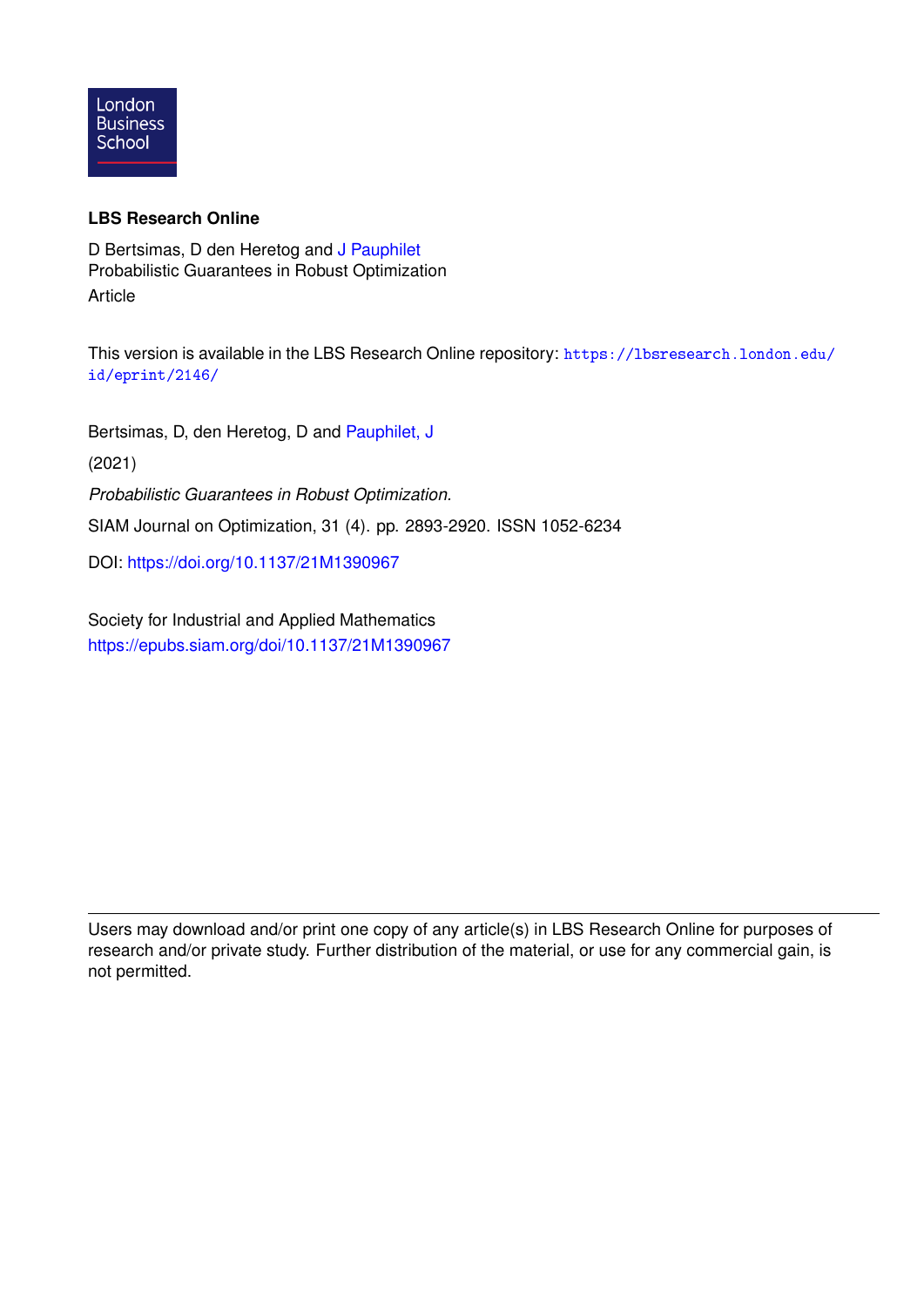# Probabilistic guarantees in Robust Optimization

Dimitris Bertsimas<sup>∗</sup> Dick den Hertog† Jean Pauphilet‡

January 9, 2021

#### Abstract

We develop a general methodology to derive probabilistic guarantees for solutions of robust optimization problems. Our analysis applies broadly to any convex compact uncertainty set and to any constraint affected by uncertainty in a concave manner, under minimal assumptions on the underlying stochastic process. Namely, we assume that the coordinates of the noise vector are light-tailed (sub-Gaussian) but not necessarily independent. We introduce the notion of robust complexity of an uncertainty set, which is a robust analog of the Rademacher or Gaussian complexity encountered in high-dimensional statistics, and which connects geometry of the uncertainty set and a priori probabilistic guarantee. Interestingly, the robust complexity involves the support function of the uncertainty set, which also plays a crucial role in the robust counterpart theory for robust linear and nonlinear optimization. For a variety of uncertainty sets of practical interest, we are able to compute it in closed form or derive valid approximations. To the best of our knowledge, our methodology recovers and extends all the results available in the literature. We also derive improved a posteriori bounds, i.e., significantly tighter bounds which depend on the resulting robust solution.

### 1 Introduction

Over the past decades, Robust Optimization (RO) has emerged as an effective framework to account for uncertainty in optimization problems [see 5, 22, for a review]. Consider a single linear constraint of the form

$$
\mathbf{a}^{\top}\mathbf{x} \le b,\tag{1}
$$

where the parameter **a** is subject to uncertainty and  $b \in \mathbb{R}$  is certain, without loss of generality. In a robust approach, a is described as a deterministic yet unknown vector belonging to a so-called uncertainty set  $U$ and constraint (1) is imposed to hold for all values of  $\mathbf{a} \in \mathcal{U}$ , i.e., we consider its robust counterpart

$$
\mathbf{a}^{\top}\mathbf{x} \le b, \ \forall \mathbf{a} \in \mathcal{U}.\tag{2}
$$

For theoretical as well as practical considerations, a central question in the RO literature has been to derive probabilistic guarantees for robust solutions, namely to bound the probability of constraint violation,  $\mathbb{P}_{\tilde{\mathbf{a}}}(\tilde{\mathbf{a}}^T \mathbf{x} > b)$ , for x satisfying (2). Historically, connecting a deterministic model of uncertainty

<sup>∗</sup>Sloan School of Management, Massachusetts Institute of Technology (dbertsim@mit.edu)

<sup>†</sup>Faculty of Economics and Business, University of Amsterdam (d.denhertog@uva.nl)

<sup>‡</sup>London Business School (jpauphilet@london.edu)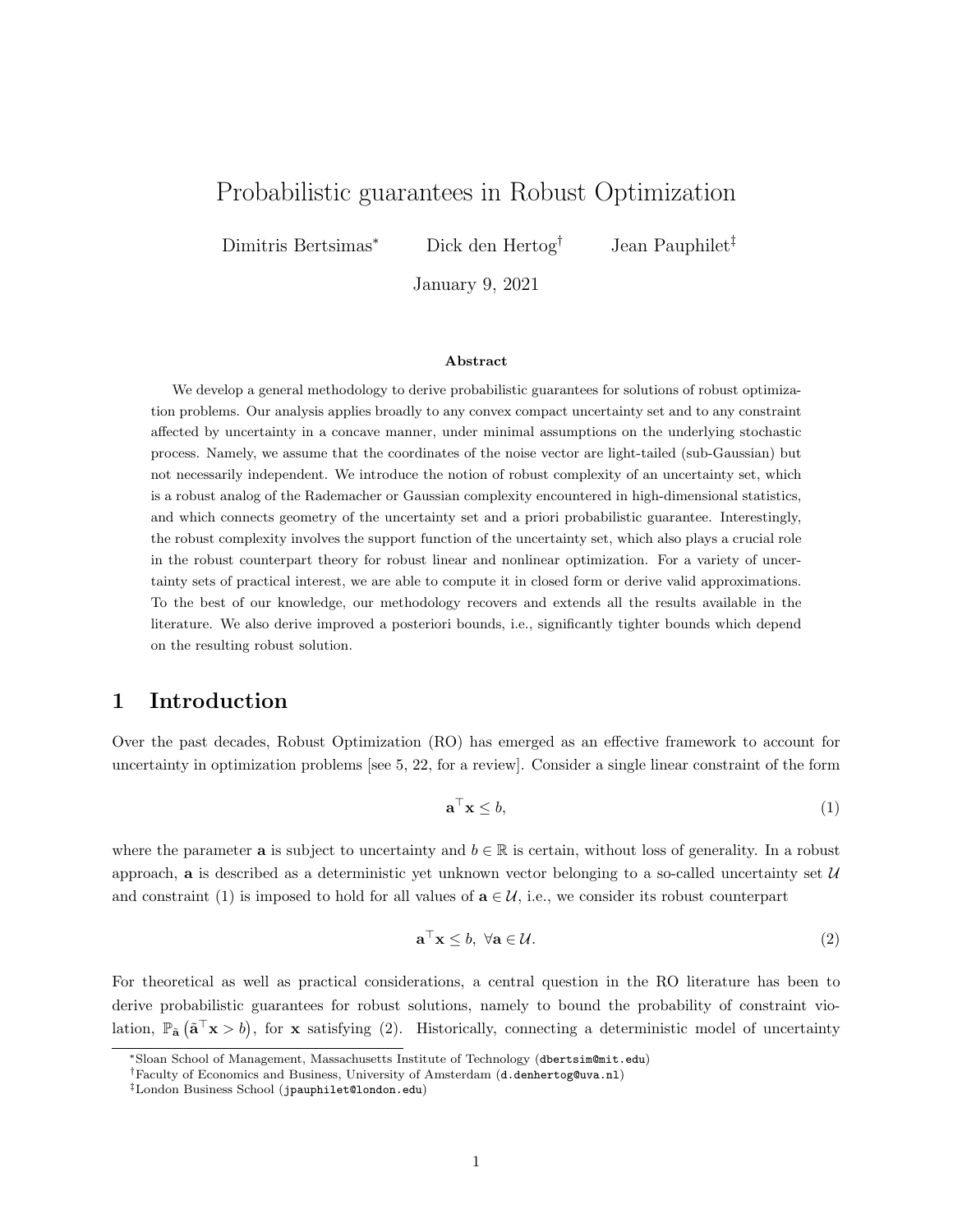(2) with probability theory was needed to endorse RO as a competitive framework to stochastic optimization. In practice, a priori bounds, i.e., bounds that only depends on the uncertainty set  $U$  without knowledge of the robust solution x, are useful to calibrate and size the uncertainty set according to a desired protection level. Clearly,  $\mathbb{P}_{\tilde{\mathbf{a}}}(\tilde{\mathbf{a}}^{\top}\mathbf{x}>b) \leq \mathbb{P}_{\tilde{\mathbf{a}}}(\tilde{\mathbf{a}}\notin\mathcal{U})$ , yet much tighter bounds can be obtained. For instance, [4] proved that  $\mathbb{P}_{\tilde{\mathbf{a}}}(\tilde{\mathbf{a}}^T \mathbf{x} > b) \leq \exp(-\rho^2/2)$  for their proposed box-ellipsoidal uncertainty set  $U = \{a : ||a||_{\infty} \leq 1, ||a||_{2} \leq \rho\}$ , under the assumption that the coordinates of  $\tilde{a}$  are independent bounded random variables with mean 0. The bound above is notoriously independent of the number of uncertain parameters L, which is typically not the case for  $\mathbb{P}_{\tilde{a}}(\tilde{a} \notin \mathcal{U})$ . To guarantee the robust solution to be feasible with probability at least  $1-\varepsilon$ , for example, this bound prescribes to take  $\rho = \sqrt{-2\ln(\varepsilon)}$ . A posteriori bounds, i.e., bounds that depend on the robust solution x, are also useful to audit the resulting solution after it has been computed, and assess its performance.

Results for other classes of uncertainty sets U or more general constraint,  $f(\mathbf{a}, \mathbf{x}) \leq 0$ , have been derived, yet in a disparate and unsystematic way. Attempts have been made to report existing bounds in a unified manner [33, 25, 26, 27] for various uncertainty sets. In particular, they provide a catalog of the known a priori and a posteriori bounds for specific uncertainty sets and linear constraints. Little if no work, however, provides a disciplined methodology that enables to derive probabilistic guarantees for any uncertainty set  $\mathcal U$ and any constraint function  $f$ . In addition, a clear relationship between the geometry of the uncertainty set and the resulting guarantee is still needed to understand the connection between robust optimization and its out-of-sample performance on random instances. Such is the contribution of the present paper.

### 1.1 Literature review

Safe approximation of ambiguous chance constraint: In this setting, the goal is to reformulate a given chance constraint  $\mathbb{P}_{\tilde{\mathbf{a}}}(\tilde{\mathbf{a}}^{\top}\mathbf{x} \leq b) \geq 1 - \varepsilon$ , with  $\varepsilon > 0$ . In most cases, the distribution of  $\tilde{\mathbf{a}}$  is not known precisely but rather assumed to belong to a certain class, and the objective is to reformulate the ambiguous chance constraint

$$
\sup_{\mathbb{P}_{\tilde{\mathbf{a}}}\in\mathcal{P}}\mathbb{P}_{\tilde{\mathbf{a}}}\left(\tilde{\mathbf{a}}^{\top}\mathbf{x}\leq b\right)\geq1-\varepsilon,
$$
\n(3)

where  $P$  is a class of allowable probability distributions for  $\tilde{a}$ . Given some assumption on  $P$ , the ambiguous chance constraint (3) can be proven equivalent to a robust constraint of the form (2), where the uncertainty set  $U$  depends on  $\mathcal{P}$ . Exact reformulations have notably been derived in cases where  $\tilde{\mathbf{a}}$  is normally distributed [17, 44, 45] or has known mean and bounded second-order moments [44, 45]. [3, Chapter 2] derives such reformulations for a general class of probability distributions and in a disciplined manner. For example, if the coordinates of  $\tilde{a}$  are independent random variables in  $[-1, 1]$  and unimodal with respect to 0, meaning that 0 is the only mode of the distribution, then constraint (2) with

$$
\mathcal{U} = \left\{ \mathbf{a} = \mathbf{a}_1 + \mathbf{a}_2 \; : \; \|\mathbf{a}_1\|_{\infty} \leq 1/2, \; \|\mathbf{a}_2\|_2 \leq \sqrt{\ln(1/\varepsilon)/6} \right\}
$$

yields  $\mathbb{P}_{\tilde{\mathbf{a}}}(\tilde{\mathbf{a}}^{\top}\mathbf{x} < b) \leq \varepsilon$  [3, Theorem 2.4.4 applied to Example 2.4.7.]. This approach, which takes assumptions on the distribution of  $\tilde{a}$  as the primitive and provides a corresponding uncertainty set, has two main shortcomings. First, it cannot provide any probabilistic guarantee for the uncertainty set  $\mathcal U$  whenever  $\tilde{\mathbf a}$ satisfies different assumptions. Instead, different assumptions on  $\tilde{a}$  would lead to a different uncertainty set. In this setting, probabilistic assumptions dictate the type of uncertainty set to use, rather than tractability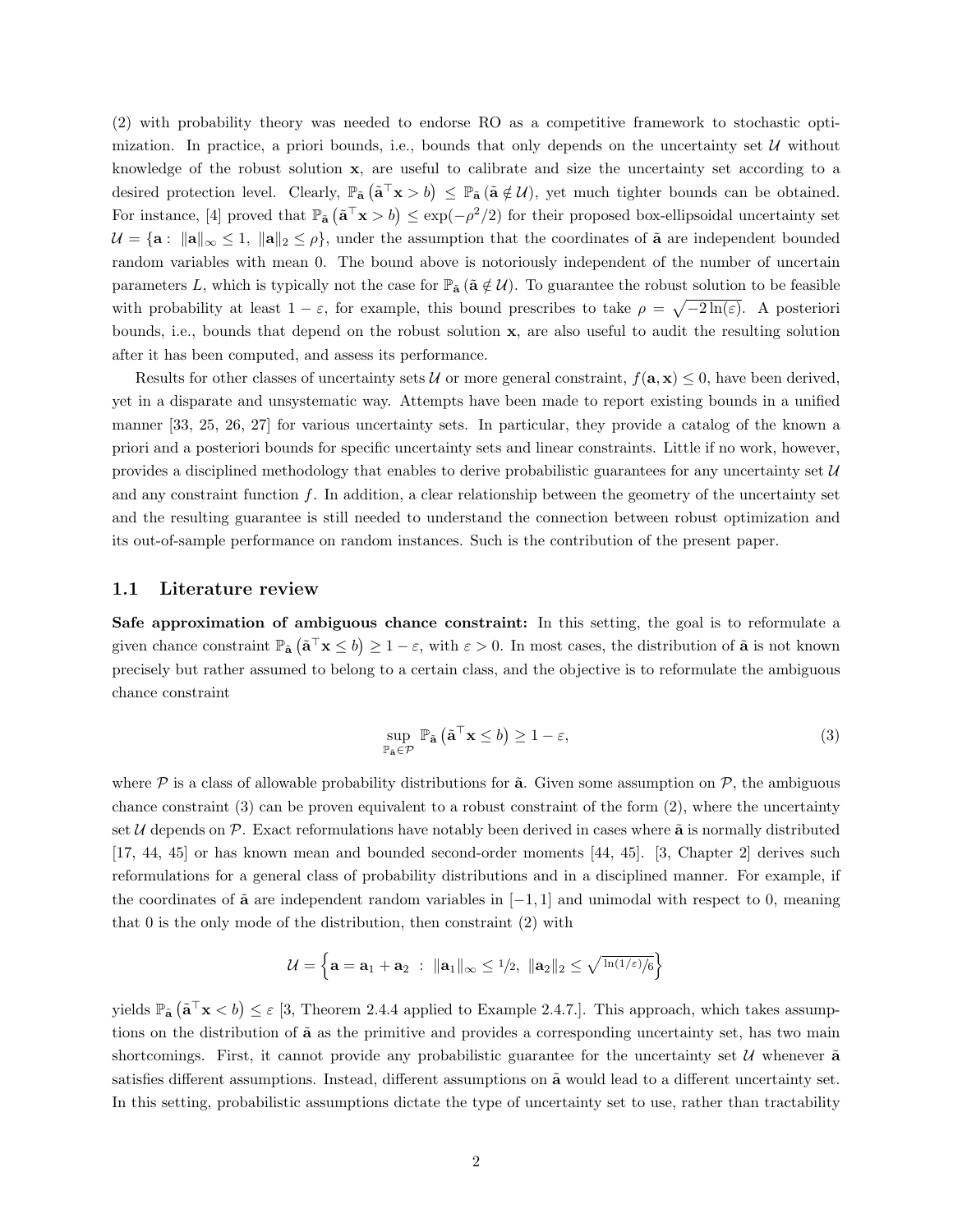considerations, and impede modeling. Second, their approach systematically results in uncertainty sets involving the Euclidean norm, which is closely related with the notion of variance, but excludes more general uncertainty sets, such as polyhedral or budget uncertainty sets [8], despite their tractability and wide use in practice. More recently, [6] propose a data-driven extension of this procedure. Starting from assumptions on the distribution of  $\tilde{\mathbf{a}}$  and given past observations  $\mathbf{a}^{(1)}, \dots \mathbf{a}^{(N)}$ , they leverage hypothesis testing to construct an uncertainty set with a probabilistic guarantee of level  $\varepsilon$ . Their setting is fully data-driven and applies to a general concave robust constraint. However, the shape of the uncertainty set is still dictated by the distributional assumptions made - and the corresponding hypothesis test. Also, their uncertainty sets are calibrated using a single constraint. If multiple constraints are affected by uncertainty, their method fails to provide guarantees for the ones that were not used during calibration. The latter limitation is partially addressed by [30], who develop a data-driven approach to calibrate a set  $\mathcal{U}_{\varepsilon}$  such that  $\mathbb{P}(\tilde{\mathbf{a}} \notin \mathcal{U}_{\varepsilon}) \leq \varepsilon$ , leading to an  $\varepsilon$ -level probabilistic guarantee for any robust constraint. However, as mentioned in the introduction, the resulting uncertainty set can be prohibitively large.

Distributionally robust optimization: Probabilistic guarantees and concentration results have been the fundamental building blocks in the distributionally robust optimization (DRO) literature. In the DRO setting, reformulations of ambiguous chance constraints (3) have been derived in cases where the ambiguity set  $P$  is constructed from bounds on moments of the distribution [18, 24, 48, 45], or is defined as a ball around the empirical distribution according to phi-divergence [46], the f-divergence [35], the Wasserstein distance [23, 15, 21, 42, 32], or the relative entropy [40]. We refer to [28] and references therein for a comprehensive review. Despite powerful out-of-sample performance guarantees and moderate conservatism, DRO approaches are usually more computationally expensive than simple robust approaches, especially in data-driven settings. Notorious exceptions to this claim are [35], which solved DRO problem using first-order methods and [21], which formulated DRO problems with the Wasserstein distance as linear and second-order cone problems.

Scenario approach: A general way to deal with chance constraints is the scenario approach, i.e., generate N samples  $\mathbf{a}^{(i)}$ ,  $i = 1, \ldots, N$ , of  $\tilde{\mathbf{a}}$  and replace the chance constraint by N deterministic constraints  $f(\mathbf{a}^{(i)}, \mathbf{x}) \leq 0$ . Assuming that the function f is convex in  $\mathbf{x}$ , [11, 12] prove that this approach yields a feasible solution to the chance constrained problem with probability  $1 - \delta$  (over the N samples) if

$$
N \ge 2L + \frac{2L}{\varepsilon} \ln(\frac{2}{\varepsilon}) + \frac{2}{\varepsilon} \ln(\frac{1}{\delta}).
$$

This approach has been later refined [36, 34, 13, 31] and extended to ambiguous chance constraints [20, 16]. The scenario approach, yet, suffers from two limitations. First, while the number of constraints to be sampled, N, scales favorably with respect to the protection level  $\varepsilon$ , it grows linearly in the dimension of the uncertainty, L, which makes the approach difficult to apply to medium-size problems. Second, the probabilistic guarantee is obtained with respect to the sampling distribution, which should be as close as possible to "true" and potentially unknown distribution of  $\tilde{a}$ .

### 1.2 Contributions and structure

In this paper, we start from a general robust constraint

$$
f(\mathbf{a}, \mathbf{x}) \leq 0, \forall \mathbf{a} \in \mathcal{U}, \Leftrightarrow \max_{\mathbf{a} \in \mathcal{U}} f(\mathbf{a}, \mathbf{x}) \leq 0,
$$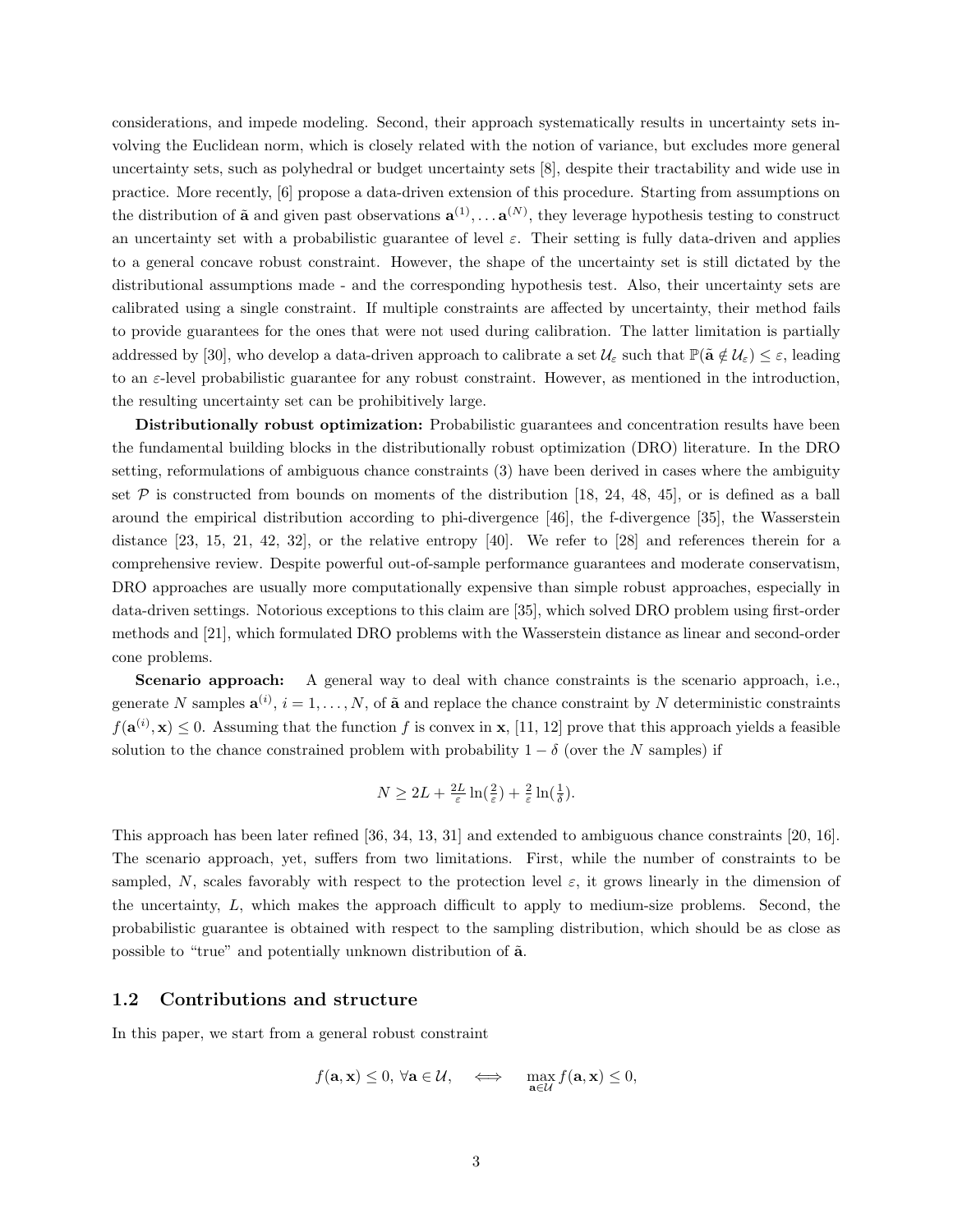and derive valid probabilistic guarantees for any solution x satisfying the robust constraint. We will assume that U is convex and  $f(\mathbf{a}, \mathbf{x})$  is concave in a for any x. Under this assumption, the maximization problem above is well-defined and the robust constraint can be reformulated in a tractable way [2]. When  $f(\mathbf{a}, \mathbf{x})$ is convex in a however, an equivalent tractable reformulation of the robust constraint is out of reach. Safe approximations based on scenario sampling [12] or linear approximation [9] have been proposed, but remain significantly less tractable. Correspondingly, the probabilistic guarantees obtained in the convex case would require more stringent assumptions on the underlying distribution; see Conjecture 10.1 in [3] for instance. We restrict our attention to uncertainty sets  $U$  of the form

$$
\mathcal{U} = \{ \mathbf{a} \; : \; \exists \mathbf{z} \in \mathcal{Z} \text{ s.t. } \mathbf{a} = \bar{\mathbf{a}} + \mathbf{P} \mathbf{z} \},
$$

where  $\bar{a}$  is the nominal value of  $a, Z$  is a given nonempty, fully-dimensional convex and compact set, with  $0 \in \text{ri}(\mathcal{Z})$ , as in [2], which are not overly restrictive assumptions given the general form of the constraint. In particular, the fully dimensional assumption is without loss of generality given an appropriate matrix P. Our main contribution is a simple methodology for deriving probabilistic guarantees for solutions of robust optimization problems, which provides a unifying perspective on existing results from the literature, as well as extends them significantly.

A unified perspective on the literature Our approach unifies existing results from the literature in terms of assumptions, proof techniques, and result statement. First, we observe that most results from the literature assume that the coordinates of  $\tilde{z}$  are sub-Gaussian and independent random variables. Under these generic assumptions, probabilistic guarantees follow directly from elementary concentration inequalities. In particular, for linear constraints of the form  $\mathbf{a}(\mathbf{z})^{\top}\mathbf{x} \leq b(\mathbf{x})$ ,  $\forall \mathbf{z} \in \mathcal{Z}$ , we show that an uncertainty set  $\mathcal{Z}$ yields a probabilistic guarantee of

$$
\mathbb{P}\left(\tilde{\mathbf{a}}^{\top}\mathbf{x} > b(\mathbf{x})\right) \le \exp\left(-\frac{1}{2}\rho(\mathcal{Z})^2\right),\,
$$

where we define the robust complexity of  $\mathcal{Z}$ , denoted  $\rho(\mathcal{Z})$ , as

$$
\rho(\mathcal{Z}):=\min_{\mathbf{y}: \|\mathbf{y}\|_2=1}\ \max_{\mathbf{z}\in\mathcal{Z}}\ \mathbf{y}^\top\mathbf{z}.
$$

This single and simple result recovers all known probabilistic guarantees for robust linear constraints, with minimal assumptions on the underlying distribution of the uncertain parameter. In particular, for the box-√ ellipsoidal set of [4] and the budget uncertainty set of [8], we show that  $\rho(\mathcal{Z}) \geq \Gamma$  and  $\rho(\mathcal{Z}) \geq \Gamma/\sqrt{L}$ respectively, hence matching existing bounds.

Significant extensions As summarized in Table 1, our approach is also a powerful tool to extend existing results in significant ways:

• First, we readily generalize all results to the case where the constraint is non-linear in the uncertainty. Under the same assumptions, for constraints of the form  $f(\mathbf{a}, \mathbf{x}) \leq 0$ , where f is concave in  $\mathbf{a}$ , we show that an uncertainty set  $\mathcal Z$  yields the same probabilistic guarantee:

$$
\mathbb{P}\left(f(\tilde{\mathbf{a}}, \mathbf{x}) > 0\right) \le \exp\left(-\frac{1}{2}\rho(\mathcal{Z})^2\right).
$$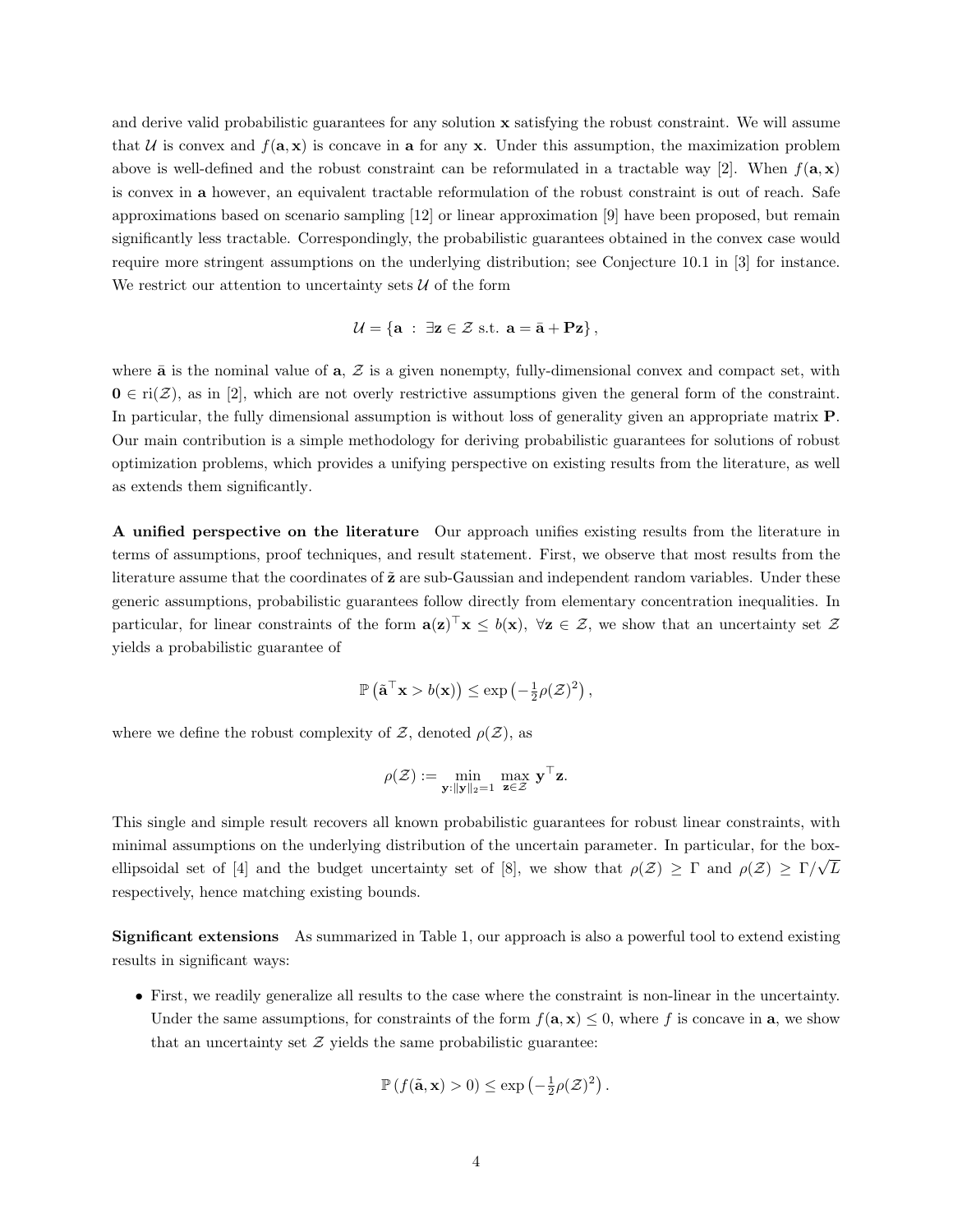Table 1: Summary of our main findings. Here,  $\delta^*(\cdot|\mathcal{Z})$  and  $\rho(\mathcal{Z})$  denote respectively the support function and the robust complexity of the uncertainty set Z, defined as  $\delta^*(y|\mathcal{Z}) = \max_{z \in \mathcal{Z}} z^\top y$  and  $\rho(\mathcal{Z}) = \min_{\mathbf{y}: \|\mathbf{y}\|_2 = 1} \delta^*(\mathbf{y}|\mathcal{Z})$ . For the concave case,  $f_{\star}(\mathbf{v}, \mathbf{x}) := \inf_{\mathbf{a}} [\mathbf{a}^\top \mathbf{v} - f(\mathbf{a}, \mathbf{x})]$  is often referred to as the concave conjugate of  $f(\cdot, \mathbf{x})$ .

| Constraint type                                          | Linear                                                                                                               | Concave in a                                                                                                                                                                                                                                                                                             |
|----------------------------------------------------------|----------------------------------------------------------------------------------------------------------------------|----------------------------------------------------------------------------------------------------------------------------------------------------------------------------------------------------------------------------------------------------------------------------------------------------------|
| Nominal constraint                                       | $\mathbf{a}^{\top}\mathbf{x} \leq b(\mathbf{x})$                                                                     | $f(\mathbf{a}, \mathbf{x}) \leq 0$<br>$\overline{\mathbf{a}}^{\top}\mathbf{x} + \delta^{\star}(\mathbf{P}^{\top}\mathbf{x} \mathcal{Z}) \leq b$ $\overline{\exists v, \mathbf{a}}^{\top}\mathbf{v} + \delta^{\star}(\mathbf{P}^{\top}\mathbf{v} \mathcal{Z}) - f_{\star}(\mathbf{v}, \mathbf{x}) \leq 0$ |
| Robust counterpart<br>A priori probabilistic guarantee   | $\exp\left(-\frac{1}{2}\rho(\mathcal{Z})^2\right)$                                                                   | $\exp\left(-\frac{1}{2}\rho(\mathcal{Z})^2\right)$                                                                                                                                                                                                                                                       |
| (Corollary 1, 2)<br>A posteriori probabilistic guarantee |                                                                                                                      |                                                                                                                                                                                                                                                                                                          |
| (Theorem 1, 2)                                           | $\exp\left(-\frac{(b(\mathbf{x})-\mathbf{\bar{a}}^{\top}\mathbf{x})^2}{2\ \mathbf{P}^{\top}\mathbf{x}\ _2^2}\right)$ | $\exp\left(-\frac{(f_{\star}(\mathbf{v}, \mathbf{x}) - \bar{\mathbf{a}}^{\top}\mathbf{v})^2}{2\ \mathbf{P}^{\top}\mathbf{v}\ _2^2}\right).$                                                                                                                                                              |

- As summarized in Table 2, we are able to compute in closed form or derive valid approximations of the robust complexity  $\mathcal Z$  for a variety of uncertainty sets of practical interest. In particular, we provide the first results for polyhedra defined with a finite number of linear inequalities and for the Minkowski sum of norm balls. From a geometric perspective, sum sets are very similar to intersection sets, while being computationally more tractable and leading to competitive probabilistic guarantees when properly scaled.
- We show how to tighten these x-independent probabilistic guarantees a posteriori, i.e., given the resulting robust solution x. In particular, in the linear case, we prove an a posteriori bound of the form

$$
\mathbb{P}\left(\tilde{\mathbf{a}}^{\top}\mathbf{x} > b(\mathbf{x})\right) \le \exp\left(-\frac{1}{2}\left[\frac{b(\mathbf{x}) - \bar{\mathbf{a}}^{\top}\mathbf{x}}{\|\mathbf{P}^{\top}\mathbf{x}\|_2}\right]^2\right),\,
$$

and an analogous result in the case where the constraint is concave in the uncertainty, as summarized in Table 1. Besides being tighter, a posteriori bounds can notably be computed for any general convex uncertainty set and serve as a useful auditing tool for the robustness of a solution.

• Finally, we analyze the case where the coordinates of  $\tilde{z}$  are no longer assumed to be independent. For sub-Gaussian uncertainty, we derive exponential probabilistic guarantees that still depend on the robust complexity, yet at a weaker rate. Among others, we prove that

$$
\mathbb{P}\left(f(\tilde{\mathbf{a}}, \mathbf{x}) > 0\right) \le \exp\left(-\frac{1}{2L}\rho(\mathcal{Z})^2\right).
$$

We also derive polynomial bounds when only assumptions on the first two moments of  $\tilde{z}$  are made.

The rest of the paper is structured as follows: Section 2 recalls equivalent reformulations for general uncertain constraints. When  $\tilde{z}$  has independent sub-Gaussian coordinates, we provide a posteriori and a priori bounds for general constraints and uncertainty sets in Section 3. Section 4 provides some closed form expressions or valid approximations for the robust complexity of a set, which drives a priori guarantees. In Section 5, we challenge the independence assumption on the coordinates of  $\tilde{z}$  and provide. Finally, we illustrate how our results can be applied in practice on a facility location problem in Section 6.

**Notations** In the remainder of the paper, we use nonbold  $(x)$ , lowercase bold  $(x)$  and uppercase bold  $(X)$ characters to denote scalars, vectors and matrices, respectively. Calligraphic characters such as  $\mathcal X$  denote sets. We use a tilde symbol (e.g.,  $\tilde{x}$ ) to indicate a random variable. We let **e** denote the vector of all 1's, **0** denote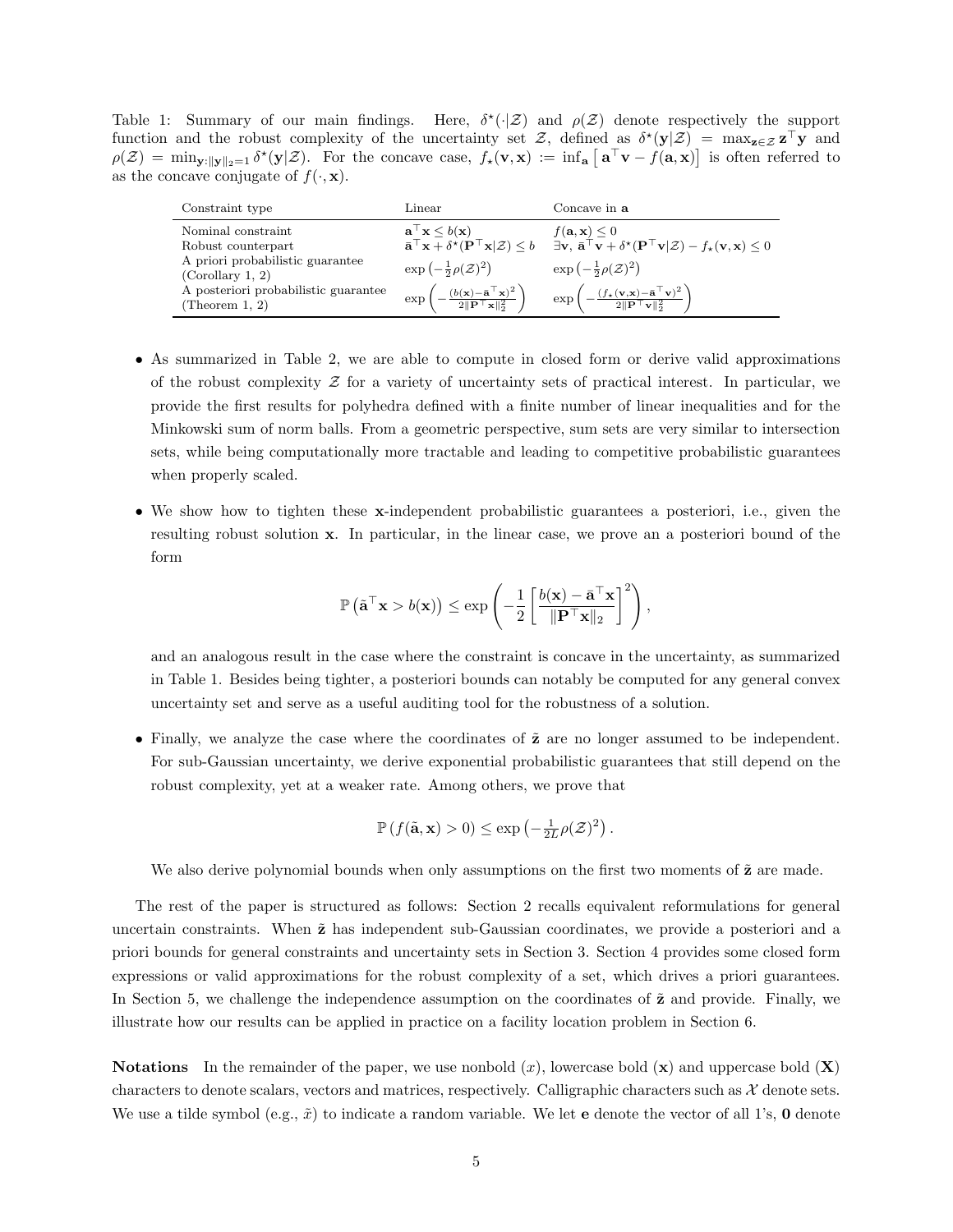Table 2: Valid lower bound on robust complexity of Z, defined as  $\rho(Z) := \min_{\mathbf{y}: ||\mathbf{y}||_2=1} \max_{\mathbf{z}\in\mathcal{Z}} \mathbf{y}^\top \mathbf{z}$ , for some common uncertainty sets. For each set, we also provide sufficient conditions to obtain a probabilistic guarantee of at least  $\varepsilon$ , i.e.,  $\rho(\mathcal{Z}) \geq \gamma(\varepsilon) := \sqrt{2\ln(1/\varepsilon)}$ . Instances denoted by a \* are valid under the extra assumption that the true uncertain parameter  $\tilde{z}$  satisfies  $\|\tilde{z}\|_{\infty} \leq 1$ .

| Uncertainty set              | Definition                                                                                                  |                              | $\rho(\mathcal{Z}) \geq \ldots$                         | s.c. for $\varepsilon$ -guarantee                                                                                   | Ref.              |
|------------------------------|-------------------------------------------------------------------------------------------------------------|------------------------------|---------------------------------------------------------|---------------------------------------------------------------------------------------------------------------------|-------------------|
| Norm-set                     | $\{z:   z  _p \leq \Gamma\}$                                                                                | if $p > 2$ :<br>if $p < 2$ : | $\Gamma$<br>$\Gamma L^{1/2-1/p}$                        | $\Gamma > \gamma(\varepsilon)$<br>$\Gamma \geq L^{1/p-1/2}\gamma(\varepsilon)$                                      | Sec. 4.1          |
| Budget set*                  | $\{z:   z  _{\infty} \leq 1,   z  _1 \leq \Gamma\}$                                                         |                              | $\Gamma/\sqrt{L}$                                       | $\Gamma \geq \sqrt{L}\gamma(\varepsilon)$                                                                           | [8]               |
| Box-Ellipsoidal set*         | $\{z:   z  _{\infty} \leq 1,   z  _2 \leq \Gamma\}$                                                         |                              | Г                                                       | $\Gamma > \gamma(\varepsilon)$                                                                                      | $\lceil 3 \rceil$ |
| $\ell_{\infty}+\ell_1$ set   | $\{z_1 + z_2 :   z_1  _{\infty} \leq \rho_1,   z_2  _1 \leq \rho_2\}$                                       |                              | $\rho_1 + \rho_2/\sqrt{L}$                              | $\rho_1 \geq \alpha \gamma(\varepsilon), \ \alpha \in [0,1]$<br>$\rho_2 \geq (1-\alpha)\sqrt{L}\gamma(\varepsilon)$ | Sec. 4.3          |
| $\ell_{\infty}+\ell_{2}$ set | $\{ \mathbf{z}_1 + \mathbf{z}_2 :   \mathbf{z}_1  _{\infty} \leq \rho_1,   \mathbf{z}_2  _2 \leq \rho_2 \}$ |                              | $\rho_1 + \rho_2$                                       | $\rho_1 \geq \alpha \gamma(\varepsilon), \ \alpha \in [0,1]$<br>$\rho_2 \geq (1-\alpha)\gamma(\varepsilon)$         | $[3]$             |
| Polyhedral set               | $\{z : Dz \leq d\}$                                                                                         |                              | $\min_i \frac{d_i}{\ \mathbf{D}^\top \mathbf{e}_i\ _2}$ | $d_i \geq \ \mathbf{D}^\top \mathbf{e}_i\ _2 \gamma(\varepsilon), \ \forall i$                                      | Sec. 4.4          |

the vector of all 0's and  $e_i$  the *i*th vector of the canonical basis, with dimension implied by the context. For any  $p \in \mathbb{N}$ , we define the  $\ell_p$ -norm of  $\mathbf{x} \in \mathbb{R}^n$  as  $\|\mathbf{x}\|_p := (\sum_{i=1}^n |x_i|^p)^{1/p}$ . For  $p = \infty$ ,  $\|\mathbf{x}\|_{\infty} := \max_i |x_i|$ . Any function  $f: \mathbb{R}^n \to \mathbb{R}$  can be defined on a subset of  $\mathbb{R}^n$  only, called its domain and denoted dom $(f)$ . Similarly, f can be extended to the whole space  $\mathbb{R}^n$  by setting  $f(\mathbf{x}) = \infty$  if  $\mathbf{x} \notin \text{dom}(f)$ . For any convex nonempty set Z, its relative interior is defined and denoted by  $ri(\mathcal{Z}) := \{ \mathbf{x} \in \mathcal{Z} : \forall \mathbf{y} \in \mathcal{Z} \exists \lambda > 1, \mathbf{y} + \lambda(\mathbf{x} - \mathbf{y}) \in \mathcal{Z} \}$ . We denote by  $S^n_+$  the cone of  $n \times n$  positive semi-definite matrices,  $S^n_+ := {\mathbf{A} \in \mathbb{R}^{n \times n} : \mathbf{A} \succeq 0}.$ 

# 2 Robust counterparts of general uncertain constraint

In this section, we recall useful results from [2] about tractable reformulations of the robust constraint

$$
f(\bar{\mathbf{a}} + \mathbf{P}\mathbf{z}, \mathbf{x}) \le 0, \forall \mathbf{z} \in \mathcal{Z},\tag{4}
$$

when the function  $f(\mathbf{a}, \mathbf{x})$  is concave in the uncertain parameter **a**.

### 2.1 Case when the constraint is linear in the uncertainty

We first consider the case where f is linear in  $\mathbf{a}, f(\mathbf{a}, \mathbf{x}) = \mathbf{a}^{\top}\mathbf{x} - b(\mathbf{x})$ .

**Proposition 1.** The decision variable **x** satisfies  $\bar{\mathbf{a}}^{\top}\mathbf{x} + \mathbf{z}^{\top}\mathbf{P}^{\top}\mathbf{x} \leq b(\mathbf{x})$ ,  $\forall \mathbf{z} \in \mathcal{Z}$ , if and only if it satisfies

$$
\bar{\mathbf{a}}^{\top}\mathbf{x} + \delta^{\star}\left(\mathbf{P}^{\top}\mathbf{x}|\mathcal{Z}\right) \leq b(\mathbf{x}),
$$

where  $\delta^*(\mathbf{y}|\mathcal{Z}) := \sup_{\mathbf{z} \in \mathcal{Z}} \mathbf{y}^\top \mathbf{z}$  is the so-called support function of  $\mathcal{Z}$  [38, chapter 13].

Proposition 1 uncovers the role played by the uncertainty set  $\mathcal Z$  through its support function  $\delta^*(\cdot|\mathcal Z)$ . Though general, Proposition 1 is also a practical statement, for the support function can be computed for a wide range of uncertainty sets [see 2, Section 3]. We report some of these results in Table 3. Observe that whenever the support function is expressed as a minimization problem, the "min" operator can be omitted in the robust counterpart of Proposition 1, given the sense of the inequality. We illustrate this point with the following example.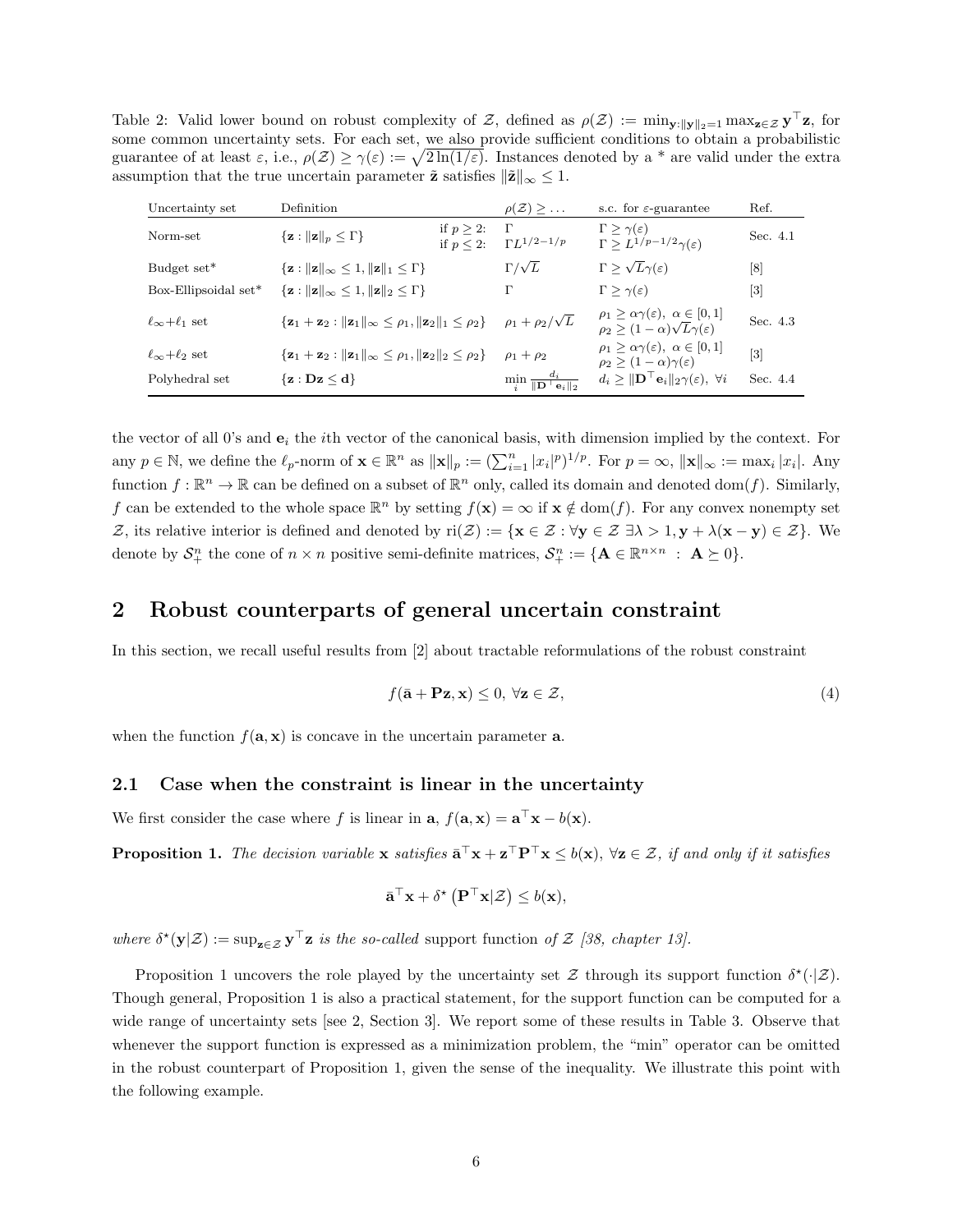| Uncertainty region | Definition                                                       | Support function $\delta^{\star}(\mathbf{y} \mathcal{Z})$                                              |
|--------------------|------------------------------------------------------------------|--------------------------------------------------------------------------------------------------------|
| <b>Box</b>         | $\ \mathbf{z}\ _{\infty} \leq \rho$                              | $\rho$    <b>y</b>   1                                                                                 |
| Ball               | $\ \mathbf{z}\ _2 \leq \rho$                                     | $\rho$    <b>y</b>   2                                                                                 |
| Norm               | $\ \mathbf{z}\  \leq \rho$                                       | $\rho$    <b>y</b>    $\star$                                                                          |
| Budget             | $\ \mathbf{z}\ _{\infty} \leq 1$<br>$\ \mathbf{z}\ _1 \leq \rho$ | $\min$ $\ \mathbf{v}\ _1 + \rho \ \mathbf{y} - \mathbf{v}\ _{\infty}$                                  |
| Polyhedral         | $\mathbf{D}\mathbf{z}\leq \mathbf{d}$                            | $\mathbf{d}^{\top}\mathbf{v}$<br>min<br>$\mathbf{v} > 0$ : $\mathbf{D}^\top \mathbf{v} = \mathbf{y}$   |
| Intersection       | $\mathcal{Z}_1 \cap \mathcal{Z}_2$                               | min $\delta^{\star}(\mathbf{v} \mathcal{Z}_1) + \delta^{\star}(\mathbf{y} - \mathbf{v} \mathcal{Z}_2)$ |
| Minkowski sum      | $\mathcal{Z}_1+\mathcal{Z}_2$                                    | $\delta^{\star}(\mathbf{y} \mathcal{Z}_1) + \delta^{\star}(\mathbf{y} \mathcal{Z}_2)$                  |

Table 3: Examples of uncertainty sets and their associated support function.

**Example 1.** If  $\mathcal{Z} = \{z : Dz \le d\}$  is a polyhedron, then, the support function of  $\mathcal{Z}$  is given by  $\delta^*(y|\mathcal{Z}) =$  $\min_{\mathbf{v}\geq 0:\mathbf{D}^\top\mathbf{v}=\mathbf{y}}\mathbf{d}^\top\mathbf{v}$ , and according to Proposition 1, the robust linear constraint is equivalent to the existence of a feasible vector  $\mathbf{v}, \mathbf{v} \geq \mathbf{0}$  and  $\mathbf{D}^\top \mathbf{v} = \mathbf{y}$ , satisfying  $\bar{\mathbf{a}}^\top \mathbf{x} + \mathbf{d}^\top \mathbf{v} \leq b(\mathbf{x})$ .

### 2.2 Case when the constraint is concave in the uncertainty

We now consider the case where  $f(\mathbf{a}, \mathbf{x})$  is a concave function in **a**. Indeed, constraint (4) is equivalent to

$$
\max_{\mathbf{z}\in\mathcal{Z}}\,f(\bar{\mathbf{a}}+\mathbf{P}\mathbf{z},\mathbf{x})\leq 0,
$$

and the inner maximization problem is well posed. In this case, [2] provides an equivalent reformulation under the technical assumption that  $\bar{a}$  is regular, that is when  $\bar{a}$  is within the relative interior of the domain of f,  $\bar{\mathbf{a}} \in \text{ri}(\text{dom}(f(\cdot, \mathbf{x})))$  in short. From a high-level perspective, they require f to be properly defined in the vicinity of the nominal value  $\bar{a}$ . So  $\bar{a}$  should not lie at the boundary of the domain of f. For the rest of the paper, we will make this assumption when needed.

**Proposition 2.** If  $\bar{\mathbf{a}} \in ri(dom(f(\cdot, \mathbf{x})))$  and  $f(\mathbf{a}, \mathbf{x})$  is concave in  $\mathbf{a}$ , then  $\mathbf{x}$  satisfies

$$
f(\bar{\mathbf{a}} + \mathbf{P}\mathbf{z}, \mathbf{x}) \leq 0, \ \forall \mathbf{z} \in \mathcal{Z},
$$

if and only if there exists some vector **v** such that  $(\mathbf{x}, \mathbf{v})$  satisfies

$$
\bar{\mathbf{a}}^{\top}\mathbf{v} + \delta^{\star}\left(\mathbf{P}^{\top}\mathbf{v}|\mathcal{Z}\right) - f_{\star}(\mathbf{v}, \mathbf{x}) \leq 0,
$$

where  $\delta^*(\cdot|\mathcal{Z})$  is the support function of Z and  $f_{\star}(\mathbf{v}, \mathbf{x}) := \inf_{\mathbf{a}} \mathbf{a}^{\top} \mathbf{v} - f(\mathbf{a}, \mathbf{x}).$ 

Remarkably, Proposition 2 provides a robust reformulation of the nonlinear constraints (4) where the terms involving  $\mathcal Z$  are independent from those involving f. In this regard, the auxiliary variable v plays a critical role:  $\bf{v}$  is linearly impacted by the uncertainty on  $\bf{z}$  while being coupled with  $\bf{x}$  through the concave conjugate  $f_{\star}$ . Proposition 2 shows that a concave robust constraint in the decision variable x can be expressed as a *linear* robust constraint in the variables  $(\mathbf{x}, \mathbf{v})$ . In the special case where  $f(\mathbf{a}, \mathbf{x}) = \mathbf{a}^\top \mathbf{x} - b(\mathbf{x})$ is linear in a, we recover Proposition 1. We refer the reader to [2] Section 4, Table 2 for examples.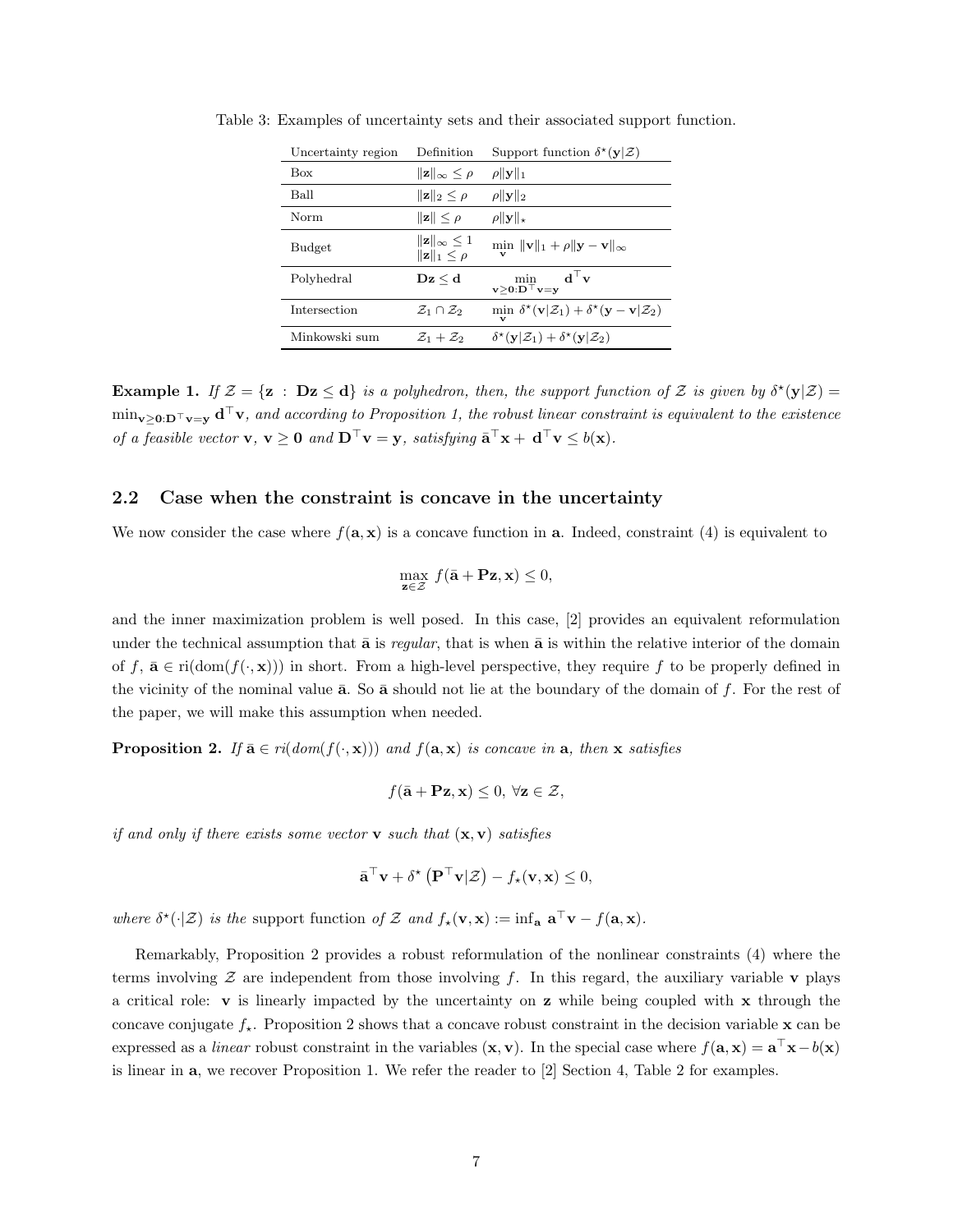Table 4: Summary of relevant assumptions on  $\tilde{z}$  found in the literature and the corresponding variance proxy. Proofs for the last three lines can be found in [3, Chapter 2.4.]. If  $\tilde{z}$  has variance proxy  $\sigma^2$  instead of 1, then the rate  $\frac{1}{2}$  in the probabilistic guarantee should be replaced by  $\frac{1}{2}\sigma^2$ .

| Assumption on $\tilde{z}$                                                                                                                                             | Variance proxy                                                                         |
|-----------------------------------------------------------------------------------------------------------------------------------------------------------------------|----------------------------------------------------------------------------------------|
| $\mathbb{E}[\tilde{z}] = 0$<br>$ \tilde{z}  \leq 1$ , a.s.                                                                                                            | 1                                                                                      |
| $\tilde{z} \sim \mathcal{N}(0,1)$                                                                                                                                     | 1                                                                                      |
| $\mathbb{E}[\tilde{z}]$ symmetric w.r.t. 0<br>$\mathbb{E}[\tilde{z}]$ unimodal w.r.t. 0<br>$ \tilde{z}  \leq 1$ , a.s.                                                | 1/3                                                                                    |
| $\mathbb{E} \tilde{z} $ symmetric w.r.t. 0<br>$ \tilde{z}  \leq 1$ , a.s.<br>$\text{Var}(\tilde{z}) \leq \nu^2$                                                       | $\min_{c>0} \{ c : \forall t, c^2t^2 \geq 2 \ln(\nu^2 \cosh(t) + 1 - \nu^2) \} \leq 1$ |
| $\mathbb{E} \tilde{z} $ symmetric w.r.t. 0<br>$\mathbb{E}[\tilde{z}]$ unimodal w.r.t. 0<br>$ \tilde{z}  \leq 1$ , a.s.<br>$\text{Var}(\tilde{z}) \leq \nu^2 \leq 1/3$ | $\min_{c>0} \{c : \forall t, c^2t^2 \geq 2\ln(3\nu^2\sinh(t)/t+1-3\nu^2)\} \leq 1$     |

# 3 Probabilistic guarantees for independent sub-Gaussian uncertainty

Most probabilistic guarantees in the literature are valid under some light-tail assumption on the random vector  $\tilde{z}$ , in particular that  $\tilde{z}$  is bounded almost surely or follows a Gaussian distribution. All our results in this section hold under the weaker assumption that the random vector  $\tilde{z}$  is sub-Gaussian.

**Definition 1.** [Definition 1.2 in 37] A random variable  $\tilde{z} \in \mathbb{R}$  is said to be sub-Gaussian with parameter  $\sigma^2$ , denoted  $\tilde{z} \sim subG(\sigma^2)$ , if  $\tilde{z}$  is centered, i.e.,  $\mathbb{E}[\tilde{z}] = 0$ , and for all  $s \in \mathbb{R}$ ,  $\mathbb{E}[e^{s\tilde{z}}] \leq e^{\frac{s^2\sigma^2}{2}}$ .

Naturally, centered Gaussian random variables are also sub-Gaussian. Bounded random variables are also a special case of sub-Gaussian random variables, as a consequence of Hoeffding's inequality (see Appendix A, Lemma 1). The parameter  $\sigma^2$  is usually referred to as a *variance proxy*, for in the case where  $\tilde{z}$  is normally distributed, the inequality above holds with  $\sigma^2 = \text{Var}(\tilde{z})$ . In the rest of the paper, we make the following assumption on the randomness  $\tilde{z}$ :

**Assumption 1.** We assume that the coordinates of the uncertain parameter  $\tilde{\mathbf{z}} \in \mathbb{R}^L$  are L sub-Gaussian random variables with variance proxy 1.

Assumption 1 holds in particular if the coordinates of  $\tilde{z}$  are (a) Gaussian random variables with mean 0 and variance 1 or (b) centered random variables in  $[-1, 1]$ , which is a commonly made assumption in the RO literature [see 4, 8, for instance]. As summarized in Table 4, common assumptions on the uncertainty parameter  $\tilde{z}$  found in the literature can be all seen as assuming sub-Gaussian random variables for some well-chosen variance proxy. We report some useful properties of sub-Gaussian random variables in Appendix A.

In this section, we also require that  $\tilde{z}$  has independent coordinates.

**Assumption 2.** We assume that the coordinates of the uncertain parameter  $\tilde{\mathbf{z}} \in \mathbb{R}^L$  are independent.

In the Gaussian case for instance, Assumption 2 implies that the mean and the covariance of  $\tilde{a}$  are known to the decision maker and equal to  $\bar{\mathbf{a}}$  and  $\mathbf{P}\mathbf{P}^{\top}$  respectively. As a result, it is an admittedly strong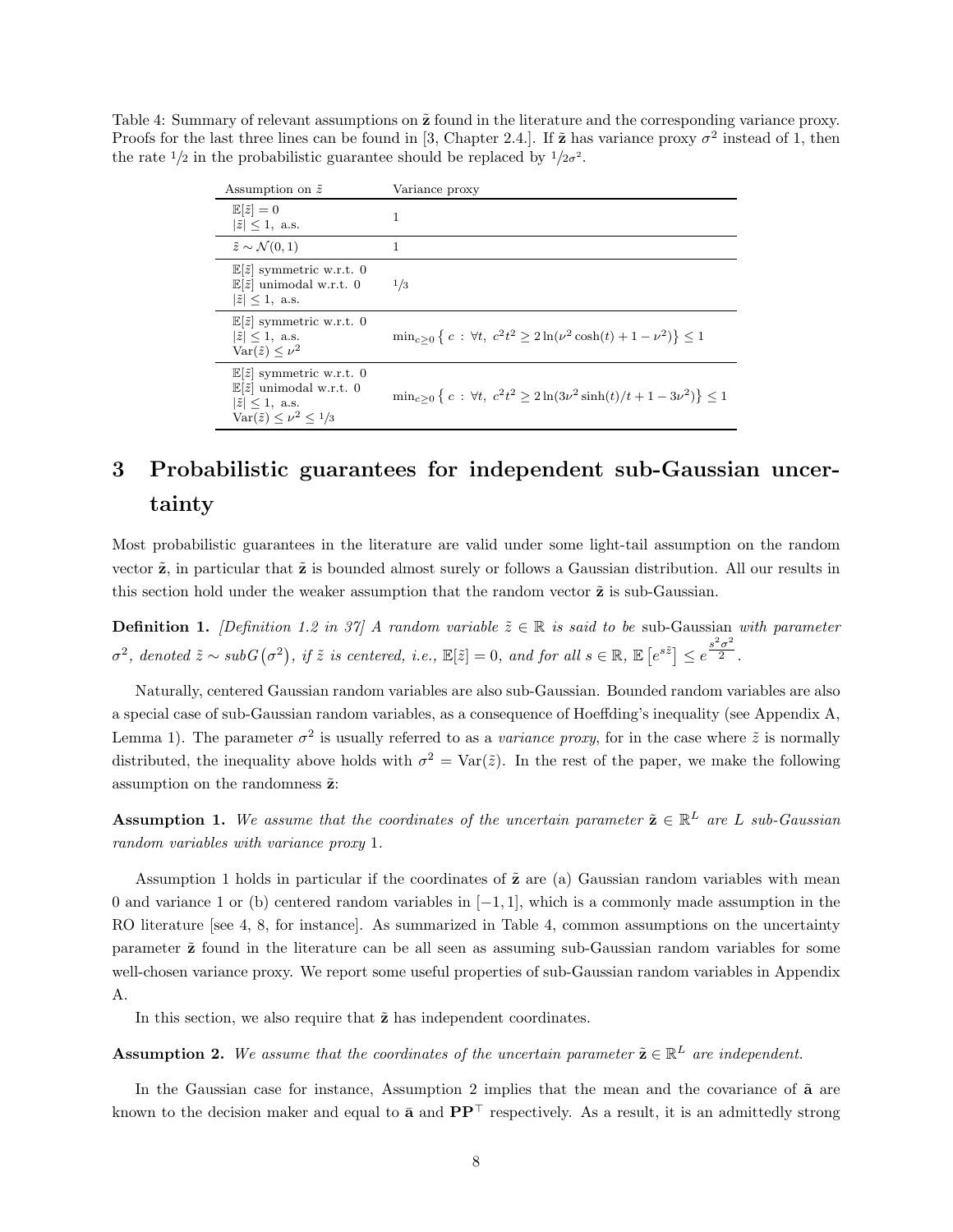assumption - although made in many of the previous analysis on probabilistic guarantees for RO. In practice, parameters of the linear model  $\tilde{\mathbf{a}} = \bar{\mathbf{a}} + \mathbf{P}\tilde{\mathbf{z}}$  are typically unknown and need to be estimated from data. In Section 5, we will depart from this independence assumption and allow for model misspecification - at the expense of weaker probabilistic guarantees.

### 3.1 A posteriori guarantee when the constraint is linear in a

First, we consider the linear case where  $f(\mathbf{a}, \mathbf{x}) = \mathbf{a}^\top \mathbf{x} - b(\mathbf{x})$  and prove a solution-specific probabilistic guarantee:

**Theorem 1.** Under Assumptions 1 and 2, for any  $x \in \mathcal{X}$  satisfying

 $\bar{\mathbf{a}}^{\top}\mathbf{x} + \delta^{\star}(\mathbf{P}^{\top}\mathbf{x}|\mathcal{Z}) \leq b(\mathbf{x}),$  we have

$$
\mathbb{P}\left(\bar{\mathbf{a}}^{\top}\mathbf{x} + \tilde{\mathbf{z}}^{\top}\mathbf{P}^{\top}\mathbf{x} > b(\mathbf{x})\right) \le \exp\left(-\frac{(b(\mathbf{x}) - \bar{\mathbf{a}}^{\top}\mathbf{x})^2}{2\|\mathbf{P}^{\top}\mathbf{x}\|_2^2}\right) \le \exp\left(-\frac{\delta^{\star}(\mathbf{P}^{\top}\mathbf{x}|\mathcal{Z})^2}{2\|\mathbf{P}^{\top}\mathbf{x}\|_2^2}\right).
$$

*Proof.* Consider a robust solution  $\mathbf{x} \in \mathcal{X}$ . We have

$$
\mathbb{P}\left(\bar{\mathbf{a}}^{\top}\mathbf{x} + \tilde{\mathbf{z}}^{\top}\mathbf{P}^{\top}\mathbf{x} > b(\mathbf{x})\right) = \mathbb{P}\left(\tilde{\mathbf{z}}^{\top}\mathbf{P}^{\top}\mathbf{x} > b(\mathbf{x}) - \bar{\mathbf{a}}^{\top}\mathbf{x}\right).
$$

Let us denote  $t := b(\mathbf{x}) - \bar{\mathbf{a}}^\top \mathbf{x} \geq \delta^*(\mathbf{P}^\top \mathbf{x} | \mathcal{Z})$ . If  $\mathbf{P}^\top \mathbf{x} \neq 0$ , then  $\delta^*(\mathbf{P}^\top \mathbf{x} | \mathcal{Z}) > 0$ , since  $\mathcal{Z}$  is full dimensional. Under Assumptions 1 and 2,  $\tilde{\mathbf{z}}^\top \mathbf{P}^\top \mathbf{x}$  is sub-Gaussian with variance proxy  $\|\mathbf{P}^\top \mathbf{x}\|_2^2$  (see Appendix A, Proposition 11-a). Hence, we have the following tail bound (Appendix A, Proposition 10)

$$
\mathbb{P}\left(\tilde{\mathbf{z}}^{\top}\mathbf{P}^{\top}\mathbf{x} > t\right) \leq \exp\left(-\frac{t^2}{2\|\mathbf{P}^{\top}\mathbf{x}\|_2^2}\right).
$$

In the case where  $\mathbf{P}^\top \mathbf{x} = 0$ , we have  $\bar{\mathbf{a}}^\top \mathbf{x} + \tilde{\mathbf{z}}^\top \mathbf{P}^\top \mathbf{x} = \bar{\mathbf{a}}^\top \mathbf{x} \leq b(\mathbf{x})$  for all  $\tilde{\mathbf{z}}$ , so that the probability of constraint violation is 0 and our bound holds with the convention  $\frac{0}{0} = \infty$ .  $\Box$ 

The probabilistic guarantee of constraint violation in Theorem 1 depends on the specific solution x. As a result, this bound cannot be used a priori to scale the size of the uncertainty set  $\mathcal{Z}$ . Yet, given a robust solution x, the bound only involves quantities which can be easily computed and can provide a useful a posteriori guarantee, as we discuss in Section 6. From a practical standpoint, the bound involving the slack term  $b(\mathbf{x}) - \bar{\mathbf{a}}^{\top}\mathbf{x}$  is systematically tighter, hence preferable. Yet, from a theoretical perspective, it is very satisfying to elicit how the uncertainty set impacts the probabilistic guarantee, through its support function at  $\mathbf{P}^{\top}\mathbf{x}$ , which also appears in the reformulation of the robust constraint. The latter bound will be instrumental in deriving set-specific but solution-independent a posteriori bounds.

**Remark 1.** Theorem 1 can be used to obtain a robust solution x which would violate the uncertain constraint with probability at most  $\varepsilon$  by adding the second-order cone constraint

$$
b(\mathbf{x}) - \bar{\mathbf{a}}^{\top}\mathbf{x} \ge \sqrt{2\ln\left(\frac{1}{\varepsilon}\right)} \|\mathbf{P}^{\top}\mathbf{x}\|_2,
$$

to the original optimization problem. This corresponds to the robust counterpart of the robust constraint with the ball uncertainty set,  $\mathcal{Z} = \{ \mathbf{z} : ||\mathbf{z}||_2 \leq \sqrt{2\ln(1/\varepsilon)} \}.$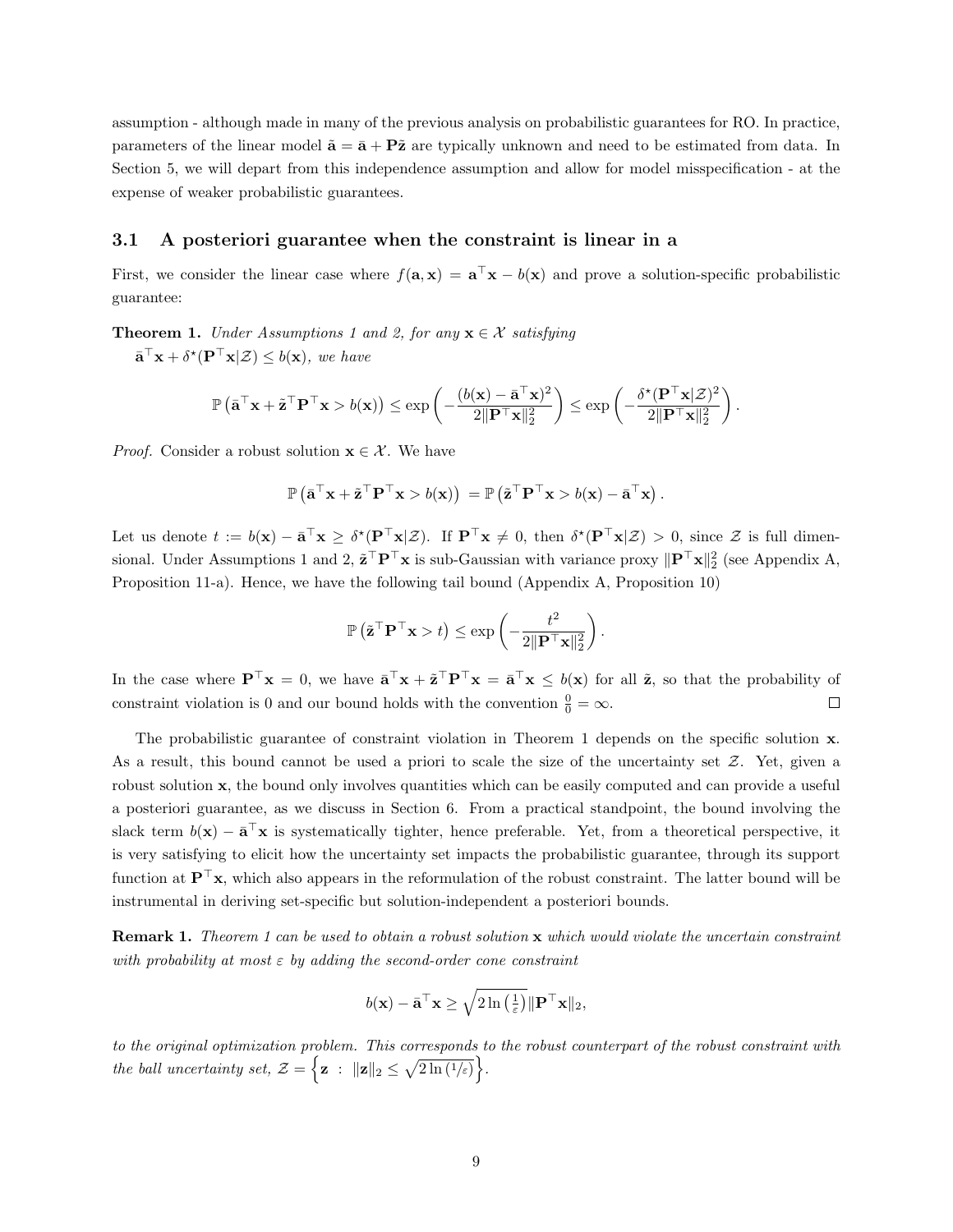Remark 2. The first inequality in Theorem 1

$$
\mathbb{P}\left(\bar{\mathbf{a}}^{\top}\mathbf{x} + \tilde{\mathbf{z}}^{\top}\mathbf{P}^{\top}\mathbf{x} > b(\mathbf{x})\right) \le \exp\left(-\frac{(b(\mathbf{x}) - \bar{\mathbf{a}}^{\top}\mathbf{x})^2}{2\|\mathbf{P}^{\top}\mathbf{x}\|_2^2}\right)
$$

is valid as long as **x** satisfies the linear constraint at  $\mathbf{a} = \bar{\mathbf{a}}$ :  $\bar{\mathbf{a}}^{\top} \mathbf{x} < b(\mathbf{x})$ .

### 3.2 A priori guarantee and robust complexity

Theorem 1 can be extended to give a priori probabilistic guarantee which does not depend on a specific solution x. Among others, these inequalities are largely used in practice to determine the size of the uncertainty set. We first define the *robust complexity* of a set  $\mathcal{Z}$ .

**Definition 2.** For any set  $\mathcal{Z} \subseteq \mathbb{R}^L$ , we define the robust complexity of Z, and denote  $\rho(\mathcal{Z})$ , the quantity

$$
\rho(\mathcal{Z}) := \min_{\mathbf{y}: \|\mathbf{y}\|_2 = 1} \delta^{\star}(\mathbf{y}|\mathcal{Z}) = \min_{\mathbf{y}: \|\mathbf{y}\|_2 = 1} \max_{\mathbf{z} \in \mathcal{Z}} \mathbf{z}^{\top} \mathbf{y}.
$$

In statistics, the Rademacher complexity of a set  $\mathcal Z$  is defined as  $\mathcal R(\mathcal Z) := \mathbb E_{\tilde{\mathbf{y}}}\left[\sup_{\mathbf{z}\in\mathcal Z} \mathbf{z}^\top \tilde{\mathbf{y}}\right]$ , where the coordinates of  $\tilde{\mathbf{y}}$  are independently drawn from a Rademacher distribution, i.e.,  $\mathbb{P}(\tilde{y}_j = \pm 1) = \frac{1}{2}$  [see 41, Example 2.25. This quantity describes the size of the set  $\mathcal Z$  and drives the so-called uniform law of large numbers [see 41, Chapters 4 and 5]. In this regard, our proposed complexity metric  $\rho(\mathcal{Z})$  is a robust analog to the Rademacher complexity, replacing expectation by worst-case value. Indeed, for any Rademacher vector  $\tilde{\mathbf{y}},$  we have  $\|\tilde{\mathbf{y}}\|_2 =$  $\sqrt{L}$  so that  $\sqrt{L}$ ρ(Z) ≤ R(Z).

Another measure of complexity studied in high-dimensional statistics is the Gaussian complexity, defined as  $\mathcal{G}(\mathcal{Z}) := \mathbb{E}_{\tilde{\mathbf{y}}} \left[ \sup_{\mathbf{z} \in \mathcal{Z}} \mathbf{z}^{\top} \tilde{\mathbf{y}} \right]$ , where the coordinates of  $\tilde{\mathbf{y}}$  are independent Gaussian random variables with mean 0 and variance 1 [see 41, Example 2.30 and Chapter 5]. Since  $\mathcal{R}(\mathcal{Z}) \leq \sqrt{\frac{\pi}{2}} \mathcal{G}(\mathcal{Z})$  [see 41, Exercise 5.5], we have  $\rho(\mathcal{Z}) \leq \sqrt{\frac{\pi}{2L}} \mathcal{G}(\mathcal{Z})$ . Alternatively, by decomposing  $\tilde{\mathbf{y}}$  into  $\tilde{r}\tilde{\mathbf{u}}$  where  $\tilde{\mathbf{u}}$  is a unit vector uniformely distributed over the unit sphere and  $\tilde{r}$  an independent scaling factor, we obtain  $\mathcal{G}(\mathcal{Z}) \geq \rho(\mathcal{Z}) \mathbb{E}[\tilde{r}]$ , where  $\mathbb{E}[\tilde{r}]$  is the expectation of a chi distribution with parameter L, i.e.,  $\mathbb{E}[\tilde{r}] = \sqrt{2}\Gamma((L+1)/2)/\Gamma(L/2)$  with  $\Gamma(\cdot)$ denoting Euler's Gamma function. For large L, Stirling's approximation yields  $\mathbb{E}[\tilde{r}] \sim \sqrt{\frac{\text{det}(r)}{r}}$ L, which is tighter than the previous bound.

To familiarize ourselves with the notion of robust complexity, we derive some of its basic properties:

Proposition 3. The robust complexity of a set satisfies the following properties:

- (a) Monotonicity: For any sets  $\mathcal{Z}, \mathcal{Z}'$ , if  $\mathcal{Z}' \subseteq \mathcal{Z}$  then  $\rho(\mathcal{Z}') \leq \rho(\mathcal{Z})$ .
- (b) Positive homogeneity: For any set Z and  $\alpha > 0$ ,  $\rho(\alpha \mathcal{Z}) = \alpha \rho(\mathcal{Z})$ .
- (c) Invariance by orthogonal transformation: For any orthogonal matrix U and any set Z,  $\rho(UZ) = \rho(Z)$ , with  $\mathbf{UZ} := \{ \mathbf{Uz} : \mathbf{z} \in \mathcal{Z} \}.$
- (d) Lipschitz continuity: The robust complexity is 1-Lipschitz continuous with respect to the Hausdorff distance [19], i.e., for any convex sets  $\mathcal{Z}, \mathcal{Z}', |\rho(\mathcal{Z}) - \rho(\mathcal{Z}')| \leq d_H(\mathcal{Z}, \mathcal{Z}').$

*Proof.* (a) For any  $y$ ,  $\mathcal{Z}' \subseteq \mathcal{Z}$  yields  $\delta^*(y|\mathcal{Z}') \leq \delta^*(y|\mathcal{Z})$ .

(b) For any  $\alpha > 0$ ,

$$
\rho(\alpha \mathcal{Z}) = \min_{\mathbf{y}: \|\mathbf{y}\|_2 = 1} \max_{\mathbf{z} \in \alpha \mathcal{Z}} \mathbf{y}^\top \mathbf{z} = \min_{\mathbf{y}: \|\mathbf{y}\|_2 = 1} \max_{\mathbf{z}' \in \mathcal{Z}} \alpha \mathbf{y}^\top \mathbf{z}' = \alpha \rho(\mathbf{z}).
$$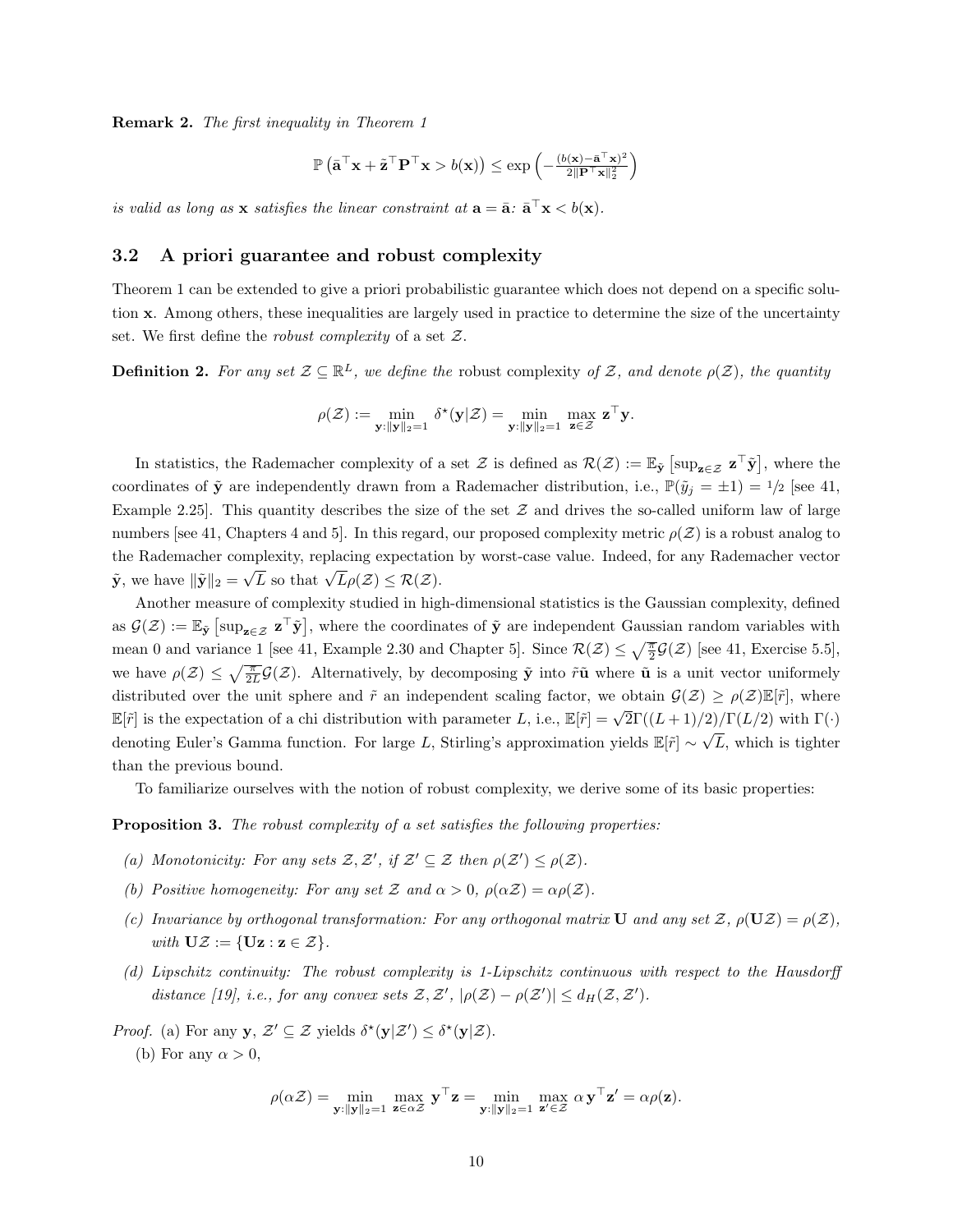(c) The matrix **U** being orthogonal, the change of variable  $\mathbf{y} = \mathbf{U}\mathbf{y}'$  satisfies  $\|\mathbf{y}\|_2^2 = \|\mathbf{y}'\|_2^2$ , and

$$
\rho(\mathcal{Z}) = \min_{\mathbf{y}: \|\mathbf{y}\|_2 = 1} \max_{\mathbf{z} \in \mathcal{Z}} \mathbf{z}^\top \mathbf{y} = \min_{\mathbf{y}': \|\mathbf{y}'\|_2 = 1} \max_{\mathbf{z} \in \mathcal{Z}} \mathbf{z}^\top \mathbf{U}^\top \mathbf{y}' = \min_{\mathbf{y}': \|\mathbf{y}'\|_2 = 1} \max_{\mathbf{z}' \in \mathbf{UZ}} \mathbf{z}'^\top \mathbf{y}' = \rho(\mathbf{UZ}).
$$

(d) The Hausdorff distance between two sets  $\mathcal{Z}, \mathcal{Z}'$  can be expressed in terms of their respective support function as  $d_H(\mathcal{Z}, \mathcal{Z}') = \sup_{\mathbf{y}: \|\mathbf{y}\|_2 = 1} |\delta^*(\mathbf{y}|\mathcal{Z}) - \delta^*(\mathbf{y}|\mathcal{Z}')|$ . The result follows.  $\Box$ 

Observe that monotonicity and homogeneity are also properties satisfied by the Rademacher and Gaussian complexity. Invariance by orthogonal transformation, however, is satisfied by the Gaussian complexity, but not by the Rademacher complexity since the transformed random variable  $\tilde{\mathbf{y}}' = \mathbf{U}^{-1} \tilde{\mathbf{y}}$  is not a Rademacher random variable.

Relevant to our analysis, the robust complexity is the key quantity controlling a priori probabilistic guarantees.

**Corollary 1.** Under Assumptions 1 and 2, for any  $x \in \mathcal{X}$  satisfying

 $\bar{\mathbf{a}}^{\top}\mathbf{x} + \delta^{\star}(\mathbf{P}^{\top}\mathbf{x}|\mathcal{Z}) \leq b(\mathbf{x}),$  we have

$$
\mathbb{P}\left(\bar{\mathbf{a}}^{\top}\mathbf{x} + \tilde{\mathbf{z}}^{\top}\mathbf{P}^{\top}\mathbf{x} > b(\mathbf{x})\right) \le \exp\left(-\frac{1}{2}\rho\left(\mathcal{Z}\right)^2\right).
$$

*Proof.* Taking the worst over all feasible  $x$  in the right hand-side of Theorem 1 yields

$$
\mathbb{P}\left(\bar{\mathbf{a}}^{\top}\mathbf{x} + \tilde{\mathbf{z}}^{\top}\mathbf{P}^{\top}\mathbf{x} > b\right) \le \exp\left(-\frac{1}{2}\min_{x \in \mathcal{X}} \frac{\delta^{\star}(\mathbf{P}^{\top}\mathbf{x}|\mathcal{Z})^{2}}{\|\mathbf{P}^{\top}\mathbf{x}\|_{2}^{2}}\right).
$$
  
Then, 
$$
\min_{x \in \mathcal{X}} \frac{\delta^{\star}(\mathbf{P}^{\top}\mathbf{x}|\mathcal{Z})^{2}}{\|\mathbf{P}^{\top}\mathbf{x}\|_{2}^{2}} = \left[\min_{x \in \mathcal{X}} \delta^{\star}\left(\frac{\mathbf{P}^{\top}\mathbf{x}}{\|\mathbf{P}^{\top}\mathbf{x}\|_{2}}\right|\mathcal{Z}\right)\right]^{2} \ge \left[\min_{\mathbf{y}: \|\mathbf{y}\|_{2} = 1} \delta^{\star}\left(\mathbf{y}|\mathcal{Z}\right)\right]^{2}.
$$

In Section 4, we analyze properties of the robust complexity and provide explicit analytic expressions of  $\rho(\mathcal{Z})$  for uncertainty sets found in the literature such as the budget [8] and the box-ellipsoidal [4] uncertainty sets, hence unifying most of the known probabilistic guarantees and their proofs.

### 3.3 Case when the constraint is concave in the uncertainty

According to Proposition 2, a robust constraint that depends on the uncertainty in a concave manner, as in Equation (4), can be seen as a linear constraint in the new decision variables  $(x, y)$ . Correspondingly, we can now state and derive an analogue of Theorem 1 for this general case.

**Theorem 2.** Under Assumptions 1 and 2, for any  $x \in \mathcal{X}$  and v satisfying  $\bar{\mathbf{a}}^{\top}\mathbf{v} + \delta^{\star}(\mathbf{P}^{\top}\mathbf{v}|\mathcal{Z}) - f_{\star}(\mathbf{v}, \mathbf{x}) \leq 0$ , we have

$$
\mathbb{P}\left(f(\bar{\mathbf{a}}+\mathbf{P}\tilde{\mathbf{z}},\mathbf{x})>0\right)\leq \exp\left(-\frac{(f_{\star}(\mathbf{v},\mathbf{x})-\bar{\mathbf{a}}^{\top}\mathbf{v})^{2}}{2\|\mathbf{P}^{\top}\mathbf{v}\|_{2}^{2}}\right)\leq \exp\left(-\frac{\delta^{\star}(\mathbf{P}^{\top}\mathbf{v}|\mathcal{Z})^{2}}{2\|\mathbf{P}^{\top}\mathbf{v}\|_{2}^{2}}\right).
$$

A formal proof of Theorem 2 is given in Appendix B.1. We graphically explain the intuition behind the result in dimension  $L = 2$ , in Figure 1. Assume  $(\tilde{z}_1, \tilde{z}_2) \in [-1, 1]^2$  (black squared box), which is a special case of Assumption 1. The shaded blue region corresponds to the uncertainty set  $Z$ . Let  $x$  be a robust solution. It induces a constraint on  $z$ ,  $f(\bar{a} + Pz, x) \leq 0$  which is satisfied by all  $z \in \mathcal{Z}$ . By concavity, the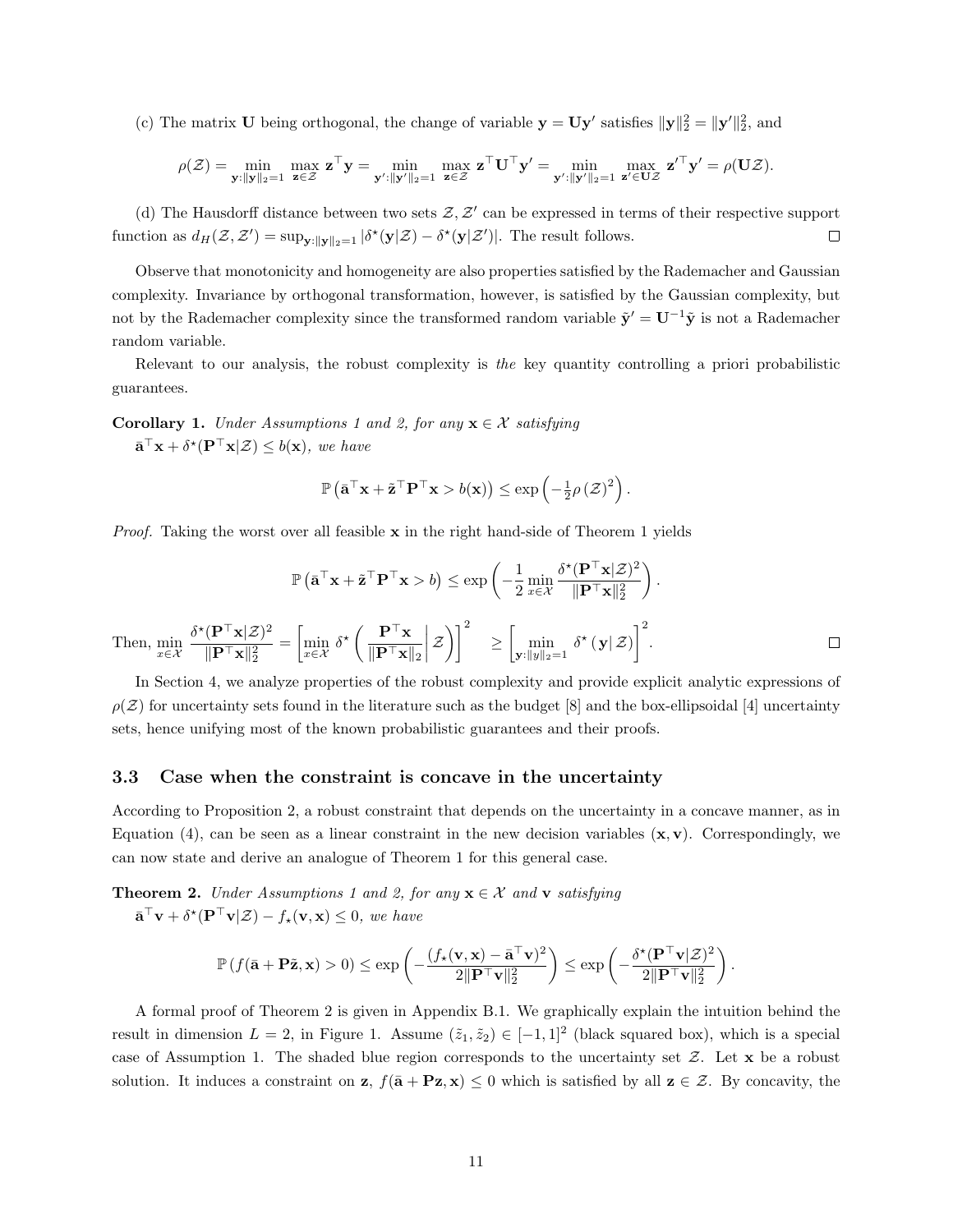

Figure 1: Geometrical proof of Theorem 2 in dimension  $L = 2$ .

region  $\{z : f(\bar{a} + Pz, x) > 0\}$  admits a supporting hyperplane (in red) and is contained within a half-space. Theorem 2 provides an explicit description of this halfspace,  $\{z : \bar{a}^\top x + v^\top P z - f_x(v, x) > 0\}.$ 

Theorem 2 displays the exact same probabilistic guarantee as in the linear case except that the bound now involves the extra variable  $\bf{v}$  instead of  $\bf{x}$ . Recall that in the special case where  $f$  is linear, the conjugate  $f_{\star}$  enforces  $\mathbf{v} = \mathbf{x}$  and we recover Theorem 1. In the general case, the variable v is introduced to express the robust constraint in a tractable manner, so solving the robust optimization problem provides a vector v alongside a vector x, and our bound can be computed a posteriori. Taking the worst-case over all potential vectors v, we get the exact same a priori bounds as in the linear case.

**Corollary 2.** Under Assumptions 1 and 2, for any  $\mathbf{x} \in \mathcal{X}$  and v satisfying  $\bar{\mathbf{a}}^{\top}\mathbf{v} + \delta^{\star}(\mathbf{P}^{\top}\mathbf{v}|\mathcal{Z}) - f_{\star}(\mathbf{v}, \mathbf{x}) \leq 0$ , we have

$$
\mathbb{P}\left(f(\bar{\mathbf{a}} + \mathbf{P}\tilde{\mathbf{z}}, \mathbf{x}) > 0\right) \le \exp\left(-\frac{1}{2}\rho(\mathcal{Z})^2\right).
$$

### 4 Robust complexity of a set

The previous section elicited the central role of the robust complexity of the uncertainty set,  $\rho(\mathcal{Z})$ , in obtaining a priori probabilistic guarantees. In Section 4.1, we derive closed-form expression for the robust complexity of norm balls, and analyze the robust complexity of their intersection and Minkowski sum in Section 4.2 and 4.3 respectively. By doing so, we recover most existing results found in the literature. Finally, we provide a geometric interpretation of the robust complexity in Section 4.4, which in turns leads to an analytical expression for polyhedral uncertainty sets and an optimization problem to evaluate  $\rho(\mathcal{Z})$ numerically in general. We also discuss how those bounds should guide modeling in practice.

#### 4.1 Norm-ball uncertainty sets

In practice,  $\mathcal Z$  is often chosen as an  $\ell_p$  ball for which one can compute its robust complexity explicitly.

**Proposition 4.**  $\mathcal{Z} = \{ \mathbf{z} \in \mathbb{R}^L : ||\mathbf{z}||_p \leq \Gamma \}$  has a robust complexity of

$$
\rho(\mathcal{Z}) = \Gamma \kappa(p), \text{ with } \kappa(p) := \begin{cases} 1, & \text{if } p \geq 2, \\ L^{1/2 - 1/p}, & \text{if } p \leq 2. \end{cases}
$$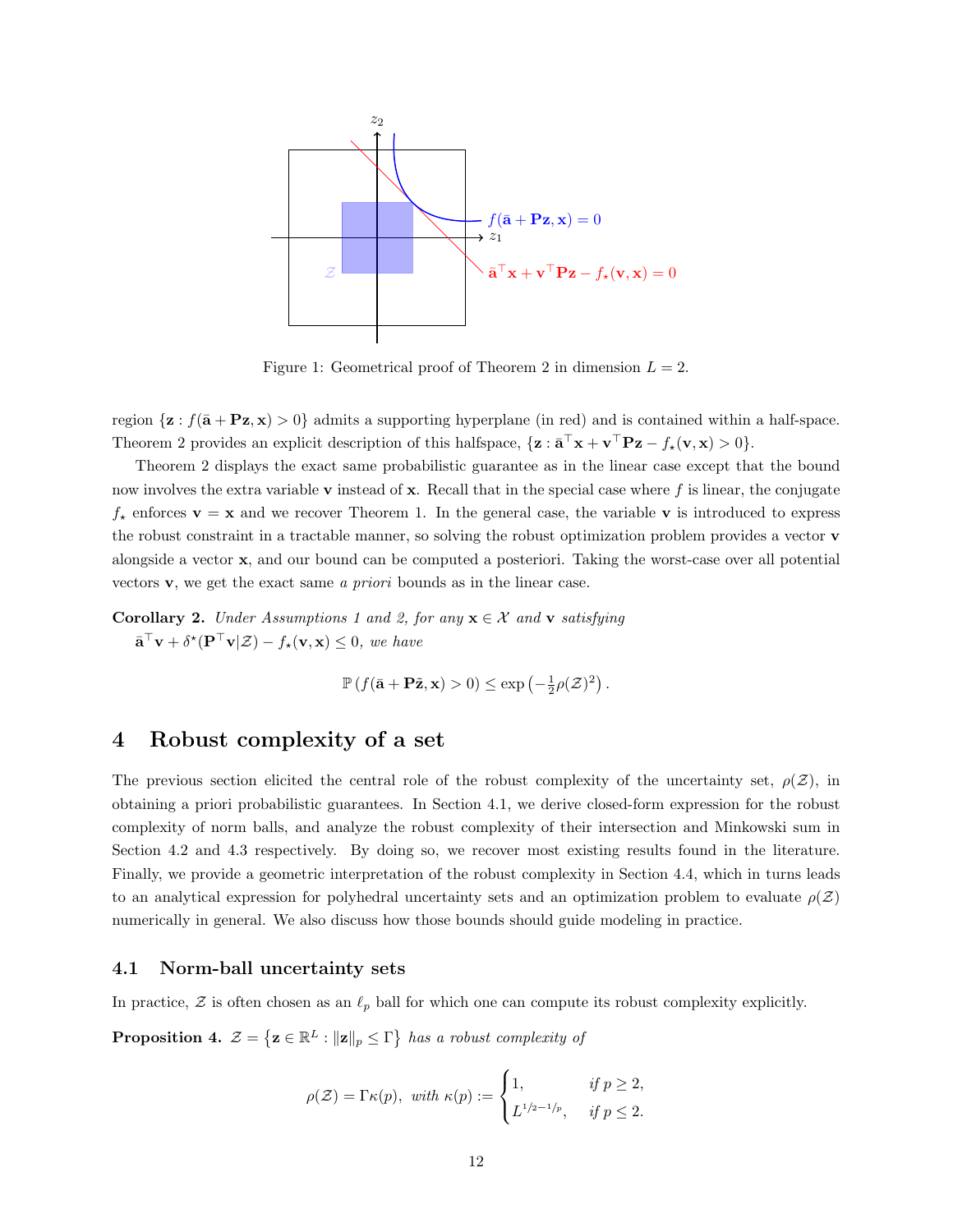*Proof.* Since the support function for an  $\ell_p$ -norm ball is given by its dual norm, the  $\ell_q$ -norm with  $q \in [1, \infty]$ satisfying  $1/p + 1/q = 1$ , we derive

$$
\min_{\mathbf{y}: \|\mathbf{y}\|_2=1} \delta^{\star}(\mathbf{y}|\mathcal{Z}) = \Gamma \min_{\mathbf{y}: \|\mathbf{y}\|_2=1} \|\mathbf{y}\|_q.
$$

If  $q \leq 2$ ,  $1 = ||\mathbf{y}||_2 \leq ||\mathbf{y}||_q$ , which is tight for  $\mathbf{y} = \mathbf{e}_i$  for some  $i \in \{1, \ldots, L\}$ . If  $q \geq 2$ , Hölder's inequality yields  $1 = ||\mathbf{y}||_2 \le L^{1/2-1/q} ||\mathbf{y}||_q$ , which is tight for  $\mathbf{y} = \sqrt{L}\mathbf{e}$ . Hence, the result.  $\Box$ 

This result generalizes results obtained in the literature. In particular, if the 2-norm is used, the bound is notably independent of the dimension  $L$ , and a priori and a posteriori bounds match. As intuition suggests, the bound monotonically decreases with Γ. Equivalently, in order for the constraint to be violated with probability at most  $\varepsilon$ , it suffices to take  $\Gamma \geq \frac{1}{\kappa(p)} \sqrt{2\ln(1/\varepsilon)}$ .

Proposition 4 applies to norm balls which are isotropic, i.e., which are invariant by permutation of the coordinates. For uncertainty sets which weight each coordinate  $z_i$  by a specific weight  $\lambda_i > 0$ , we can prove the following extension (proof in Appendix B.2).

**Proposition 5.** Let  $\Lambda = Diag(\lambda)$  be a diagonal matrix with  $\lambda > 0$  and let  $p \in [1, \infty]$ . Then the set  $\mathcal{Z} = \left\{ \mathbf{z} \in \mathbb{R}^L : ||\mathbf{\Lambda} \mathbf{z}||_p = \left(\sum_i |\lambda_i z_i|^p\right)^{1/p} \leq 1 \right\}$  has a robust complexity of

$$
\rho(\mathcal{Z}) = 1/||\lambda||_{\infty}, \quad \text{if } p \ge 2,
$$
  

$$
\rho(\mathcal{Z}) \ge \left(\sum_{i=1}^{L} \lambda_i^{1/(1/p-1/2)}\right)^{1/2-1/p}, \quad \text{if } p \le 2.
$$

### 4.2 Intersection of norm balls

Uncertainty sets defined as the intersection of norm-balls have attracted a lot of attention, because of their tractability and reduced conservatism. For such sets, one can compute an explicit a priori probabilistic guarantee.

**Proposition 6.** Let  $\mathcal{Z}_i$ ,  $i = 1, 2$ , be two uncertainty sets such that  $ri(\mathcal{Z}_1) \cap ri(\mathcal{Z}_2) \neq \emptyset$ .

- (a) The robust complexity of  $\mathcal{Z}_1 \cap \mathcal{Z}_2$  satisfies  $\rho(\mathcal{Z}_1 \cap \mathcal{Z}_2) \ge \min_{i=1,2} \rho(\mathcal{Z}_i)$ .
- (b) If, in addition to Assumptions 1-2,  $\tilde{\mathbf{z}} \in \mathcal{Z}_1$  almost surely, then the probabilistic guarantee is driven by  $\rho(\mathcal{Z}_2)$ .

Proposition 6(a) is non trivial. Since  $\mathcal{Z}_1 \cap \mathcal{Z}_2 \subseteq \mathcal{Z}_i$ ,  $i = 1, 2$ , the constraint violation probability induced by  $\mathcal{Z}_1 \cap \mathcal{Z}_2$  can only be worse than the ones induced by  $\mathcal{Z}_1$  and  $\mathcal{Z}_2$  alone. Yet, Proposition 6(a) states that, as far as upper-bounds are concerned,  $\mathcal{Z}_1 \cap \mathcal{Z}_2$  is no worse than  $\mathcal{Z}_1$  and  $\mathcal{Z}_2$  separately. Proposition 6(b) improves upon Proposition 6(a) under the additional assumption that  $\tilde{z} \in \mathcal{Z}_1$  almost surely, stating that  $\mathcal{Z}_2$ alone controls the upper bound for constraint violation.

Proof. (a) If  $\mathcal{Z} = \mathcal{Z}_1 \cap \mathcal{Z}_2$  with  $\text{ri}(\mathcal{Z}_1) \cap \text{ri}(\mathcal{Z}_2) \neq \emptyset$ , we have [2, Lemma 6.4]  $\delta^*(y|\mathcal{Z}) = \min_{\mathbf{v}} \delta^*(v|\mathcal{Z}_1) +$  $\delta^*(\mathbf{y}-\mathbf{v}|\mathcal{Z}_2)$ . In addition, by definition of the robust complexity  $\delta^*(\cdot|\mathcal{Z}_i) \geq \rho(\mathcal{Z}_i) \|\cdot\|_2$  so that

$$
\delta^{\star}(\mathbf{y}|\mathcal{Z}) \ge \min_{i=1,2} \, \rho(\mathcal{Z}_i) \, \min_{\mathbf{v}} \, \left[ \|\mathbf{v}\|_2 + \|\mathbf{y} - \mathbf{v}\|_2 \right] \quad \ge \min_{i=1,2} \, \rho(\mathcal{Z}_i) \, \|\mathbf{y}\|_2,
$$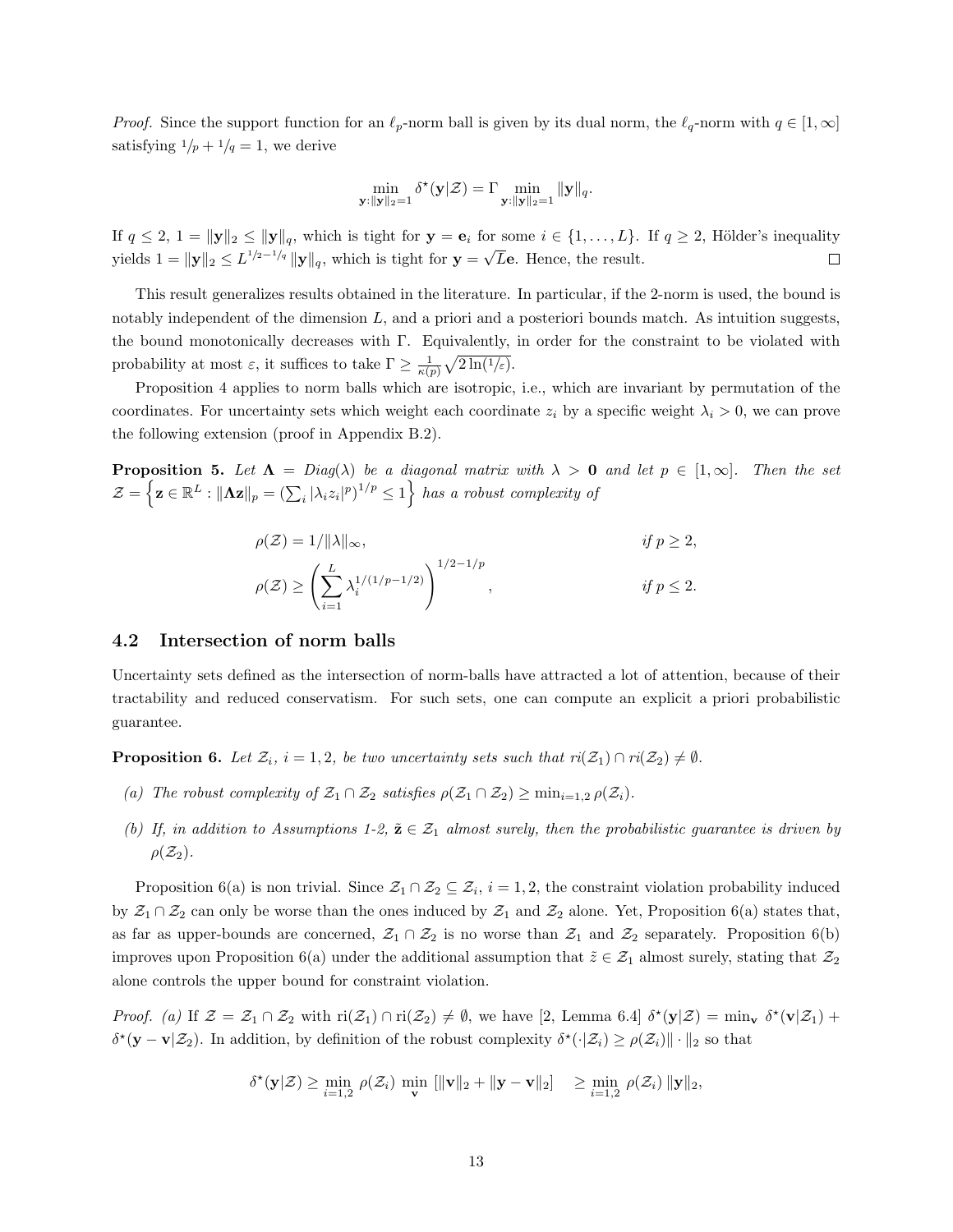where the last inequality follows from the triangle inequality.

(b) We sketch the proof for the linear case only, the concave case being similar. Let x be a robust solution, and  $\mathbf{v} \in \mathbb{R}^L$  so that  $\delta^{\star}(\mathbf{P}^\top \mathbf{x} | \mathcal{Z}) = \delta^{\star}(\mathbf{v} | \mathcal{Z}_1) + \delta^{\star}(\mathbf{P}^\top \mathbf{x} - \mathbf{v} | \mathcal{Z}_2)$ .

$$
\mathbb{P}\left(\bar{\mathbf{a}}^{\top}\mathbf{x} + \tilde{\mathbf{z}}^{\top}\mathbf{P}^{\top}\mathbf{x} > b(\mathbf{x})\right) \leq \mathbb{P}\left(\tilde{\mathbf{z}}^{\top}\mathbf{P}^{\top}\mathbf{x} > \delta^{\star}(\mathbf{P}^{\top}\mathbf{x}|\mathcal{Z}_{1} \cap \mathcal{Z}_{2})\right) \n\leq \mathbb{P}\left(\tilde{\mathbf{z}}^{\top}\mathbf{v} + \tilde{\mathbf{z}}^{\top}(\mathbf{P}^{\top}\mathbf{x} - \mathbf{v}) > \delta^{\star}(\mathbf{v}|\mathcal{Z}_{1}) + \delta^{\star}(\mathbf{P}^{\top}\mathbf{x} - \mathbf{v}|\mathcal{Z}_{2})\right) \n= \mathbb{P}\left(\tilde{\mathbf{z}}^{\top}(\mathbf{P}^{\top}\mathbf{x} - \mathbf{v}) > \underbrace{\delta^{\star}(\mathbf{v}|\mathcal{Z}_{1}) - \tilde{\mathbf{z}}^{\top}\mathbf{v}}_{>0 \text{ for } \tilde{\mathbf{z}} \in \mathcal{Z}_{1}} + \delta^{\star}(\mathbf{P}^{\top}\mathbf{x} - \mathbf{v}|\mathcal{Z}_{2})\right) \n\leq \mathbb{P}\left(\tilde{\mathbf{z}}^{\top}(\mathbf{P}^{\top}\mathbf{x} - \mathbf{v}) > \delta^{\star}(\mathbf{P}^{\top}\mathbf{x} - \mathbf{v}|\mathcal{Z}_{2})\right).
$$

Applying a Chernoff bound and uniformly bounding the right hand side concludes the proof.

 $\Box$ 

**Remark 3.** The proof of Proposition  $6(b)$  is informative for a posteriori bound as well. Indeed, we have

$$
\mathbb{P}\left(\bar{\mathbf{a}}^{\top}\mathbf{x} + \tilde{\mathbf{z}}^{\top}\mathbf{P}^{\top}\mathbf{x} > b\right) \le \exp\left(-\frac{\delta^{\star}(\mathbf{P}^{\top}\mathbf{x} - \mathbf{v}|\mathcal{Z})^2}{2\|\mathbf{P}^{\top}\mathbf{x} - \mathbf{v}\|_2^2}\right),
$$

which might be tighter than the bound from Theorem 1.

Example 2. The budget uncertainty set. The budget uncertainty set defined as

$$
\mathcal{Z}_{\ell_\infty \cap \ell_1} := \left\{ \mathbf{z} \in \mathbb{R}^L : \|\mathbf{z}\|_\infty \leq 1, \|\mathbf{z}\|_1 \leq \rho \right\},\
$$

with  $1 \le \rho \le L$ , and introduced by [8], is the intersection of the  $\ell_{\infty}$  unit-ball with an  $\ell_1$ -ball. The robust constraint  $\bar{\mathbf{a}}^{\top}\mathbf{x} + \mathbf{z}^{\top}\mathbf{P}^{\top}\mathbf{x} \leq b, \forall \mathbf{z} \in \mathcal{Z}_{\ell_{\infty} \cap \ell_1}$  is then equivalent to

$$
\exists \mathbf{v}, \ \bar{\mathbf{a}}^{\top} \mathbf{x} + ||\mathbf{v}||_1 + \Gamma ||\mathbf{P}^{\top} \mathbf{x} - \mathbf{v}||_{\infty} \leq b,
$$

requiring the introduction of the L new variables  $\mathbf{v}$ , in addition to  $L+1$  auxiliary variables and 4L constraints to linearize the  $\ell_1$  and  $\ell_{\infty}$  norms. With m constraints involving the same uncertain vector **a**, there is a total of  $(2L + 1)m$  new variables and 4Lm new constraints needed. According to Proposition 6(b),  $\mathcal{Z}_{\ell_{\infty} \cap \ell_1}$ induces a probabilistic guarantee of  $\exp(-\rho^2/2L)$ , recovering the original result from [8]. Our result holds whenever  $\tilde{z}$  is sub-Gaussian with variance proxy 1 (Assumption 1) and  $\|\tilde{z}\|_{\infty} \leq 1$ , but does not require  $\tilde{z}$  to be symmetrically distributed. Similarly, for the so-called box-ellipsoidal uncertainty set from [4],  $\mathcal{Z}_{\ell_{\infty} \cap \ell_2} :=$  $\{ \mathbf{z} \in \mathbb{R}^L : ||\mathbf{z}||_{\infty} \leq 1, ||\mathbf{z}||_2 \leq \rho \},$  we recover their  $e^{-\rho^2/2}$  guarantee.

### 4.3 Minkowski sum of norm balls

We now provide explicit a priori probabilistic guarantees for sets defined as the Minkowski sum of norm balls, later referred to as sum sets. Compared to intersection sets, sum sets have not received the attention they deserve, despite their improved tractability.

**Proposition 7.** Let  $\mathcal{Z}_i$ , for  $i = 1, 2$ , be two uncertainty sets. Then

$$
\rho(\mathcal{Z}_1+\mathcal{Z}_2)\geq \rho(\mathcal{Z}_1)+\rho(\mathcal{Z}_2).
$$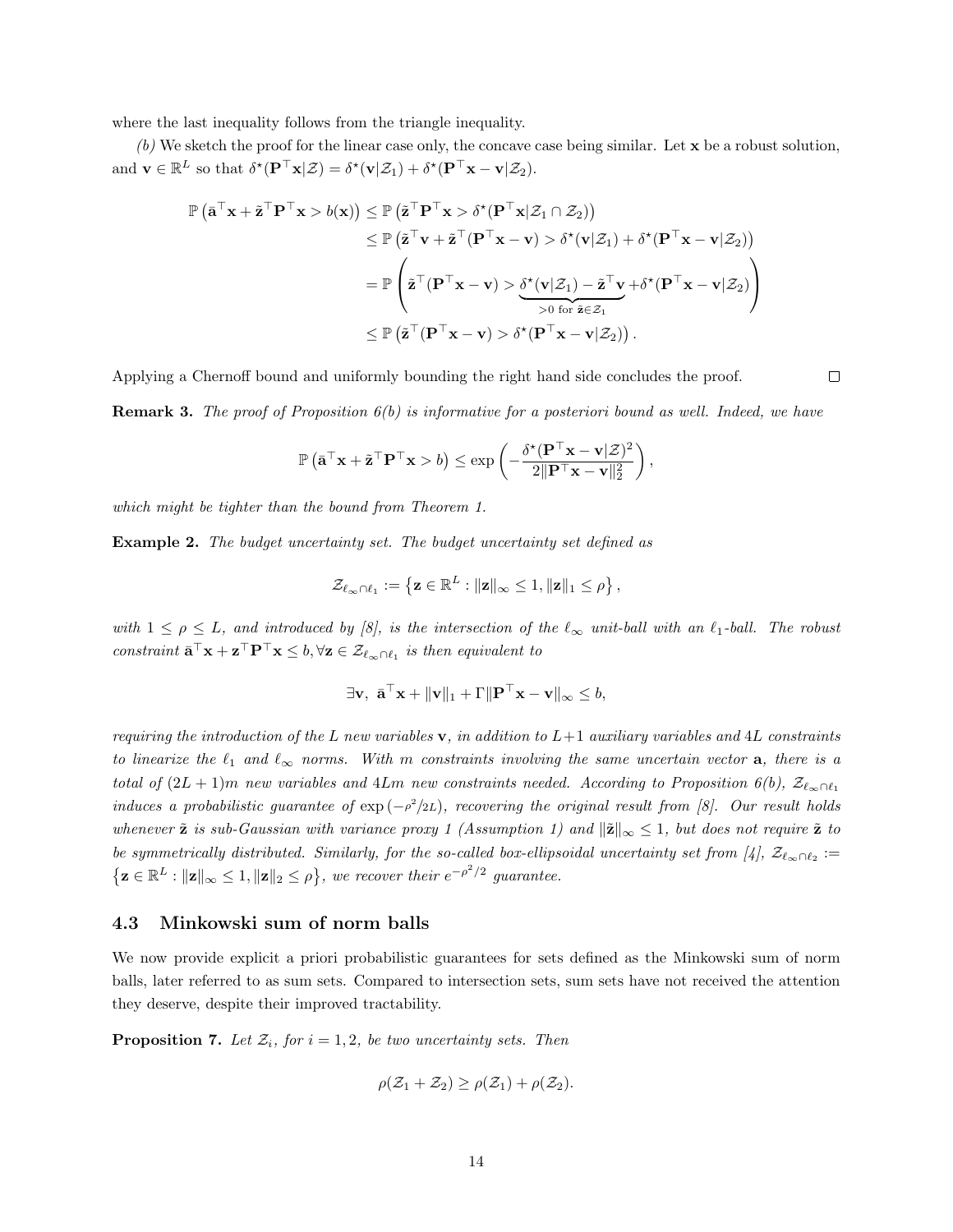

(a) Intersection set with  $\rho = 1.5$  (b) Sum set with  $\rho_1 = \rho - 1$ ,  $\rho_2 = 2 - \rho$ .

Figure 2: Comparison of the intersection and sum set in dimension  $L = 2$ .



(a) Intersection set with  $\rho = 2.5$  (b) Sum set with  $\rho_1 = (\rho - 1)/2$ ,  $\rho_2 = (3 - \rho)/2$ 

 $\Box$ 

Figure 3: Comparison of the intersection and sum set in dimension  $L = 3$ .

Proof. If  $\mathcal{Z} = \mathcal{Z}_1 + \mathcal{Z}_2$ , then  $\delta^*(\mathbf{y}|\mathcal{Z}) = \delta^*(\mathbf{y}|\mathcal{Z}_1) + \delta^*(\mathbf{y}|\mathcal{Z}_2)$  [2, Lemma 6.3]. Hence,

$$
\delta^{\star}(\mathbf{y}|\mathcal{Z}) \geq \rho(\mathcal{Z}_1)\|\mathbf{y}\|_2 + \rho(\mathcal{Z}_2)\|\mathbf{y}\|_2.
$$

Taking the minimum over all **y** such that  $||\mathbf{y}||_2 = 1$  concludes the proof.

Example 3. Alternative to the budget uncertainty set. From a modeling perspective, the budget uncertainty  $\mathcal{Z}_{\ell_{\infty}\cap\ell_1}$  set is geometrically very similar to the  $\ell_{\infty} + \ell_1$  set, defined as

$$
\mathcal{Z}_{\ell_{\infty}+\ell_1}:=\left\{\mathbf{z}\in\mathbb{R}^L:\mathbf{z}=\mathbf{z}_1+\mathbf{z}_2,\ \text{with}\ \| \mathbf{z}_1\|_{\infty}\leq\rho_1, \| \mathbf{z}_2\|_1\leq\rho_2\right\}.
$$

In dimension  $L = 2$ , with proper scaling, those two sets are indeed identical as shown in Figure 2, while this is no longer the case in higher dimension (see Figure 3 for  $L = 3$ ).

In terms of tractability, however, the sum is preferable over the intersection for it does not require additional variables **v**. The robust constraint  $\bar{\mathbf{a}}^{\top}\mathbf{x} + \mathbf{z}^{\top}\mathbf{P}^{\top}\mathbf{x} \leq b$ ,  $\forall \mathbf{z} \in \mathcal{Z}_{\ell_{\infty}+\ell_1}$  is equivalent to

$$
\bar{\mathbf{a}}^{\top}\mathbf{x} + \rho_1 \|\mathbf{P}^{\top}\mathbf{x}\|_1 + \rho_2 \|\mathbf{P}^{\top}\mathbf{x}\|_{\infty} \leq b,
$$

which requires  $L + 1$  extra variables and 3L extra constraints to linearize the  $\ell_1$  and  $\ell_{\infty}$  norm of  $\mathbf{P}^\top \mathbf{x}$ . This gain is particularly sizable when the uncertainty affects multiple constraints since the extra variables and constraints can be shared across constraints: With m uncertain constraints involving the same uncertain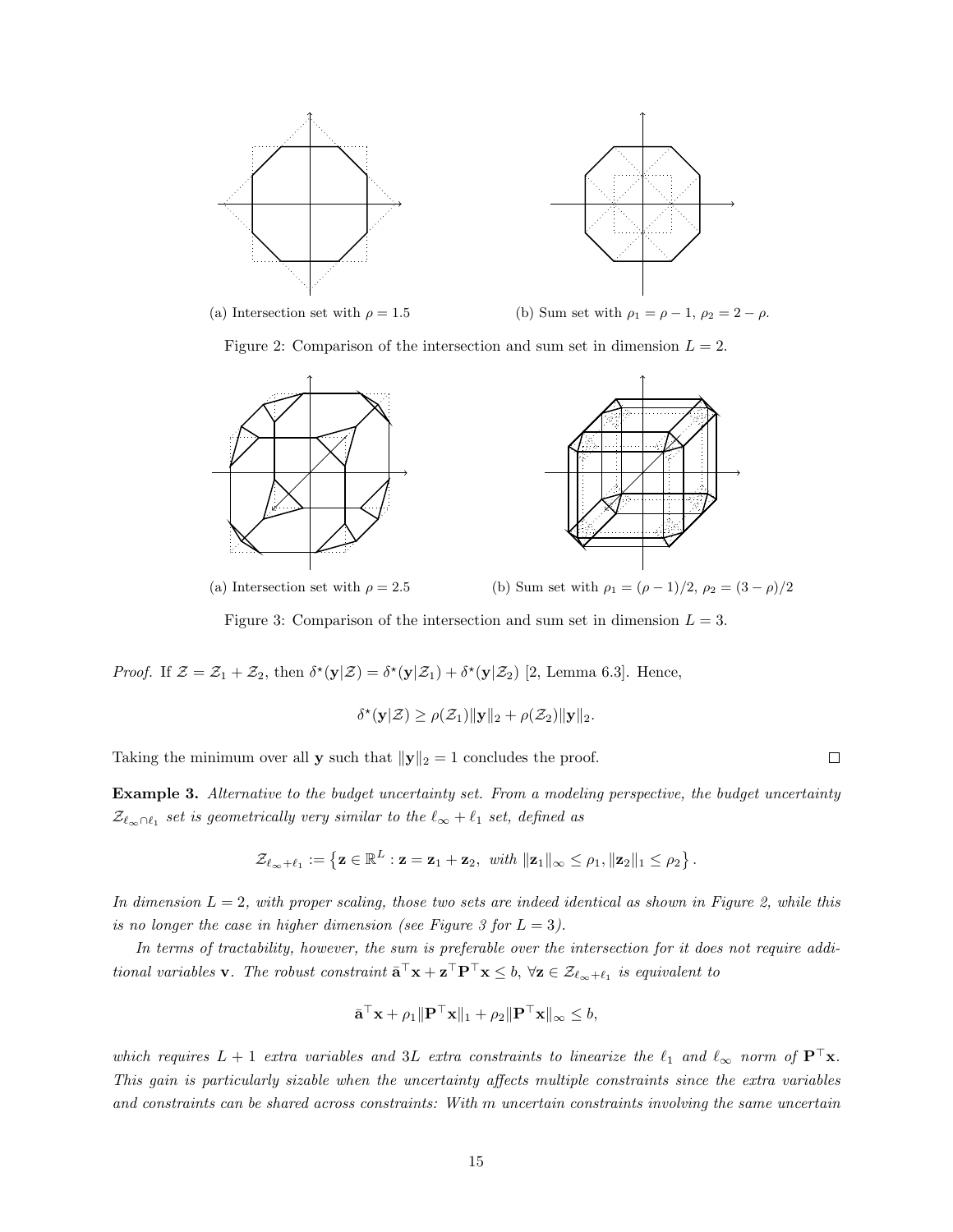vector **a**, there is a total of  $(L+1)$  new variables and 3L new constraints needed only. Applying Proposition 7, we can show that the  $\mathcal{Z}_{\ell_{\infty}+\ell_1}$  set yields a probabilistic guarantee of  $\exp\left(-\frac{1}{2}\left\{\rho_1+\rho_2 L^{-1/2}\right\}^2\right)$ . Consequently, in the case of the  $\ell_{\infty}$  and  $\ell_1$  norms, the sum set dominates the intersection set in terms of tractability and can still provide probabilistic guarantees. The intersection set, however, could be used for intuition and scaling of  $\rho_1$  and  $\rho_2$ . We will concretize this comparison on a numerical example in Section 6.3.

Example 4. Alternative to the box-ellipsoidal uncertainty set. Similarly, we propose an analogous sum set for the box-ellipsoidal uncertainty set  $\mathcal{Z}_{\ell_{\infty}\cap\ell_{2}},$  namely we consider

$$
\mathcal{Z}_{\ell_\infty+\ell_2}:=\left\{\mathbf{z}\in\mathbb{R}^L:\mathbf{z}=\mathbf{z}_1+\mathbf{z}_2,\ \text{with}\ \| \mathbf{z}_1\|_\infty\leq\rho_1, \| \mathbf{z}_2\|_2\leq\rho_2\right\}.
$$

For similar reasons, the robust counterpart associated with  $\mathcal{Z}_{\ell_{\infty}+\ell_2}$  is more tractable in terms of additional variables and constraints. In addition, according to Proposition 7, it yields a probabilistic guarantee of  $\exp\left(-\frac{1}{2}\left\{\rho_1+\rho_2\right\}^2\right)$ , which is independent of the number of uncertain parameters L.

**Remark 4.** Sets of the form  $\mathcal{Z}_{\ell_{\infty}+\ell_2}$  have been consider by [3, Chapter 2] in the context of tractable reformulations of scalar chance constraints. Interestingly, sum sets emerge naturally in this context when the mean of the uncertainty quantity  $\tilde{\mathbf{z}}$  is assumed to be bounded, rather than equal to  $\mathbf{0}$  [see 3, Theorem 2.4.4 and Examples 2.4.6, 2.4.7, 2.4.9, 2.4.11]. Alternatively, uncertainty on the expected value of  $\tilde{z}$  can be modeled by decomposing  $\tilde{\mathbf{z}}$  into  $\tilde{\mathbf{z}}_1 + \tilde{\mathbf{z}}_2$ , where  $\tilde{\mathbf{z}}_1$  and  $\tilde{\mathbf{z}}_2$  are unknown parameters with mean **0**. Intuitively, given  $\tilde{\mathbf{z}}_1$ ,  $\tilde{\mathbf{z}}$  has mean  $\tilde{\mathbf{z}}_1 \neq \mathbf{0}$  and  $\tilde{\mathbf{z}}_2$  represents deviation from the mean. From a practical standpoint, these two interpretations lead to similar uncertainty sets.

### 4.4 Numerical computation using the maximum-volume inscribed sphere

For general uncertainty sets  $\mathcal{Z}$ , an analytical expression for the robust complexity might be out-of-reach. Monotonicity of the robust complexity (Proposition 3-a) suggests a numerical approach to lower bound  $\rho(\mathcal{Z})$ : First, compute  $\mathcal{Z}'$  such that  $\mathcal{Z}' \subseteq \mathcal{Z}$  and  $\rho(\mathcal{Z}')$  is reasonably known. Then, use the a priori probabilistic guarantee of  $\mathcal{Z}'$  for  $\mathcal{Z}$ . Intuitively, the closer  $\mathcal{Z}'$  is to  $\mathcal{Z}$ , the tighter the approximation. Actually, this procedure can produce the exact value of the robust complexity of  $\mathcal Z$  when  $\mathcal Z'$  is chosen as an  $\ell_2$ -sphere centered at **0**. Denote  $\mathcal{B}(\mathbf{0}, \mathbf{r}) = {\mathbf{z} : ||\mathbf{z}||_2 \leq r}.$ 

**Proposition 8.** For any fully-dimensional convex set  $\mathcal{Z} \subseteq \mathbb{R}^L$  containing 0 in its interior, the robust complexity of  $Z$  is the radius of the maximum inscribed sphere centered at  $0$  contained within  $Z$ , i.e.,  $\rho(\mathcal{Z}) = \max_{r \geq 0} \{r \,:\, \mathcal{B}(\mathbf{0}, \mathbf{r}) \subseteq \mathcal{Z}\}.$ 

*Proof.* Denote  $r^*$  the objective value of the optimization problem on the left-hand side. Note that  $r^* > 0$ since **0** lies in the interior of Z. By definition,  $\mathcal{B}(0, r^*) \subseteq \mathcal{Z}$  so  $\rho(\mathcal{Z}) \geq \rho(\mathcal{B}(0, r^*) = r^*$ , where the last equality follows from Proposition 4. We consider a vector  $\mathbf{z}^*$ ,  $\|\mathbf{z}^*\|_2 = r^*$ , which lies on the boundary of  $\mathcal{Z}$ . Such a vector exists by optimality of  $r^*$ . Then,  $z^*$  defines a hyperplane that is tangent to  $\mathcal{Z}$ , hence proving that the linear optimization problem  $\max_{z \in \mathcal{Z}} z^{\top} z^*$  admits  $z = z^*$  as an optimal solution. As a result, by considering  $\mathbf{y} = \mathbf{z}^{\star}/r^{\star}$  we have  $\rho(\mathcal{Z}) \leq r^{\star}$ .  $\Box$ 

The optimization problem in Proposition 8 is a special case of the maximum inscribed ellipsoid [47] or the maximum inscribed sphere problem [43]. Although we fix the center of the ellipsoid to  $\bf{0}$  and only allow for shape matrices of the form  $rI_L$ , solving this optimization problem can be challenging in general. For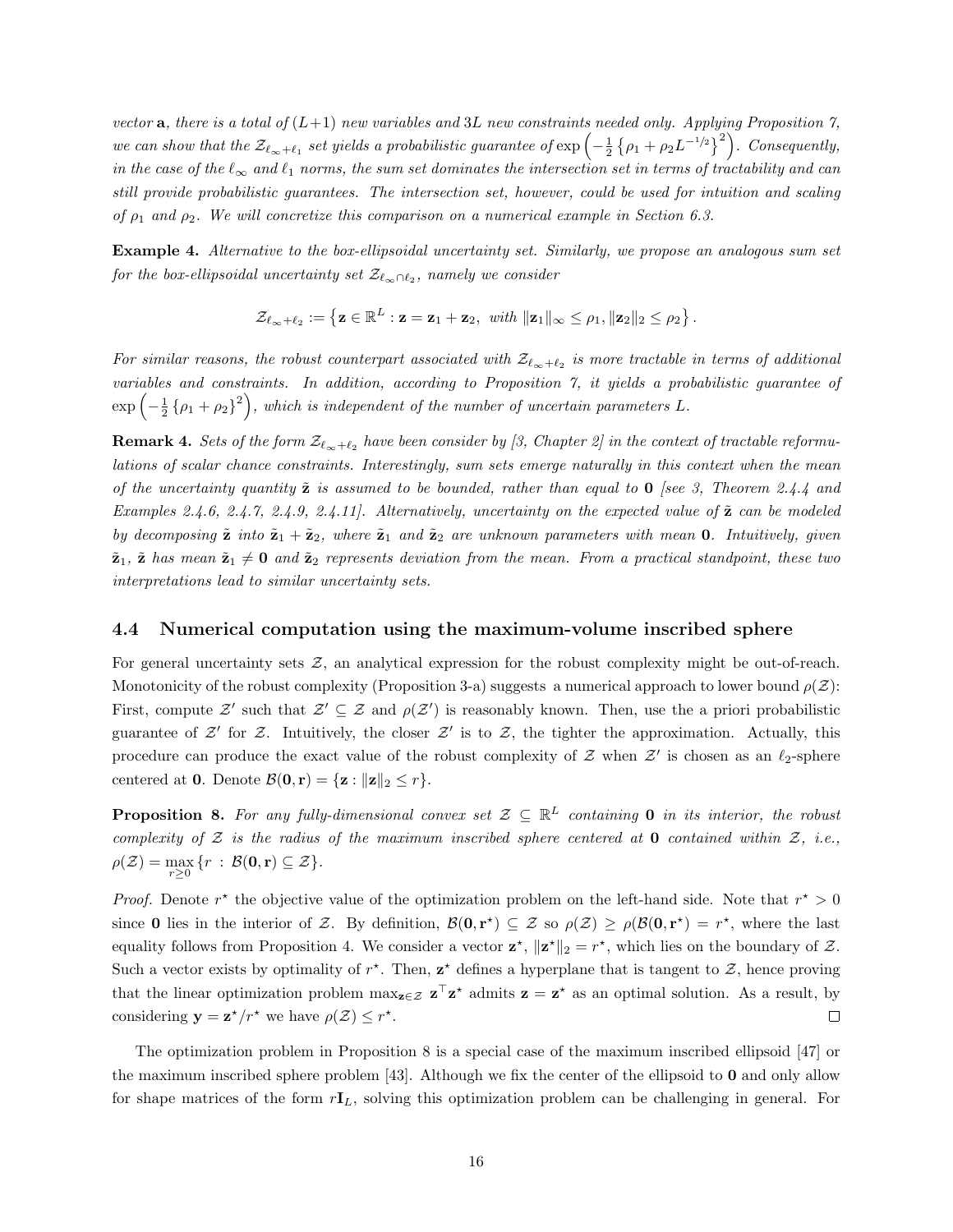polyhedral uncertainty sets defined with k linear constraints,  $\mathcal{Z} = \{z : Dz \leq d\}$ , however, it can be solved in closed-form:

$$
\rho(\mathcal{Z}) = \min_{i=1,\dots,k} \frac{d_i}{\|\mathbf{D}^\top \mathbf{e}_i\|_2}.
$$

### 5 Probabilistic guarantees for dependent uncertainty

In the preceding section, we leveraged the assumption that coordinates of  $\tilde{z}$  are independent (Assumption 2) to derive our probabilistic guarantees. We now discuss how this assumption can be relaxed and the impact on the resulting guarantees. In Section 5.1, we show that exponential, yet weaker, bounds can be derived when  $\tilde{z}$  is sub-Gaussian (Assumption 1) but its coordinates are not necessarily independent. In Section 5.2, we depart from both Assumptions 1 and 2, and derive polynomial probabilistic guarantees under first and second moments conditions.

### 5.1 Exponential guarantees for sub-Gaussian random variables

From a high-level perspective, the proofs of Theorems 1 and 2 are essentially a tail-bound  $\mathbb{P}(\tilde{z}^\top P^\top x > t)$ for some  $t \geq \delta^*(P^\top x | \mathcal{Z}) > 0$ . When the coordinates of  $\tilde{\mathbf{z}}$  are L independent sub-Gaussian random variables with parameter 1, the random variable  $\tilde{\mathbf{z}}^{\top} \mathbf{P}^{\top} \mathbf{x}$  is itself sub-Gaussian, with parameter  $\|\mathbf{P}^{\top} \mathbf{x}\|_2^2$ . Without independence,  $\tilde{\mathbf{z}}^{\top} \mathbf{P}^{\top} \mathbf{x}$  remains sub-Gaussian (Proposition 11-b in Appendix A), with a higher parameter however. We formalize this line of proof in the following theorem.

**Theorem 3.** Under Assumption 1, for any  $\mathbf{x} \in \mathcal{X}$  satisfying  $\bar{\mathbf{a}}^{\top} \mathbf{x} + \delta^{\star}(\mathbf{P}^{\top} \mathbf{x} | \mathcal{Z}) \leq b(\mathbf{x})$ , we have

$$
\mathbb{P}\left(\bar{\mathbf{a}}^{\top}\mathbf{x} + \tilde{\mathbf{z}}^{\top}\mathbf{P}^{\top}\mathbf{x} > b(\mathbf{x})\right) \le \exp\left(-\frac{(b(\mathbf{x}) - \bar{\mathbf{a}}^{\top}\mathbf{x})^2}{2\|\mathbf{P}^{\top}\mathbf{x}\|_1^2}\right) \le \exp\left(-\frac{\delta^{\star}(\mathbf{P}^{\top}\mathbf{x}|\mathcal{Z})^2}{2\|\mathbf{P}^{\top}\mathbf{x}\|_1^2}\right).
$$

*Proof.* We follow the same proof as for Theorem 1. Under Assumption 1,  $\tilde{\mathbf{z}}^T \mathbf{P}^T \mathbf{x}$  is sub-Gaussian with variance proxy  $\|\mathbf{P}^\top \mathbf{x}\|_1^2$  (see Appendix A, Proposition 11-b). Hence, we have the following tail bound (Appendix A, Proposition 10)

$$
\mathbb{P}\left(\tilde{\mathbf{z}}^{\top}\mathbf{P}^{\top}\mathbf{x} > t\right) \leq \exp\left(-\frac{t^2}{2\|\mathbf{P}^{\top}\mathbf{x}\|_1^2}\right).
$$

Since  $\|\mathbf{P}^\top \mathbf{x}\|_2 \leq \|\mathbf{P}^\top \mathbf{x}\|_1$ , the bound obtained from relaxing Assumption 2 is weaker than the one from Theorem 1, but shares a similar flavor. From the a posteriori bound, we derive an a priori probabilistic guarantee (proof omitted):

**Corollary 3.** Under Assumptions 1, for any  $\mathbf{x} \in \mathcal{X}$  satisfying  $\bar{\mathbf{a}}^{\top} \mathbf{x} + \delta^{\star}(\mathbf{P}^{\top} \mathbf{x} | \mathcal{Z}) \leq b(\mathbf{x})$ , we have

$$
\mathbb{P}\left(\bar{\mathbf{a}}^{\top}\mathbf{x} + \tilde{\mathbf{z}}^{\top}\mathbf{P}^{\top}\mathbf{x} > b(\mathbf{x})\right) \le \exp\left(-\frac{1}{2}\rho_1(\mathcal{Z})^2\right),\,
$$

where  $\rho_1(\mathcal{Z}) = \min_{\mathbf{y}: \|\mathbf{y}\|_1 = 1} \delta^*(\mathbf{y}|\mathcal{Z}).$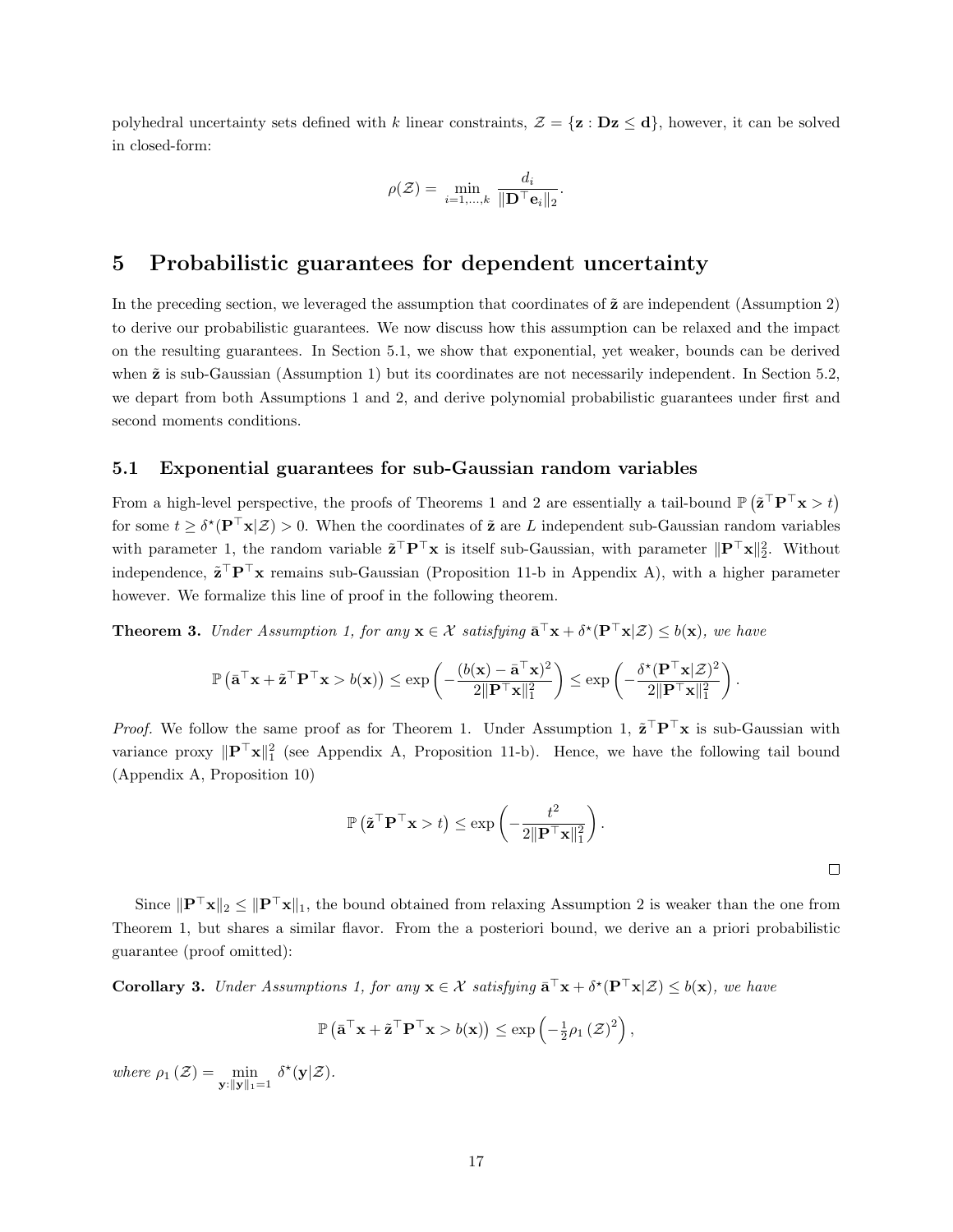Table 5: Valid lower bound on  $\rho_1(\mathcal{Z}) := \min_{\mathbf{y}: \|\mathbf{y}\|_1 = 1} \max_{\mathbf{z} \in \mathcal{Z}} \mathbf{y}^\top \mathbf{z}$ , for some common uncertainty sets. For each set, we also provide sufficient conditions to obtain a probabilistic guarantee of at least  $\varepsilon$ , i.e.,  $\rho_1(\mathcal{Z}) \geq \gamma(\varepsilon) := \sqrt{2\ln(1/\varepsilon)}$ . Instances denoted by a \* are valid under the assumption that the true uncertain parameter  $\tilde{z}$  satisfies  $\|\tilde{z}\|_{\infty} \leq 1$ .

| Uncertainty set              | Definition                                                                                                   | $\rho_1(\mathcal{Z}) \geq \ldots$ | s.c. for $\varepsilon$ -guarantee                                                                                   |
|------------------------------|--------------------------------------------------------------------------------------------------------------|-----------------------------------|---------------------------------------------------------------------------------------------------------------------|
| Norm-set                     | $\{z:   z  _p \leq \Gamma\}$                                                                                 | $\Gamma L^{-1/p}$                 | $\Gamma \geq L^{1/p}\gamma(\varepsilon)$                                                                            |
| Budget set*                  | $\{z:   z  _{\infty} \leq 1,   z  _1 \leq \Gamma\}$                                                          | $\Gamma/L$                        | $\Gamma \geq L \gamma(\varepsilon)$                                                                                 |
| Box-Ellipsoidal set*         | $\{z:   z  _{\infty} \leq 1,   z  _2 \leq \Gamma\}$                                                          | $\Gamma/\sqrt{L}$                 | $\Gamma > \sqrt{L}\gamma(\varepsilon)$                                                                              |
| $\ell_{\infty}+\ell_1$ set   | ${z_1 + z_2 :   z_1  _{\infty} \leq \rho_1,   z_2  _1 \leq \rho_2}.$                                         | $\rho_1 + \rho_2/L$               | $\rho_1 \geq \alpha \gamma(\varepsilon), \ \alpha \in [0,1]$<br>$\rho_2 > (1 - \alpha)L\gamma(\varepsilon)$         |
| $\ell_{\infty}+\ell_{2}$ set | $\{ \mathbf{z}_1 + \mathbf{z}_2 :   \mathbf{z}_1  _{\infty} \leq \rho_1,   \mathbf{z}_2  _2 \leq \rho_2 \}.$ | $\rho_1 + \rho_2/\sqrt{L}$        | $\rho_1 \geq \alpha \gamma(\varepsilon), \ \alpha \in [0,1]$<br>$\rho_2 \geq (1-\alpha)\sqrt{L}\gamma(\varepsilon)$ |

This a priori probabilistic guarantee involves the quantity  $\rho_1(\mathcal{Z}) = \min_{\mathbf{y}: \|\mathbf{y}\|_1 = 1} \delta^*(\mathbf{y}|\mathcal{Z})$  that resembles the robust complexity  $\rho(\mathcal{Z})$  except that y has unit  $\ell_1$ -norm instead of  $\ell_2$ -norm. In particular, we have  $\rho(\mathcal{Z})/$ √  $L \leq \rho_1(\mathcal{Z}) \leq \rho(\mathcal{Z})$ , and can provide closed-form expressions for the most widely-used uncertainty sets by conducting a similar analysis as Section 4 (see Table 5).

#### 5.2 Polynomial guarantees for bounded covariance matrix

In this section, we depart from the sub-Gaussian assumption and provide polynomial probabilistic guarantees under some restrictions on the first two moments of  $\tilde{z}$ , as in [7].

**Assumption 3.** We assume that the coordinates of the uncertain parameter  $\tilde{\mathbf{z}} \in \mathbb{R}^L$  are L random variables with zero mean and covariance matrix bounded by some semi-definite positive matrix  $\mathbf{\Sigma}\succeq0$ , i.e.,  $\mathbb{E}[\tilde{\mathbf{z}}\tilde{\mathbf{z}}^\top]\preceq\mathbf{\Sigma}.$ 

We consider the case where the constraint is linear,  $f(\mathbf{a}, \mathbf{x}) = \mathbf{a}^\top \mathbf{x} - b(\mathbf{x})$ , the general case and treat sequentially the a posteriori and a priori bounds. We first derive a posteriori guarantees that depend on the robust solution x.

**Theorem 4.** Under Assumption 3, for any  $\mathbf{x} \in \mathcal{X}$  satisfying  $\bar{\mathbf{a}}^{\top} \mathbf{x} + \delta^{\star}(\mathbf{P}^{\top} \mathbf{x} | \mathcal{Z}) \leq b(\mathbf{x})$ , we have

$$
\mathbb{P}\left(\bar{\mathbf{a}}^{\top}\mathbf{x} + \tilde{\mathbf{z}}^{\top}\mathbf{P}^{\top}\mathbf{x} > b(\mathbf{x})\right) \leq \frac{\|\mathbf{\Sigma}^{1/2}\mathbf{P}^{\top}\mathbf{x}\|_2^2}{(b(\mathbf{x}) - \bar{\mathbf{a}}^{\top}\mathbf{x})^2} \leq \frac{\|\mathbf{\Sigma}^{1/2}\mathbf{P}^{\top}\mathbf{x}\|_2^2}{\delta^{\star}(\mathbf{P}^{\top}\mathbf{x}|\mathcal{Z})^2}.
$$

Proof. We follow the same proof as for Theorem 1. Instead of a Chernoff bound, we apply a Chebyshev's inequality

$$
\mathbb{P}\left(\tilde{\mathbf{z}}^{\top}\mathbf{P}^{\top}\mathbf{x} > t\right) \leq \frac{\text{Var}(\tilde{\mathbf{z}}^{\top}\mathbf{P}^{\top}\mathbf{x})}{t^2} \leq \frac{\|\mathbf{\Sigma}^{1/2}\mathbf{P}^{\top}\mathbf{x}\|_2^2}{t^2},
$$

with  $t = b(\mathbf{x}) - \bar{\mathbf{a}}^{\top}\mathbf{x} \geq \delta^{\star}(\mathbf{P}^{\top}\mathbf{x}|\mathcal{Z}).$ 

Let  $\lambda_{\max}(\mathbf{\Sigma})$  denote the maximum eigenvalue value of  $\mathbf{\Sigma}$ . Then, for any vector  $\mathbf{y}, \|\mathbf{\Sigma}^{1/2}\mathbf{y}\|_2^2 \leq \lambda_{\max}(\mathbf{\Sigma}) \|\mathbf{y}\|_2^2$ , and we can derive a priori probabilistic guarantees.

**Proposition 9.** Under Assumption 3, for any  $\mathbf{x} \in \mathcal{X}$  satisfying  $\bar{\mathbf{a}}^{\top} \mathbf{x} + \delta^{\star}(\mathbf{P}^{\top} \mathbf{x} | \mathcal{Z}) \leq b(\mathbf{x})$ , we have

$$
\mathbb{P}\left(\bar{\mathbf{a}}^{\top}\mathbf{x} + \tilde{\mathbf{z}}^{\top}\mathbf{P}^{\top}\mathbf{x} > b(\mathbf{x})\right) \leq \lambda_{\max}(\boldsymbol{\Sigma}) \,\rho(\mathcal{Z})^{-2}.
$$

 $\Box$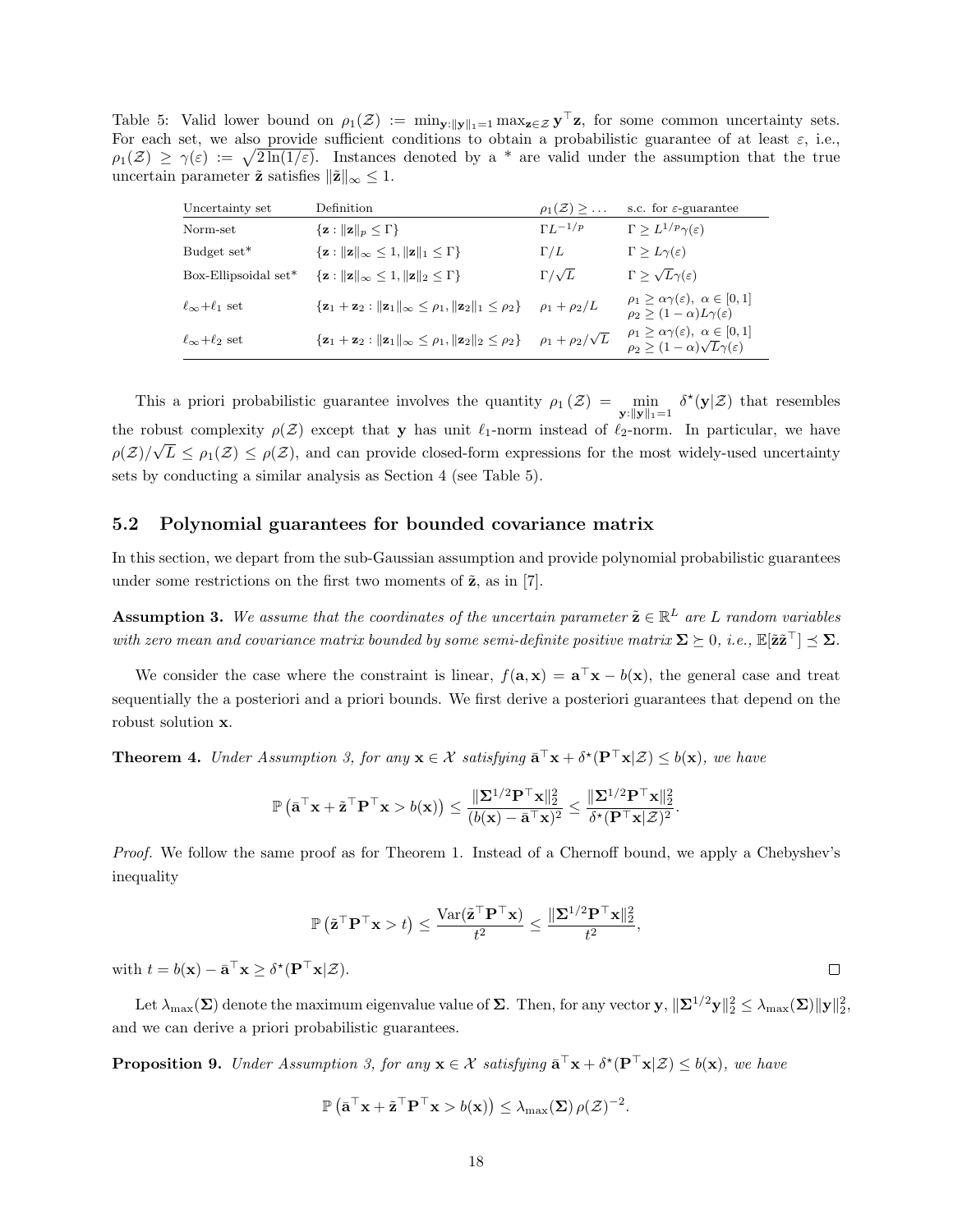We omit the proof for concision. Notice that the a priori bound is again driven by the robust complexity of the uncertainty set,  $\rho(\mathcal{Z})$ , yet in a polynomial way. The proof techniques can be straightforwardly adapted to the general case where  $f(\mathbf{a}, \mathbf{x})$  is a concave function of **a**.

## 6 Numerical experiments on a facility location example

In this section, we illustrate how our results materialize on a facility location example. In particular, some decision variables are binary and multiple constraints are subject to uncertainty. In this context, a posteriori bound are significantly tighter due to discreteness of x, hence especially valuable when considering the probability of multiple constraints being violated. We also implement and compare uncertainty regions described as intersection and sums of norm balls.

### 6.1 Problem formulation

Given a set of n potential facilities and  $m$  customers, the facility location problem consists in constructing facilities  $i = 1, \ldots, n$  at cost  $c_i$  in order to satisfy demand at minimal cost, i.e., solve

$$
\min_{\mathbf{x} \in \{0,1\}^n, \mathbf{X} \in \mathbb{R}_+^{n \times m}} \sum_{i=1}^n c_i x_i + \sum_{j=1}^m \sum_{i=1}^n C_{ij} X_{ij} \quad \text{s.t.} \sum_{i=1}^n X_{ij} = 1, \forall j = 1, \dots, m,
$$
\n
$$
\sum_{j=1}^m d_j X_{ij} \le u_i x_i, \forall i = 1, \dots, n.
$$

In this formulation,  $X_{ij}$  corresponds to the fraction of the demand of customer j produced in and shipped from facility *i*, at a marginal cost  $C_{ij}$ ,  $u_i$  is the production capacity of facility *i* and  $d_j$  the demand of customer *j*. The first set of constraints ensures that all demand is satisfied, while the second set of constraints corresponds to production capacity constraints. The latter are linear constraints of the form " $\mathbf{a}^{\top}\mathbf{x} \leq b$ "

$$
\begin{pmatrix} -u_i \\ \mathbf{d} \end{pmatrix}^\top \begin{pmatrix} x_i \\ \mathbf{X} \mathbf{e}_i \end{pmatrix} \le 0, \forall i = 1, \dots, n,
$$
 (5)

which we want to protect against uncertainty in the demand vector **d**. Values for the nominal problem are taken from the p1 instance of [29] with  $n = 10$  facilities and  $m = 50$  customers. As in [1], we assume that the true demand can deviate within  $\epsilon_0$  of its nominal value (we take  $\epsilon_0 = 20\%$ ), namely for each customer  $j=1,\ldots,m,$ 

$$
\tilde{d}_j = (1 + \epsilon_0 \tilde{z}_j) \bar{d}_j,
$$

where  $\tilde{\mathbf{z}}$  satisfies Assumption 1-2. For simulation purposes, we will consider three particular distributions for  $\tilde{z}$ :

- Uniform, where each  $\tilde{z}_i$  is uniformly distributed on  $[-1, 1]$ .
- Normal, where  $\tilde{z}_i$ 's are independently sampled from a standard distribution.
- Rademacher, where  $\mathbb{P}(\tilde{z}_i = \pm 1) = 1/2$ .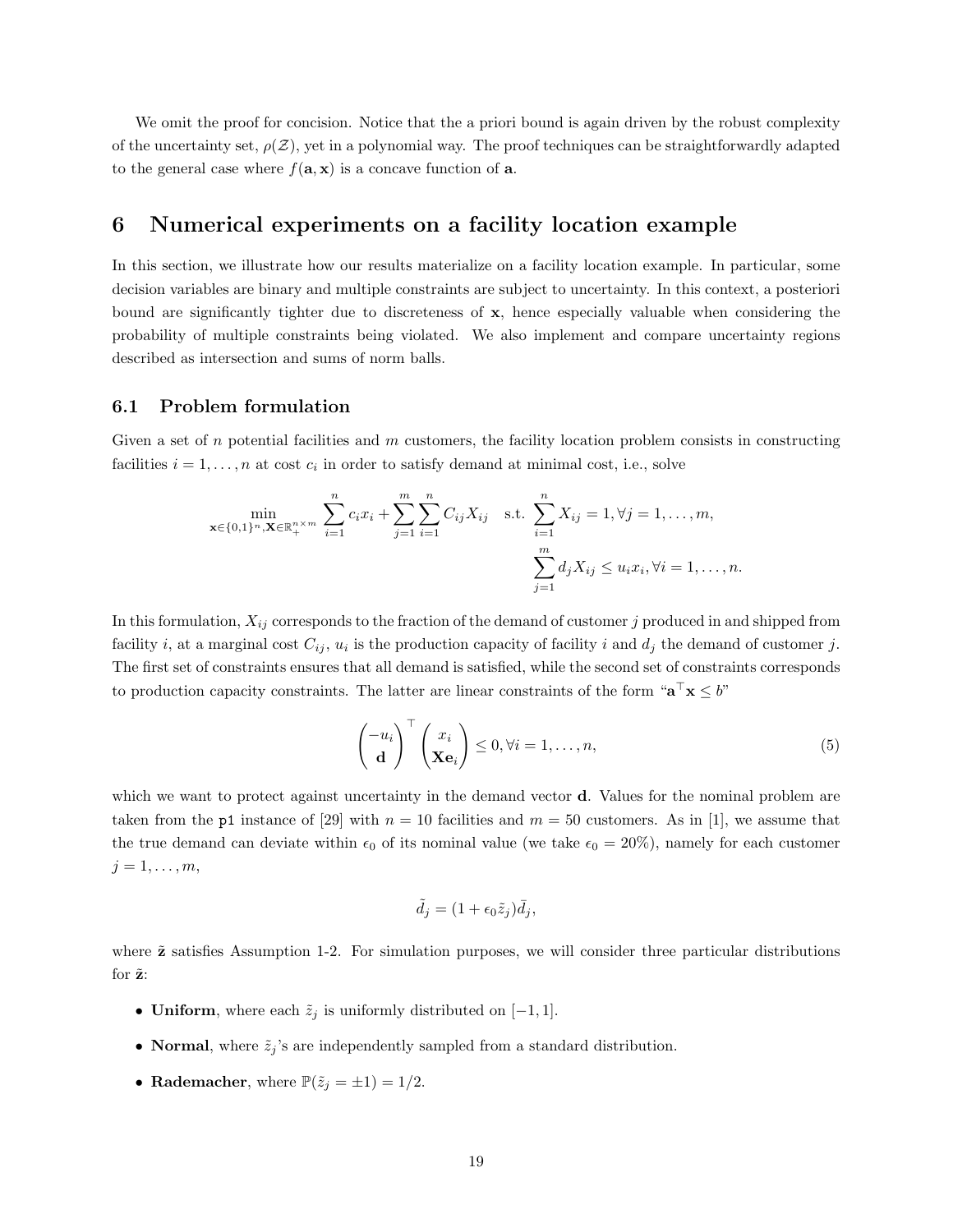

Figure 4: Comparison of a priori and a posteriori bounds with empirical probability of constraint violation as the budget of uncertainty  $\Gamma$  increases, for two production capacity constraints.

For each facility  $i$ , we replace the production capacity constraint by its robust counterpart

$$
\left[ \begin{pmatrix} -u_i \\ \bar{\mathbf{d}} \end{pmatrix} + \begin{pmatrix} \mathbf{0}^\top \\ \epsilon_0 \text{Diag}(\bar{\mathbf{d}}) \end{pmatrix} \mathbf{z} \right]^\top \begin{pmatrix} x_i \\ \mathbf{X} \mathbf{e}_i \end{pmatrix} \leq 0, \forall \mathbf{z} \in \mathcal{Z},
$$

which is of the form " $[\bar{\mathbf{a}} + \mathbf{P} \mathbf{z}]^{\top} \mathbf{x} \leq b$ ", and consider different uncertainty set. In the expression above, Diag(d) denotes the  $m \times m$  diagonal matrix whose diagonal entries are given by  $\bar{d}$ .

#### 6.2 Box uncertainty set

We first consider a box uncertainty set

$$
\mathcal{Z}_{\Gamma}^{\rm box} = \left\{\mathbf{z} \in \mathbb{R}^m \; : \; \|\mathbf{z}\|_{\infty} \leq \Gamma \right\},
$$

as in [1]. According to Corollary 1, the uncertainty set  $\mathcal{Z}_{\Gamma}^{box}$  a priori induces a probabilistic guarantee of  $\exp(-\rho(\mathcal{Z}_{\Gamma}^{\text{box}})^2/2)$  with  $\rho(\mathcal{Z}_{\Gamma}^{\text{box}}) = \Gamma$  (Proposition 4). As for posteriori bounds, given a robust solution  $(x, X)$ , we have a probabilistic guarantee of

$$
\exp\left(-\frac{1}{2}\frac{|\text{Diag}(\bar{\mathbf{d}})^\top\mathbf{X}\mathbf{e}_i - u_i x_i|^2}{\epsilon_0^2 \|\text{Diag}(\bar{\mathbf{d}})^\top\mathbf{X}\mathbf{e}_i\|_2^2}\right).
$$

Figure 4 compares these a priori and a posteriori bounds to the empirical probability of constraint violation for three different distributions, and two different constraints. The a posteriori bound brings a material improvement over the a priori one and better approximates the empirical probability as  $\Gamma$  increases. This should come as no surprise, since our bounds are consequences of concentration inequalities which are tighter as we shift further away from the mean.

These bounds can be improved by imposing more assumptions on  $\tilde{z}$ . For instance, if we assume that  $\tilde{z}_i$ admits a bounded symmetric unimodal distribution (such as the uniform distribution), then, as reported in Table 4,  $\mathcal{Z}_{\Gamma}^{\text{box}}$  induces an a priori guarantee of exp( $-\text{3}\Gamma^2/2$ ) instead of exp( $-\Gamma^2/2$ ), and the a posteriori guarantee is affected by a factor 3 as well. Figure 5 compares the a priori and a posteriori guarantees with and without this assumption, for the two previous constraints.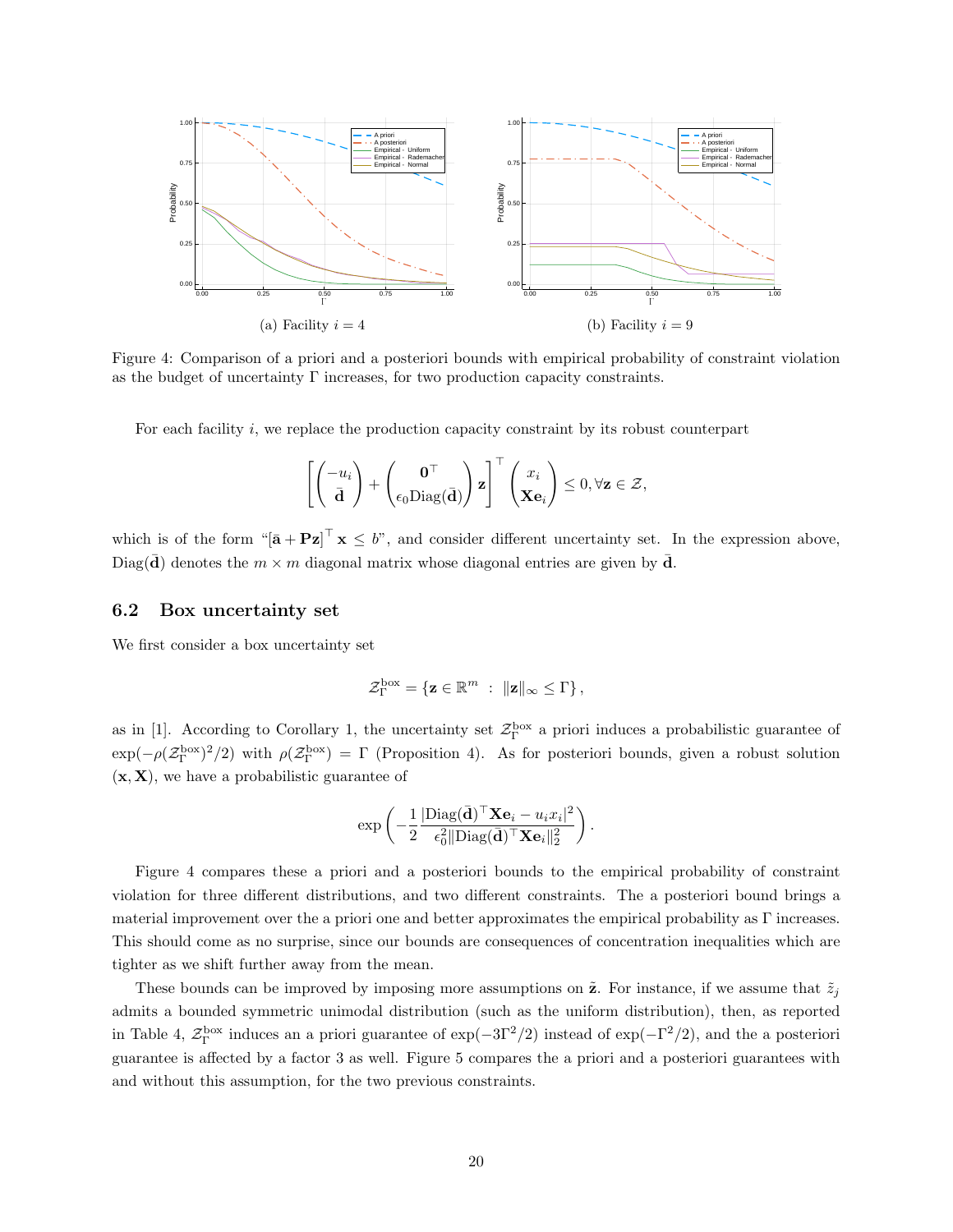

Figure 5: Comparison of a priori and a posteriori bounds with and without the unimodal assumption as the budget of uncertainty  $\Gamma$  increases, for two production capacity constraints.



Figure 6: Comparison of the trade-off worst case cost vs. a priori (left), a posteriori probabilistic guarantee (middle) and empirical probability of constraint violation (with uniform distribution, right) for the budget (in red) and sum (in blue) uncertainty sets and varying budget of uncertainty. For the sum uncertainty sets, we connected the points corresponding to sets with the same value of  $\Gamma_1$ .

### 6.3 Budget and sum uncertainty set

In this section, we compare the budget and sum uncertainty sets, defined as

$$
\mathcal{Z}_{\Gamma}^{\text{budget}} = \{ \mathbf{z} \in \mathbb{R}^m : \ \|\mathbf{z}\|_{\infty} \le 1, \ \|\mathbf{z}\|_1 \le \Gamma \},
$$
  

$$
\mathcal{Z}_{\Gamma}^{\text{sum}} = \{ \mathbf{z}_1 + \mathbf{z}_2 \in \mathbb{R}^m : \ \|\mathbf{z}_1\|_{\infty} \le \Gamma_1, \ \|\mathbf{z}_2\|_1 \le \Gamma_2 \},
$$

in terms of a priori and a posteriori guarantees, as discussed in Section 4.2. To derive useful conclusions, probabilistic guarantees need to be put in contrast with the conservatism of the corresponding solutions. Figure 6 represents the trade-off between the probability of constraint violation and the worst-case cost of the solution for the two uncertainty sets. For every protection level, the budget uncertainty set a priori leads (left panel) to a less conservative solution than the sum uncertainty set, by c.10%. A posteriori and empirically, this gap is generally confirmed yet weaker, in particular when  $\Gamma_1$  is close to 0. This conclusion is of course valid for this particular problem only and we do not claim any generalization to other contexts. Yet, we believe that comparing uncertainty sets in terms of the trade-off between conservatism and risk level is a useful tool to inspect seemingly similar modeling choices.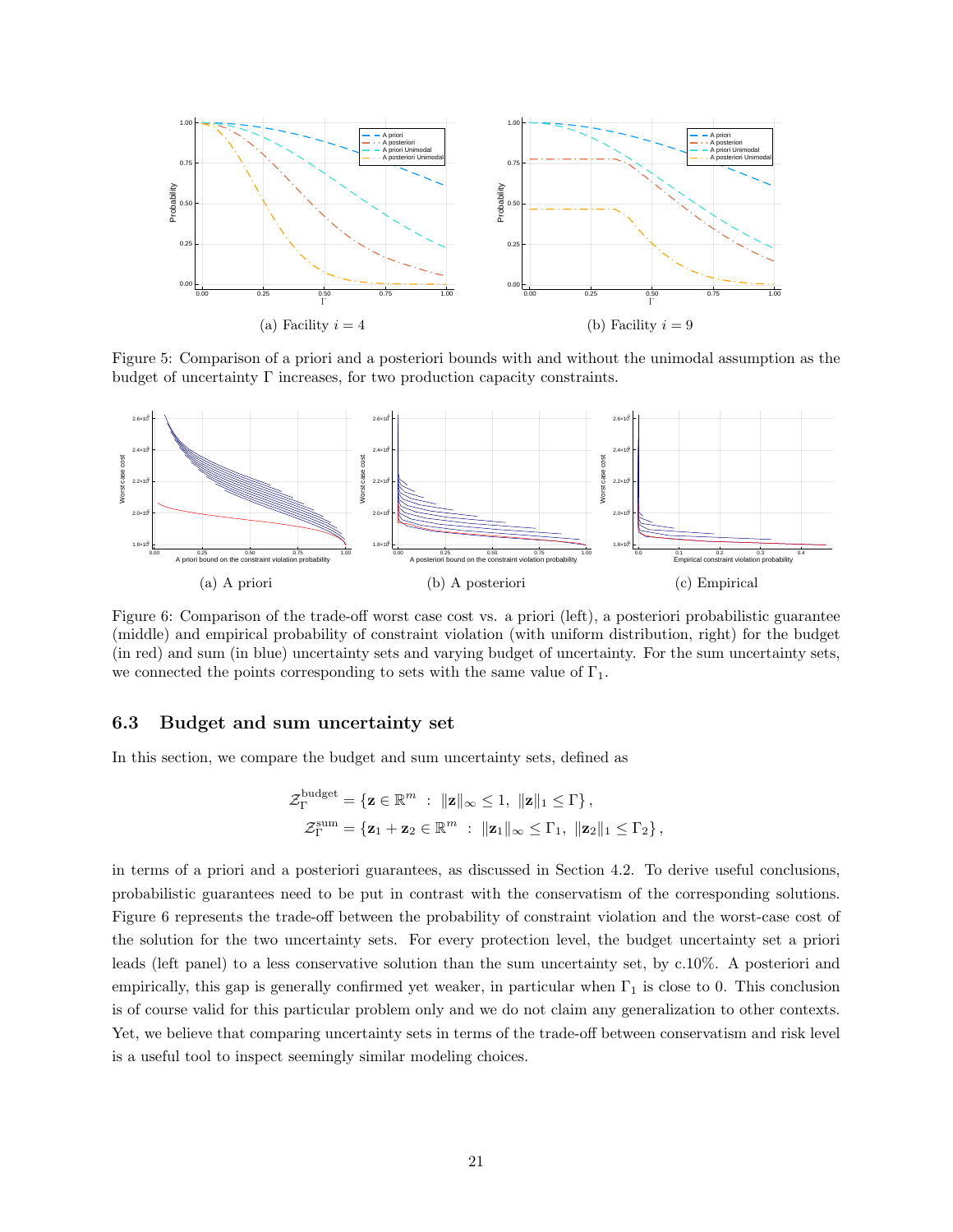

Figure 7: Comparison of a priori and a posteriori bounds on the joint probability of at least one constraint being violated, with the empirical constraint violation probability, as the budget of uncertainty  $\Gamma$  increases.

### 6.4 Extension to multiple constraints

For now, we only looked at the probability of one constraint being violated. To extend our analysis to multiple constraints, a simple union bound technique, alternatively called Bonferroni inequality [10], would bound the probability of at least one constraint being violated by the sum of the individual constraint violation probabilities. In the presence of  $k$  linear constraints subject to uncertainty for instance, we have

$$
\mathbb{P}\left(\exists i \in \{1,\ldots,k\} \ : \mathbf{x}^\top \bar{\mathbf{a}}^{(i)} + \bar{x}^\top \mathbf{P}^{(i)} \tilde{\mathbf{z}} > 0\right) \leq \sum_{i=1}^k \mathbb{P}\left(\mathbf{x}^\top \bar{\mathbf{a}}^{(i)} + \bar{x}^\top \mathbf{P}^{(i)} \tilde{\mathbf{z}} > 0\right).
$$

We apply this reasoning to the  $k = n = 10$  production capacity constraints (5) for the budget uncertainty set  $\mathcal{Z}_{\Gamma}^{\text{budget}}$ . We compute a priori and a posteriori guarantees on Figure 7a, with and without the assumption that  $\tilde{z}$  is unimodal with respect to 0. For small values of  $\Gamma$ , these bounds, and a priori bounds especially, are clueless for they are greater than 1. A posteriori bounds on the other hand are prominently tighter. This is mainly due to the fact that many facilities are turned off  $(x<sub>i</sub> = 0)$ , in which case the corresponding constraints are no longer subject to uncertainty and the a posteriori bounds equal 0, whereas the a priori bounds are stricly positive. We further compare our bounds (capped at 1) with empirical probabilities (Figure 7b). These bounds are noticeably weak for small values of Γ, because the Bonferroni approximation did not account for correlations between the different constraints. Let us remark that the robust counterpart of the capacity constraints (5) similarly computes the worst case for each constraint independently.

### 6.5 Numerical bounds for dependent uncertainty

Finally, we numerically assess the quality of the bounds when the coordinates of  $\tilde{z}$  are no longer assumed to be independent, as in Section 5.1. In particular, we sample  $\tilde{z}$  from a multivariate normal distribution with mean **0** and a spiked identity covariance matrix  $\Sigma(\theta) = (1-\theta)\mathbf{I}_L + \theta \mathbf{e} \mathbf{e}^\top$ . Among others, the eingenvalues of  $\Sigma(\theta)$  are within 1 –  $\theta$  and 1 +  $\theta(L-1)$ . We consider an ellipsoidal uncertainty set  $\mathcal{Z}_{\Gamma}^{\text{ell}} = \{ \mathbf{z} \in \mathbb{R}^m : ||\mathbf{z}||_2 \leq \Gamma \}$ , which, according to Corollary 3 and Table 5, yields a probabilistic guarantee of  $\exp(-\Gamma^2/2L)$ . Figure 8 compares these a priori bounds with a posteriori ones from Theorem 3 and empirical probability of constraint violation. For this setting, we believe Berstein-type of inequality could provide exponential probabilistic guarantees that depend explicitly on the level of correlation between coordinates and would constitute an interesting extension of our results.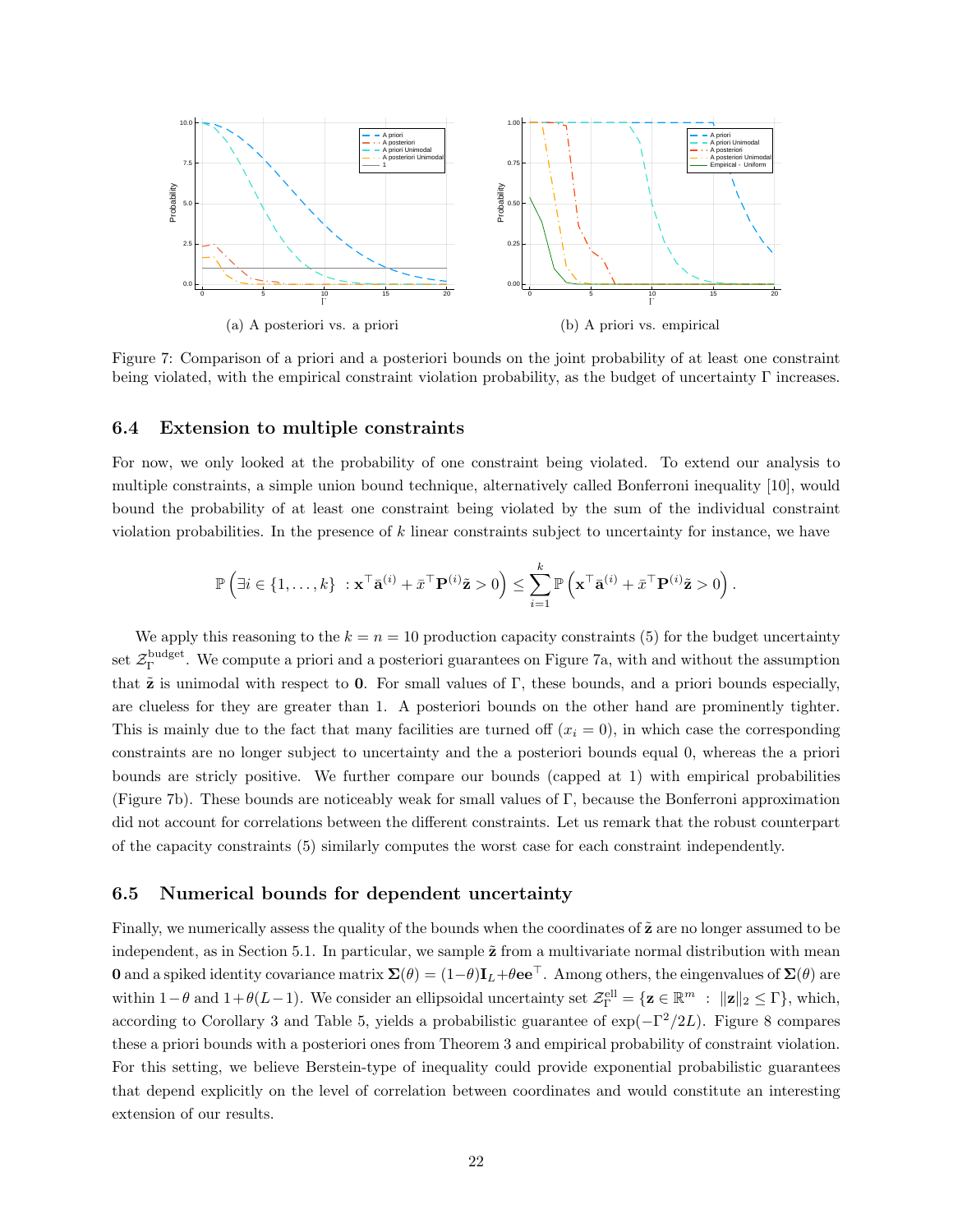

Figure 8: Comparison of a priori and a posteriori bounds when  $\tilde{z}$  admits dependent coordinates. We consider an ellipsoidal uncertainty set, various budgets of uncertainty Γ, and two production capacity constraints.

# 7 Concluding remarks

In this work, we developed a principled methodology for deriving strong a priori and a posteriori probabilistic guarantees for solutions of robust optimization problems. Our analysis applies broadly to any convex compact uncertainty set and to any constraint affected by uncertainty in a concave manner, and combines theoretical appeal with practical relevance. Constraints where the uncertainty appears in a convex way are notably harder to account for in robust optimization and call for tractable safe approximations [9, 39], a topic which constitutes an exciting area for future research. In line with the present paper, probabilistic guarantees for such safe approximations would be particularly beneficial in practice. This question intimately relates to approximations of chance constrained conic or matrix inequalities [3, Chapter 10], which has received revived interest recently under the lens of distributionally robust optimization [14, 48, 15].

# References

- [1] O. Baron, J. Milner, and H. Naseraldin, Facility location: A robust optimization approach, Production and Operations Management, 20 (2011), pp. 772–785.
- [2] A. BEN-TAL, D. DEN HERTOG, AND J.-P. VIAL, *Deriving robust counterparts of nonlinear uncertain* inequalities, Mathematical Programming, 149 (2015), pp. 265–299.
- [3] A. BEN-TAL, L. EL GHAOUI, AND A. NEMIROVSKI, Robust optimization, vol. 28, Princeton University Press, 2009.
- [4] A. BEN-TAL AND A. NEMIROVSKI, Robust solutions of linear programming problems contaminated with uncertain data, Mathematical Programming, 88 (2000), pp. 411–424.
- [5] D. BERTSIMAS, D. B. BROWN, AND C. CARAMANIS, *Theory and applications of robust optimization*, SIAM Review, 53 (2011), pp. 464–501.
- [6] D. BERTSIMAS, V. GUPTA, AND N. KALLUS, *Data-driven robust optimization*, Mathematical Programming, 167 (2018), pp. 235–292.
- [7] D. Bertsimas, D. Pachamanova, and M. Sim, Robust linear optimization under general norms, Operations Research Letters, 32 (2004), pp. 510–516.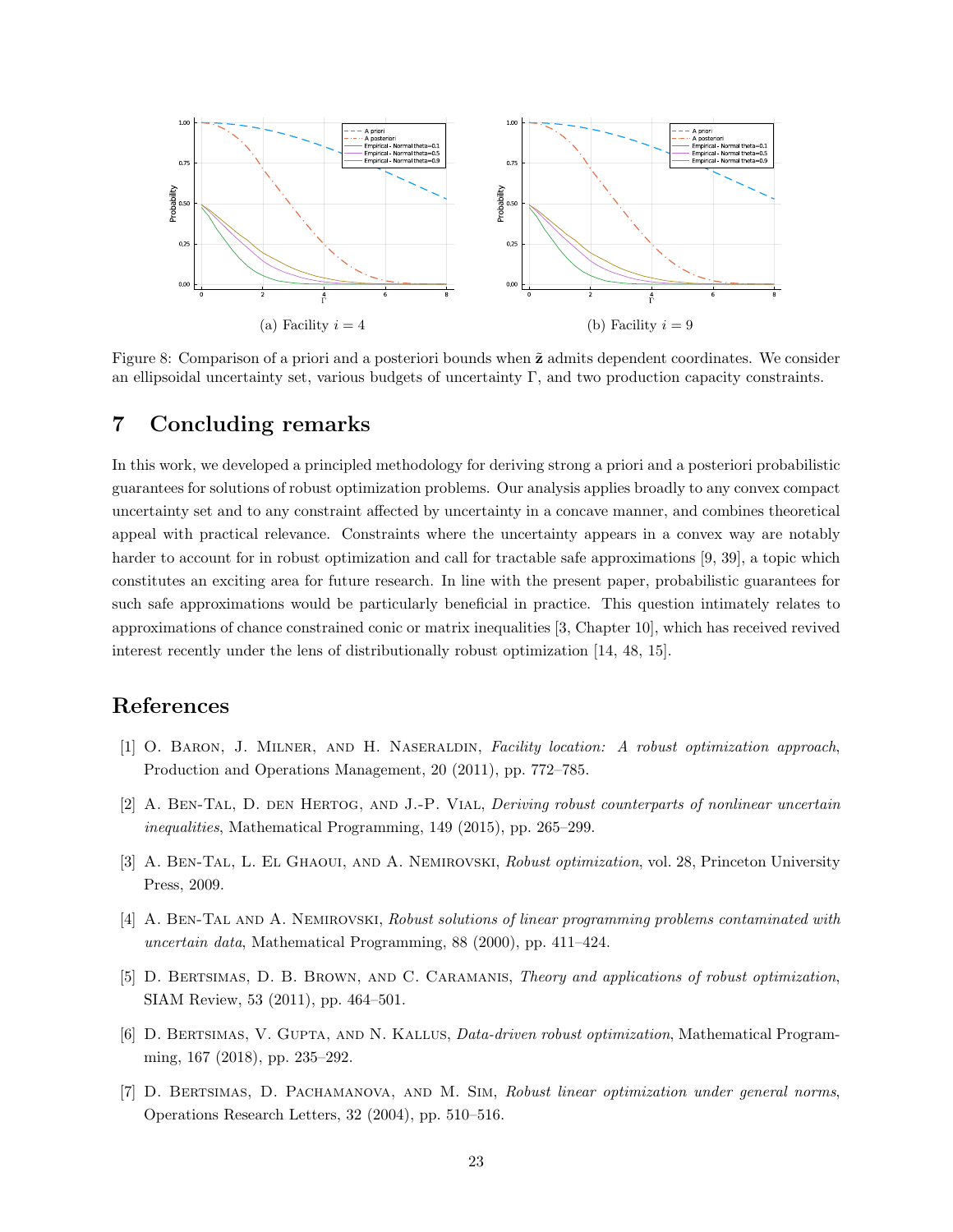- [8] D. Bertsimas and M. Sim, The price of robustness, Operations Research, 52 (2004), pp. 35–53.
- [9] D. Bertsimas and M. Sim, Tractable approximations to robust conic optimization problems, Mathematical Programming, 107 (2006), pp. 5–36.
- [10] C. E. Bonferroni, Teoria statistica delle classi e calcolo delle probabilita, Pubblicazioni del R Istituto Superiore di Scienze Economiche e Commericiali di Firenze, 8 (1936), pp. 3–62.
- [11] G. Calafiore and M. C. Campi, Uncertain convex programs: randomized solutions and confidence levels, Mathematical Programming, 102 (2005), pp. 25–46.
- [12] G. C. CALAFIORE AND M. C. CAMPI, The scenario approach to robust control design, IEEE Transactions on Automatic Control, 51 (2006), pp. 742–753.
- [13] M. C. CAMPI AND S. GARATTI, The exact feasibility of randomized solutions of uncertain convex programs, SIAM Journal on Optimization, 19 (2008), pp. 1211–1230.
- [14] W. Chen, M. Sim, J. Sun, and C.-P. Teo, From cvar to uncertainty set: Implications in joint chance-constrained optimization, Operations Research, 58 (2010), pp. 470–485.
- [15] Z. Chen, D. Kuhn, and W. Wiesemann, Data-driven chance constrained programs over Wasserstein balls, arXiv preprint arXiv:1809.00210, (2018).
- [16] D. P. De Farias and B. Van Roy, On constraint sampling in the linear programming approach to approximate dynamic programming, Mathematics of operations research, 29 (2004), pp. 462–478.
- [17] E. DELAGE AND S. MANNOR, Percentile optimization for markov decision processes with parameter uncertainty, Operations Research, 58 (2010), pp. 203–213.
- [18] E. Delage and Y. Ye, Distributionally robust optimization under moment uncertainty with application to data-driven problems, Operations Research, 58 (2010), pp. 595–612.
- [19] L. DÜMBGEN AND G. WALTHER, Rates of convergence for random approximations of convex sets, Advances in applied probability, (1996), pp. 384–393.
- [20] E. ERDOĞAN AND G. IYENGAR, Ambiguous chance constrained problems and robust optimization, Mathematical Programming, 107 (2006), pp. 37–61.
- [21] P. M. ESFAHANI AND D. KUHN, Data-driven distributionally robust optimization using the Wasserstein metric: Performance guarantees and tractable reformulations, Mathematical Programming, 171 (2018), pp. 115–166.
- [22] V. GABREL, C. MURAT, AND A. THIELE, Recent advances in robust optimization: An overview, European Journal of Operational Research, 235 (2014), pp. 471–483.
- [23] R. GAO AND A. J. KLEYWEGT, *Distributionally robust stochastic optimization with Wasserstein dis*tance, arXiv preprint arXiv:1604.02199, (2016).
- [24] J. GOH AND M. SIM, *Distributionally robust optimization and its tractable approximations*, Operations research, 58 (2010), pp. 902–917.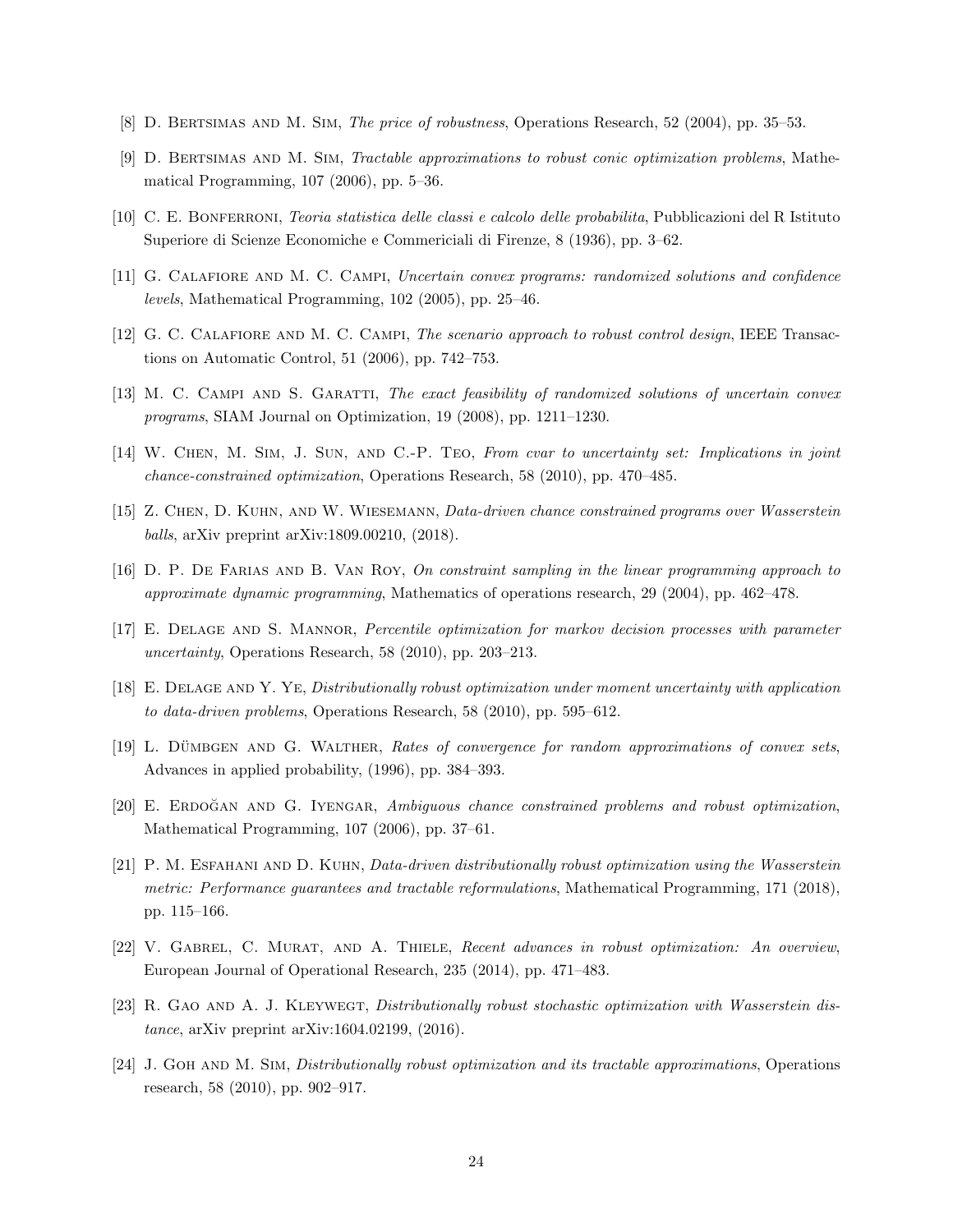- [25] Y. A. Guzman, L. R. Matthews, and C. A. Floudas, New a priori and a posteriori probabilistic bounds for robust counterpart optimization: I. unknown probability distributions, Computers & Chemical Engineering, 84 (2016), pp. 568–598.
- [26] Y. A. Guzman, L. R. Matthews, and C. A. Floudas, New a priori and a posteriori probabilistic bounds for robust counterpart optimization: Ii. a priori bounds for known symmetric and asymmetric probability distributions, Computers & Chemical Engineering, 101 (2017), pp. 279–311.
- [27] Y. A. Guzman, L. R. Matthews, and C. A. Floudas, New a priori and a posteriori probabilistic bounds for robust counterpart optimization: Iii. exact and near-exact a posteriori expressions for known probability distributions, Computers & Chemical Engineering, 103 (2017), pp. 116–143.
- [28] G. A. HANASUSANTO, V. ROITCH, D. KUHN, AND W. WIESEMANN, A distributionally robust perspective on uncertainty quantification and chance constrained programming, Mathematical Programming, 151 (2015), pp. 35–62.
- $[29]$  K. HOLMBERG, M. RÖNNQVIST, AND D. YUAN, An exact algorithm for the capacitated facility location problems with single sourcing, European Journal of Operational Research, 113 (1999), pp. 544–559.
- [30] L. J. Hong, Z. Huang, and H. Lam, Learning-based robust optimization: Procedures and statistical guarantees, arXiv preprint arXiv:1704.04342, (2017).
- [31] T. KANAMORI AND A. TAKEDA, Worst-case violation of sampled convex programs for optimization with uncertainty, Journal of Optimization Theory and Applications, 152 (2012), pp. 171–197.
- [32] D. Kuhn, P. M. Esfahani, V. A. Nguyen, and S. Shafieezadeh-Abadeh, Wasserstein distributionally robust optimization: Theory and applications in machine learning, in Operations Research & Management Science in the Age of Analytics, INFORMS, 2019, pp. 130–166.
- [33] Z. Li, Q. TANG, AND C. A. FLOUDAS, A comparative theoretical and computational study on robust  $counterpart$  optimization: ii) probabilistic quarantees on constraint satisfaction, Industrial  $\&$  engineering chemistry research, 51 (2012), pp. 6769–6788.
- [34] J. LUEDTKE AND S. AHMED, A sample approximation approach for optimization with probabilistic constraints, SIAM Journal on Optimization, 19 (2008), pp. 674–699.
- [35] H. NAMKOONG AND J. C. DUCHI, Stochastic gradient methods for distributionally robust optimization with f-divergences, Advances in Neural Information Processing Systems, 29 (2016), pp. 2208–2216.
- [36] A. Nemirovski and A. Shapiro, Scenario approximations of chance constraints, Springer, 2006.
- [37] P. RIGOLLET AND J.-C. HÜTTER, *High dimensional statistics*, Lecture notes for course 18.S997, (2015), http://www-math.mit.edu/~rigollet/PDFs/RigNotes17.pdf.
- [38] R. T. ROCKAFELLAR, Convex analysis, Princeton University Press, 2015.
- [39] E. Roos, D. den Hertog, A. Ben-Tal, F. de Ruiter, and J. Zhen, Approximation of hard uncertain convex inequalities, Available on Optimization Online, (2018).
- [40] B. P. Van Parys, P. M. Esfahani, and D. Kuhn, From data to decisions: Distributionally robust optimization is optimal, arXiv preprint arXiv:1704.04118, (2017).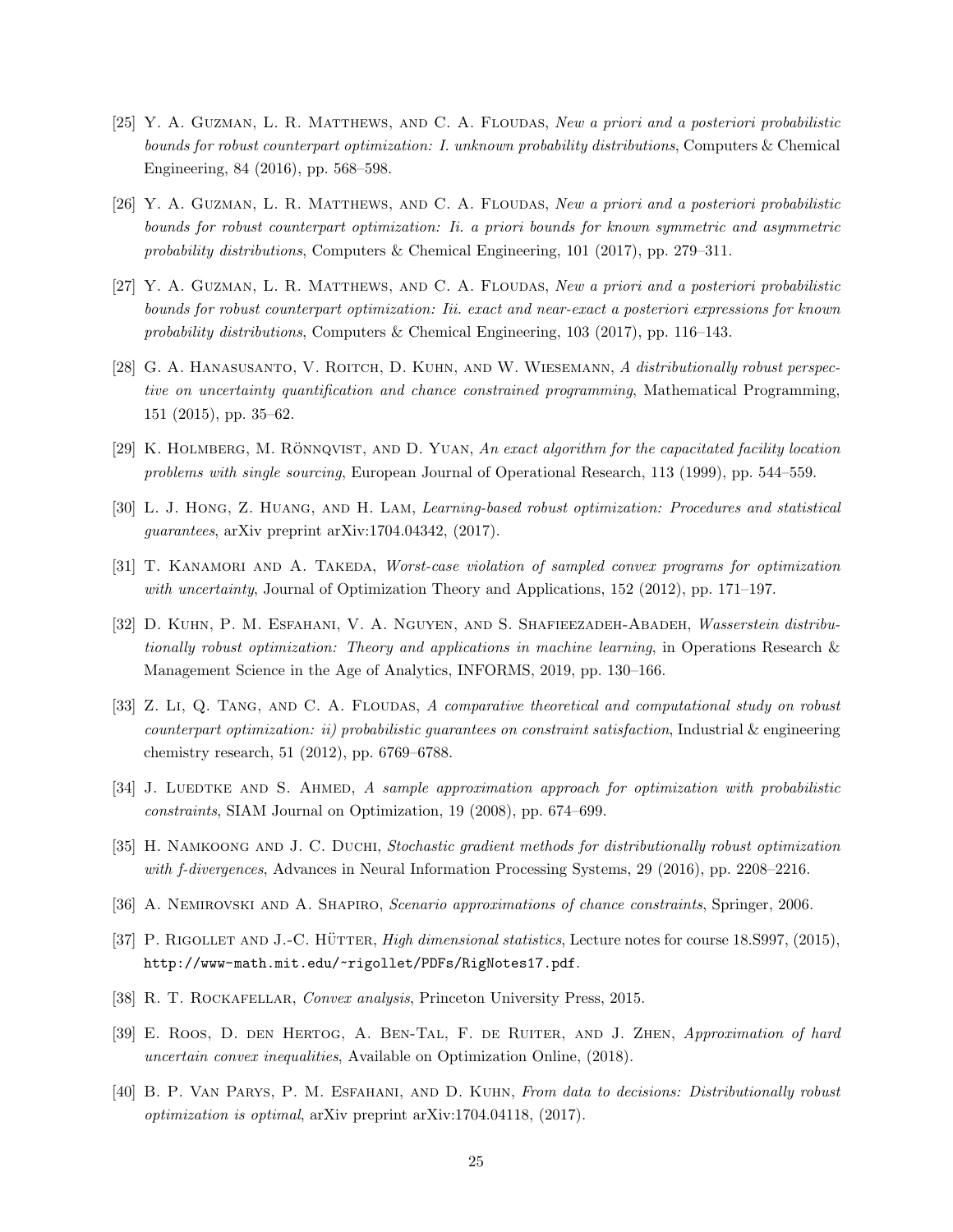- [41] M. J. Wainwright, High-dimensional statistics: A non-asymptotic viewpoint, vol. 48, Cambridge University Press, 2019.
- [42] W. Xie, On distributionally robust chance constrained programs with Wasserstein distance, Mathematical Programming, (2019), pp. 1–41.
- [43] Y. Xie, J. Snoeyink, and J. Xu, Efficient algorithm for approximating maximum inscribed sphere in high dimensional polytope, in Proceedings of the twenty-second annual symposium on Computational Geometry, 2006, pp. 21–29.
- [44] H. XU, C. CARAMANIS, AND S. MANNOR, *Optimization under probabilistic envelope constraints*, Operations Research, 60 (2012), pp. 682–699.
- [45] W. YANG AND H. XU, *Distributionally robust chance constraints for non-linear uncertainties*, Mathematical Programming, 155 (2016), pp. 231–265.
- [46] I. YANIKOGLU AND D. DEN HERTOG, Safe approximations of ambiguous chance constraints using historical data, INFORMS Journal on Computing, 25 (2013), pp. 666–681.
- [47] J. Zhen and D. den Hertog, Computing the maximum volume inscribed ellipsoid of a polytopic projection, INFORMS Journal on Computing, 30 (2018), pp. 31–42.
- [48] S. ZYMLER, D. KUHN, AND B. RUSTEM, *Distributionally robust joint chance constraints with second*order moment information, Mathematical Programming, 137 (2013), pp. 167–198.

### A Preliminary results from probability theory

In this section, we recall some useful definitions and results from probability theory regarding sub-Gaussian variables. We refer to [37] and [41] for a comprehensive treatment.

**Definition 3.** [Definition 1.2 in 37] A random variable  $\tilde{x} \in \mathbb{R}$  is said to be sub-Gaussian with parameter  $\sigma^2$ , denoted  $\tilde{x} \sim subG(\sigma^2)$ , if  $\mathbb{E}[\tilde{x}] = 0$  and for all  $s \in \mathbb{R}$ ,

$$
\mathbb{E}\left[e^{s\tilde{x}}\right] \leq e^{\frac{s^2\sigma^2}{2}}.
$$

Naturally, centered Gaussian random variables are also sub-Gaussian. Of particular interest for the RO literature, bounded random variables are a special case of sub-Gaussian random variables, a consequence of Hoeffding's inequality.

**Lemma 1.** [Lemma 1.8 in 37] Let  $\tilde{x}$  be a random variable such that  $\mathbb{E}[\tilde{x}] = 0$  and  $\tilde{x} \in [a, b]$  almost surely. Then,  $\tilde{x} \sim subG\left(\frac{(b-a)^2}{4}\right)$  $\frac{(-a)^2}{4}$ .

The parameter  $\sigma^2$  is usually referred to as a *variance proxy*, for any sub-Gaussian random variable  $\tilde{x}$ with parameter  $\sigma^2$  satisfies  $\text{Var}(\tilde{z}) \leq \sigma^2$  - the equality being tight for Gaussian random variables. Note that the definition of sub-Gaussian random variables is essentially a Gaussian bound on the moment generating function of  $\tilde{x}$  and is very similar to Property P2 in [3], Section 2.4. Examples from Table 2.3. in [3] for which  $\mu_{\pm} = 0$  satisfy Definition 3. This definition can be extended to non-centered random variables as well [see 41, Definition 2.2] and account for examples with  $\mu_{\pm} \neq 0$ .

A bound on the moment generating function leads to a bound on the tail of the distribution.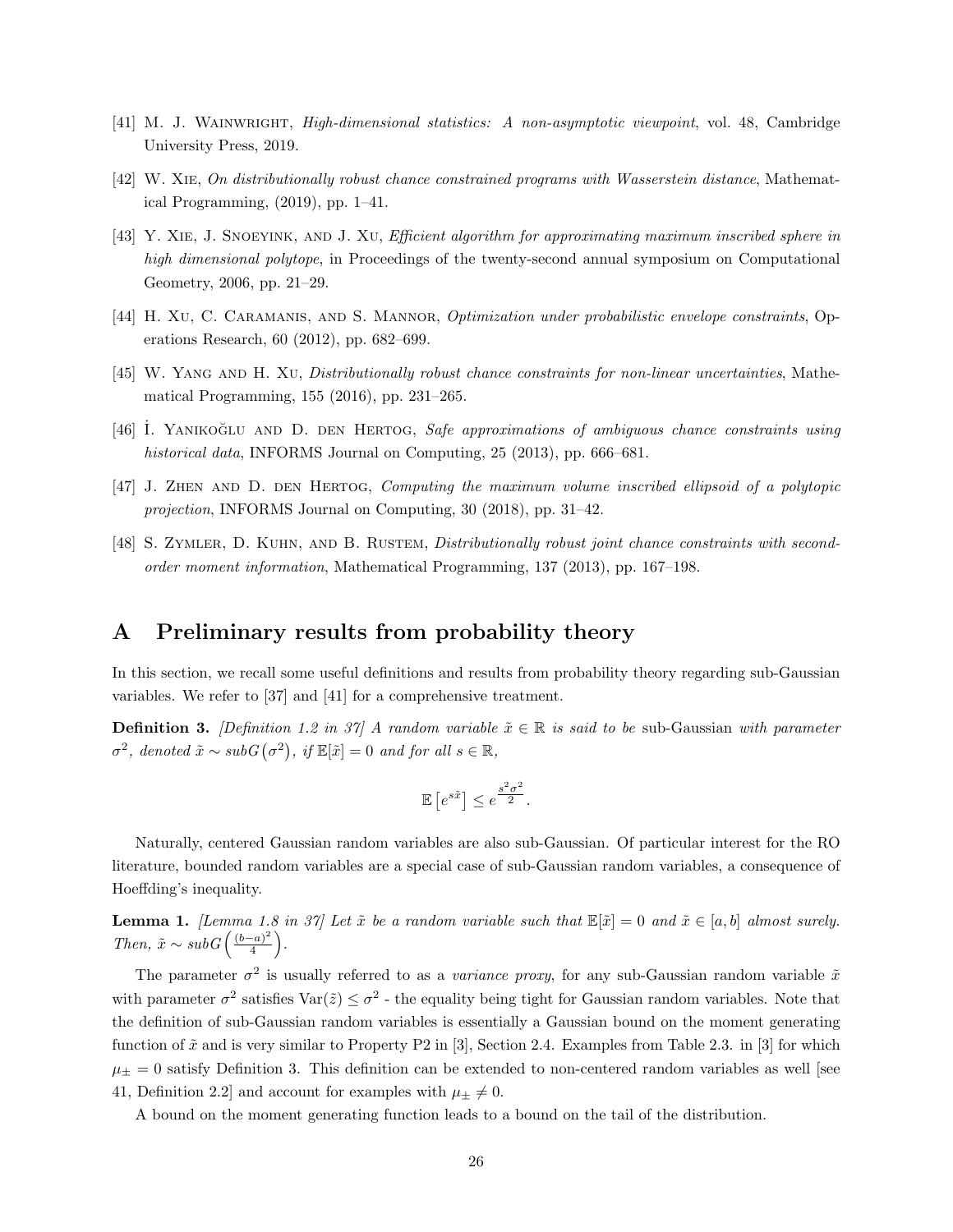**Proposition 10.** [Lemma 1.3 in 37] If  $\tilde{x} \sim subG(\sigma^2)$ , for all  $t > 0$ ,

$$
\mathbb{P}\left(\tilde{x} > t\right) \leq e^{-\frac{t^2}{2\sigma^2}}, \quad \text{and} \quad \mathbb{P}\left(\tilde{x} < -t\right) \leq e^{-\frac{t^2}{2\sigma^2}}.
$$

Actually, all these tail bounds can be used as equivalent definitions of sub-Gaussian random variables [41, Theorem 2.6].

Relevant for our analysis is the fact that sums of sub-Gaussian random variables are themselves sub-Gaussian as proved in Proposition 11. The extension to linear combination of sub-Gaussian random variables is straightforward after observing that if  $\tilde{x} \sim \text{subG}(\sigma^2)$ , then  $\alpha \tilde{x} \sim \text{subG}(|\alpha|^2 \sigma^2)$ .

**Proposition 11.** Let  $\tilde{x}_i$ ,  $i = 1, ..., n$ , be n sub-Gaussian random variables with respective parameter  $\sigma_i^2$ .

- (a) If the  $x_i$ 's are independent, then  $\sum_i \tilde{x}_i$  is sub-Gaussian with parameter  $\sum_i \sigma_i^2$ .
- (b) In general,  $\sum_i \tilde{x}_i$  is sub-Gaussian with parameter  $(\sum_i \sigma_i)^2$ .

Proof. (a) The first part of the proposition follows from the definition of sub-Gaussian random variables and a Chernoff bound as proved in [37, Theorem 1.6]. (b) We now prove the second part of the result for  $n = 2$ . Fix  $s \in \mathbb{R}$ . For any  $p, q$  such that  $1/p + 1/q = 1$ , Hölder's inequality yields

$$
\mathbb{E}\left[e^{s\tilde{x}_1+s\tilde{x_2}}\right] \leq \mathbb{E}\left[e^{s\tilde{x}_1/p}\right]^p \mathbb{E}\left[e^{s\tilde{x}_1/q}\right]^q \leq \exp\left(\frac{s^2}{2}\left[p\sigma_1^2+q\sigma_2^2\right]\right).
$$

Minimizing the right-hand side with respect to p indicates taking  $p = 1 + \sqrt{\sigma_2/\sigma_1}$  and  $q = 1 + \sqrt{\sigma_1/\sigma_2}$ , leading to the following inequality:

$$
\mathbb{E}\left[e^{s\tilde{x}_1+s\tilde{x}_2}\right] \le \exp\left(\frac{s^2}{2}\left[\sigma_1+\sigma_2\right]^2\right).
$$

The general result follows by induction on n.

# B Omitted proofs

### B.1 Proof of Theorem 2

Proof. Since

$$
\bar{\mathbf{a}}^{\top}\mathbf{v} + \delta^{\star}(\mathbf{P}^{\top}\mathbf{v}|\mathcal{Z}) - f_{\star}(\mathbf{v}, \mathbf{x}) \leq 0,
$$

we can apply Theorem 1 (with  $b(\mathbf{x}) = f_{\star}(\mathbf{v}, \mathbf{x}))$  and get

$$
\mathbb{P}\left(\bar{\mathbf{a}}^{\top}\mathbf{v} + \tilde{\mathbf{z}}^{\top}\mathbf{P}^{\top}\mathbf{v} - f_{\star}(\mathbf{v}, \mathbf{x}) > 0\right) \le \exp\left(-\frac{(f_{\star}(\mathbf{v}, \mathbf{x}) - \bar{\mathbf{a}}^{\top}\mathbf{v})^2}{2\|\mathbf{P}^{\top}\mathbf{v}\|_2^2}\right).
$$

By definition of the conjugate,

$$
\forall \mathbf{a}, f_{\star}(\mathbf{v}, \mathbf{x}) + f(\mathbf{a}, \mathbf{x}) \leq \mathbf{a}^{\top} \mathbf{v},
$$

 $\Box$